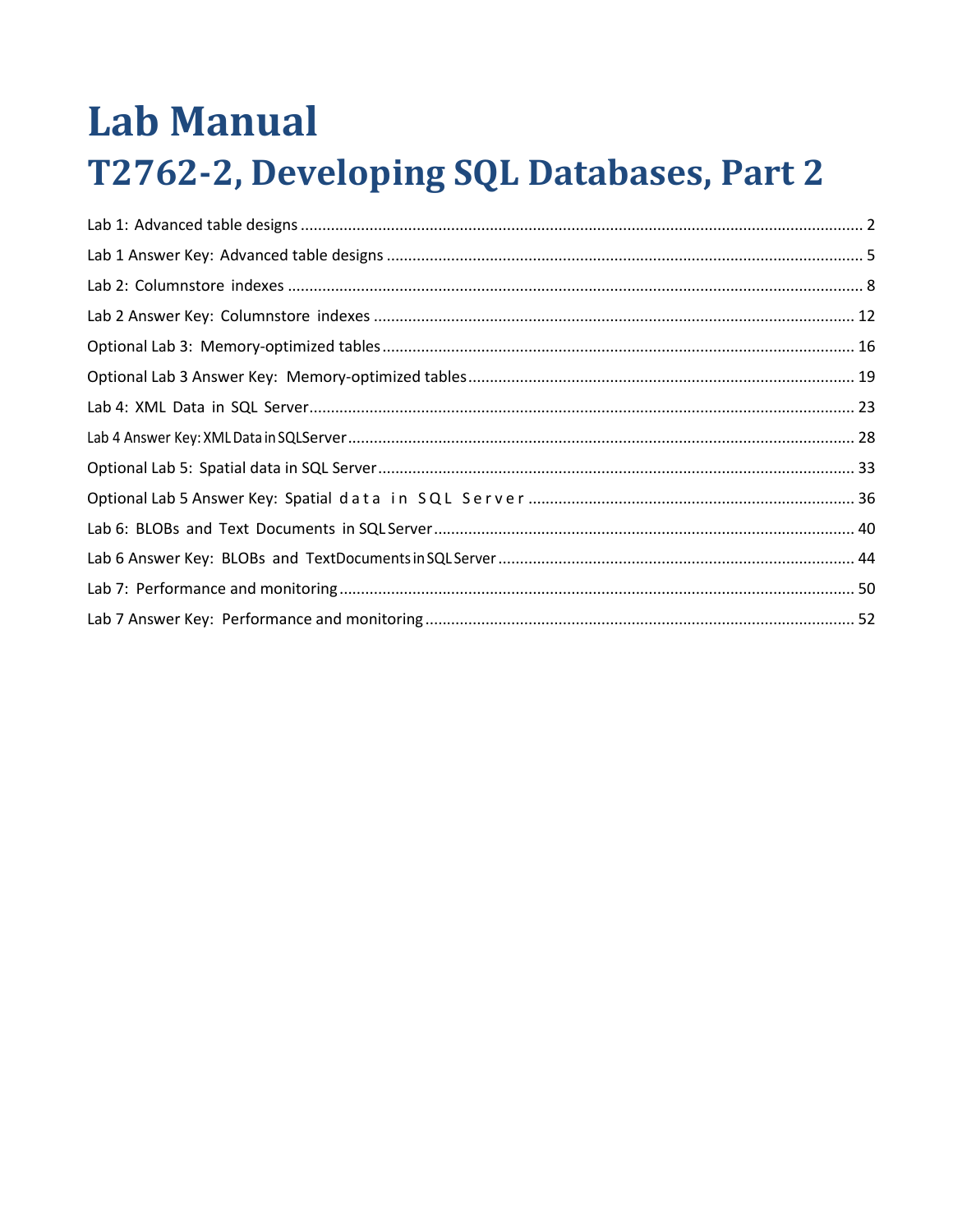## <span id="page-1-0"></span>Lab 1: Advanced table designs

## **Scenario**

You are a database developer for Adventure Works who will be designing solutions using corporate databases stored in SQL Server. You have been provided with a set of business requirements and will implement partitioning to archive older data, and data compression to obtain optimal performance and storage from your tables.

## **Objectives**

After completing the lab exercises, you will be able to:

- Create partitioned tables.
- Compress data in tables.

Virtual machine: **20762C-MIA-SQL**

#### User name: **ADVENTUREWORKS\Student**

Password: **Pa55w.rd**

## Exercise 1: Partitioning Data

#### **Scenario**

You have created the tables for your business analyst, but believe that the solution could be improved by implementing additional functionality. You will implement partitioned tables to move historical content to an alternative partition.

The main tasks for this exercise are as follows:

- 1. Prepare the Lab Environment
- 2. Create the HumanResources Database
- 3. Implement a Partitioning Strategy
- 4. Test the Partitioning Strategy
- ▶ Task 1: Prepare the Lab Environment
- 1. Ensure that the **20762C-MIA-DC** and **20762C-MIA-SQL** virtual machines are both running, and then log on to **20762C-MIA-SQL** as **ADVENTUREWORKS\Student** with the password **Pa55w.rd**.
- 2. Run **Setup.cmd** in the **D:\Labfiles\Lab03\Starter** folder as Administrator.

### ▶ Task 2: Create the HumanResources Database

- 1. Using SSMS, connect to **MIA-SQL** using Windows authentication.
- 2. Open the project file **D:\Labfiles\Lab03\Starter\Project\Project\Project.ssmssln**, and the T-SQL script **Lab Exercise 1.sql**. Ensure that you are connected to the **TSQL** database.
- 3. Create the **HumanResources** database.

### ▶ Task 3: Implement a Partitioning Strategy

- 1. In Solution Explorer, open the query Lab Exercise 2.sql.
- 2. Create four filegroups for the **HumanResources** database: **FG0**, **FG1**, **FG2**, **FG3**.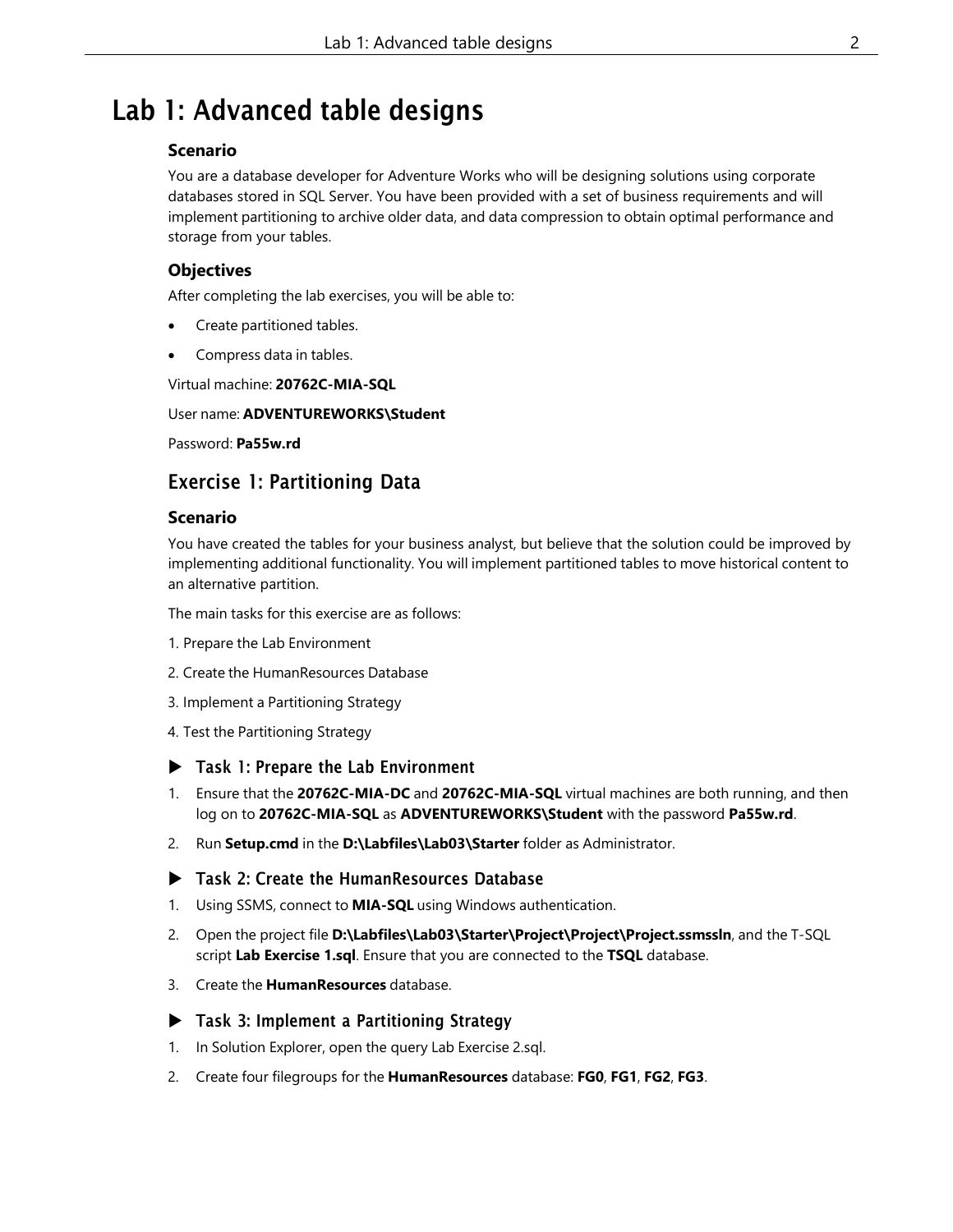- 3. Create a partition function named **pfHumanResourcesDates** in the **HumanResources** database to partition the data by dates.
- 4. Using the partition function, create a partition scheme named **psHumanResources** to use the four filegroups.
- 5. Create a **Timesheet** table that will use the new partition scheme.
- 6. Insert some data into the **Timesheet** table.

### ▶ Task 4: Test the Partitioning Strategy

- 1. In Solution Explorer, open the query **Lab Exercise 3.sql**.
- 2. Type and execute a Transact-SQL SELECT statement that returns all of the rows from the **Timesheet** table, along with the partition number for each row. You can use the **\$PARTITION** function to achieve this.
- 3. Type and execute a Transact-SQL statement to view partition metadata.
- 4. Create a staging table called **Timesheet\_Staging** on **FG1**. This should be identical to the **Timesheet** table.
- 5. Add a check constraint to the **Timesheet\_Staging** table to ensure that the values in the **RegisteredStartTime** column meet the following criteria:
	- o All values must be greater than or equal to 2011-10-01 00:00.
	- o All values must be less than 2012-01-01 00:00.
	- o No values can be NULL.
- 6. Type a Transact-SQL statement to switch out the data in the partition on the filegroup **FG1** to the table **Timesheet\_Staging**. Use the **\$PARTITION** function to retrieve the partition number.
- 7. View the metadata for the partitioned table again to see the changes, and then write and execute a SELECT statement to view the rows in the **Timesheet\_Staging** table.
- 8. Type a Transact-SQL statement to merge the first two partitions, using the value **2011-10-01 00:00**.
- 9. View the metadata for the partitioned table again to see the changes.
- 10. Type a Transact-SQL statement to make **FG1** the next used filegroup for the partition scheme.
- 11. Type a Transact-SQL statement to split the first empty partition, using the value **2012-07-01 00:00**.
- 12. Type and execute a Transact-SQL statement to add two rows for the new period.
- 13. View the metadata for the partitioned table again to see the changes.

**Results**: At the end of this lab, the timesheet data will be partitioned to archive old data.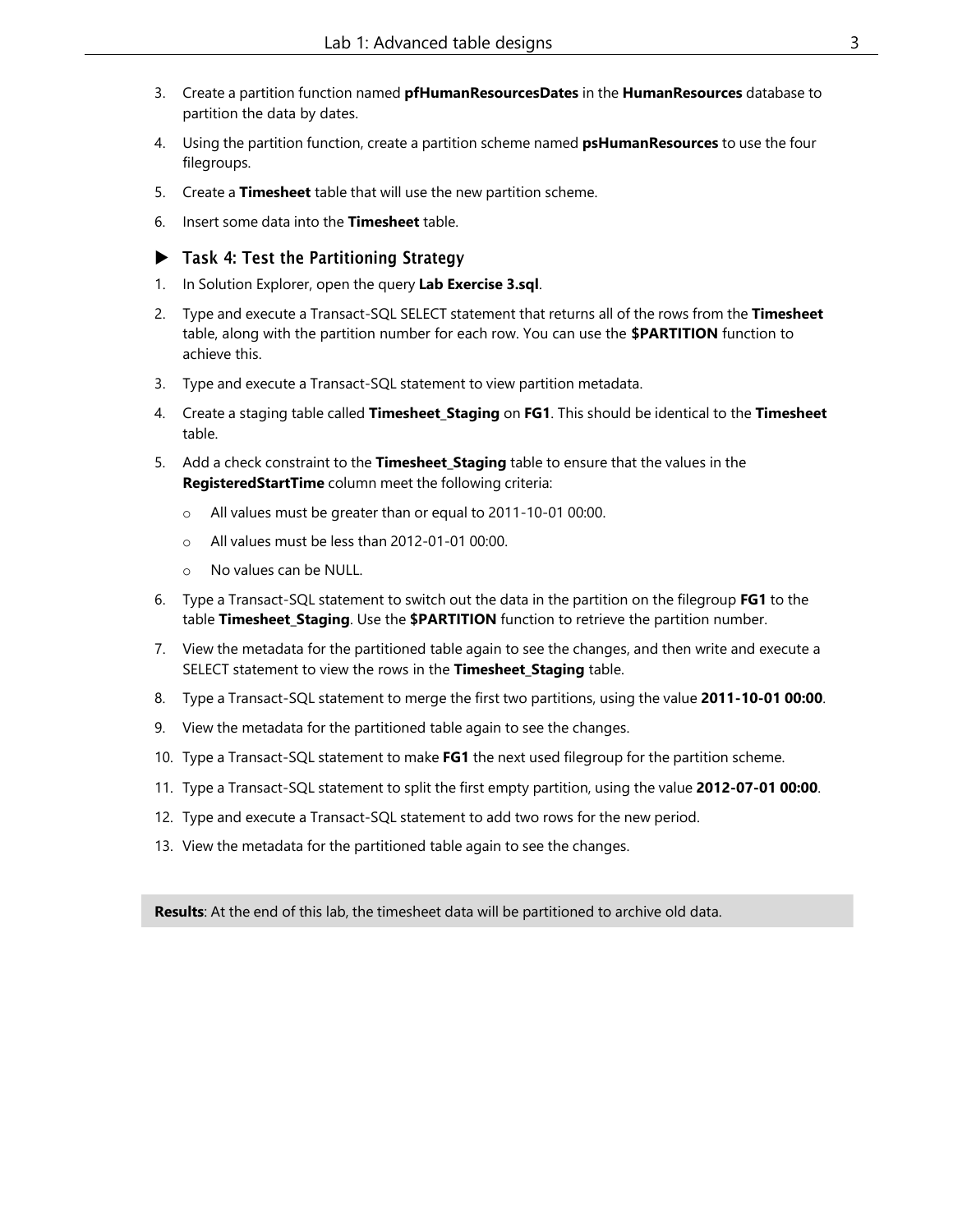## Exercise 2: Compressing Data

## **Scenario**

The business analyst is satisfied with the partitioning concept you have applied to the Timesheet table. To put the table into production, you will rework the partition to widen the time boundaries to accommodate data over a number of years. After you have populated the Timesheet table, you will decide which compression type to apply to each partition.

The main tasks for this exercise are as follows:

- 1. Create Timesheet Table for Compression
- 2. Analyze Storage Savings with Compression
- 3. Compress Partitions

### ▶ Task 1: Create Timesheet Table for Compression

- 1. In Solution Explorer, open the query **Lab Exercise 4.sql**.
- 2. Type and execute a T-SQL SELECT statement that drops the **Payment.Timesheet** table.
- 3. Type and execute a T-SQL SELECT statement that drops the **psHumanResources** partition scheme.
- 4. Type and execute a T-SQL SELECT statement that drops the **pfHumanResourcesDates** partition function.
- 5. Type and execute a T-SQL SELECT statement that creates the **pfHumanResourcesDates** partition function, using **RANGE RIGHT** for the values: **2012-12-31 00:00:00.000**, **2014-12-31 00:00:00.000**, and **2016-12-31 00:00:00.000**.
- 6. Type and execute a T-SQL SELECT statement that creates the **pfHumanResourcesDates** partition scheme, using the filegroups **FG0**, **FG2**, **FG3**, and **FG1**.
- 7. Type and execute a T-SQL SELECT statement that creates a **Payment.Timesheet** table, using the **pfHumanResourcesDates** partition scheme.
- 8. Type and execute a T-SQL SELECT statement that adds staff to three shifts, over the course of six years. Exclude weekend dates.

### ▶ Task 2: Analyze Storage Savings with Compression

- 1. In Solution Explorer, open the query **Lab Exercise 5.sql**.
- 2. Type and execute a T-SQL SELECT statement to view the partition metadata for the **Payment.Timesheet** table.
- 3. Type and execute a T-SQL SELECT statement to view the estimated savings when applying **ROW** and **PAGE** compression on the **Payment.Timesheet** table.

## ▶ Task 3: Compress Partitions

- 1. In Solution Explorer, open the query **Lab Exercise 6.sql**.
- 2. Type and execute a T-SQL SELECT statement to partition the **Payment.Timesheet** table. Partitions **FG0** and **FG1** should use **ROW** compression, and partitions **FG2** and **FG3** should use **PAGE** compression.
- 3. Close SSMS without saving anything.

**Results**: At the end of this lab, the Timesheet table will be populated with six years of data, and will be partitioned and compressed.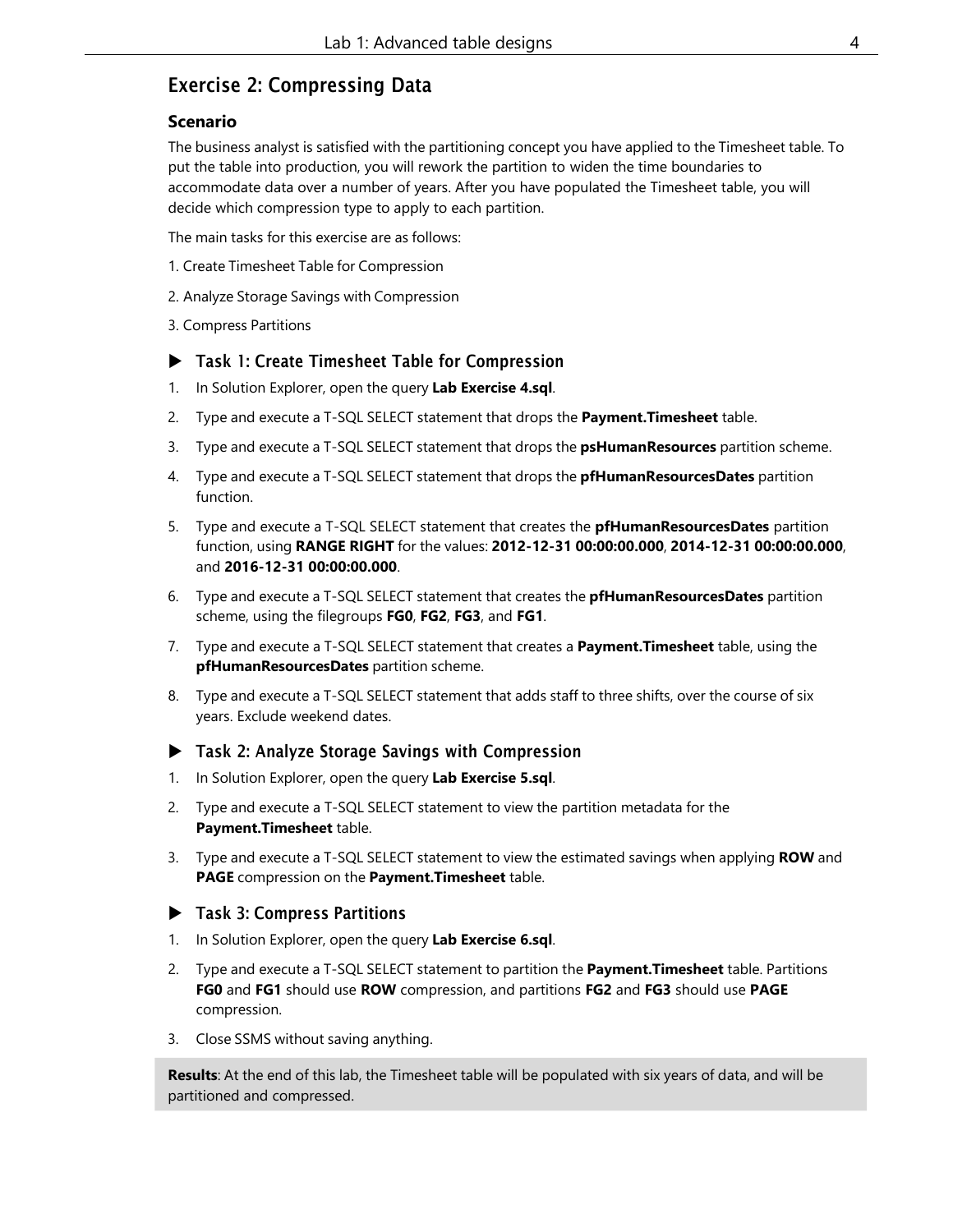## <span id="page-4-0"></span>Lab 1 Answer Key: Advanced table designs

## Exercise 1: Partitioning Data

## Task 1: Prepare the Lab Environment

- 1. Ensure that the **20762C-MIA-DC** and **20762C-MIA-SQL** virtual machines are both running, and then log on to **20762C-MIA-SQL** as **ADVENTUREWORKS\Student** with the password **Pa55w.rd**.
- 2. In the **D:\Labfiles\Lab03\Starter** folder, right-click **Setup.cmd**, and then click **Run as administrator**.
- 3. In the **User Account Control** dialog box, click **Yes**, and then if prompted with the question **Do you want to continue with this operation?**, type **Y**, then press Enter.

### ▶ Task 2: Create the HumanResources Database

- 1. On the taskbar, click **Microsoft SQL Server Management Studio**.
- 2. In the **Connect to Server** dialog box, in the **Server name** text box, type **MIA-SQL**, and then click **Options**.
- 3. In the **Connect to database** list, click **<Browse server…>**.
- 4. In the **Browse for Databases** dialog box, click **Yes**.
- 5. In the **Browse Server for Database** dialog box, under **User Databases**, click the **TSQL** database, and then click **OK**.
- 6. In the **Connect to Server** dialog box, on the **Login** tab, in the **Authentication** list, click **Windows Authentication**, and click **Connect**.
- 7. On the **File** menu, point to **Open**, and click **Project/Solution**.
- 8. In the **Open Project** dialog box, navigate to **D:\Labfiles\Lab03\Starter\Project\Project**, and then double-click **Project.ssmssln**.
- 9. In Solution Explorer, double-click the **Lab Exercise 1.sql** query.
- 10. When the query window opens, review the code, and click **Execute**.

### ▶ Task 3: Implement a Partitioning Strategy

- 1. In Solution Explorer, double-click the query **Lab Exercise 2.sql**.
- 2. In the query window, under the comment **Create filegroups**, review the Transact-SQL statements, highlight the statements through to the very last line, and then click **Execute**.
- 3. In the query window, under the comment **Create partition function**, review the Transact-SQL statements, highlight the statements, and then click **Execute**.
- 4. In the query window, under the comment **Create partition scheme**, review the Transact-SQL statements, highlight the statements, and then click **Execute**.
- 5. In the query window, under the comment **Create the Timesheet table**, review the Transact-SQL statements, highlight the statements, and then click **Execute**.
- 6. In the query window, under the comment **Insert data into Timesheet table**, review the Transact-SQL statements, highlight the statements, and then click **Execute**.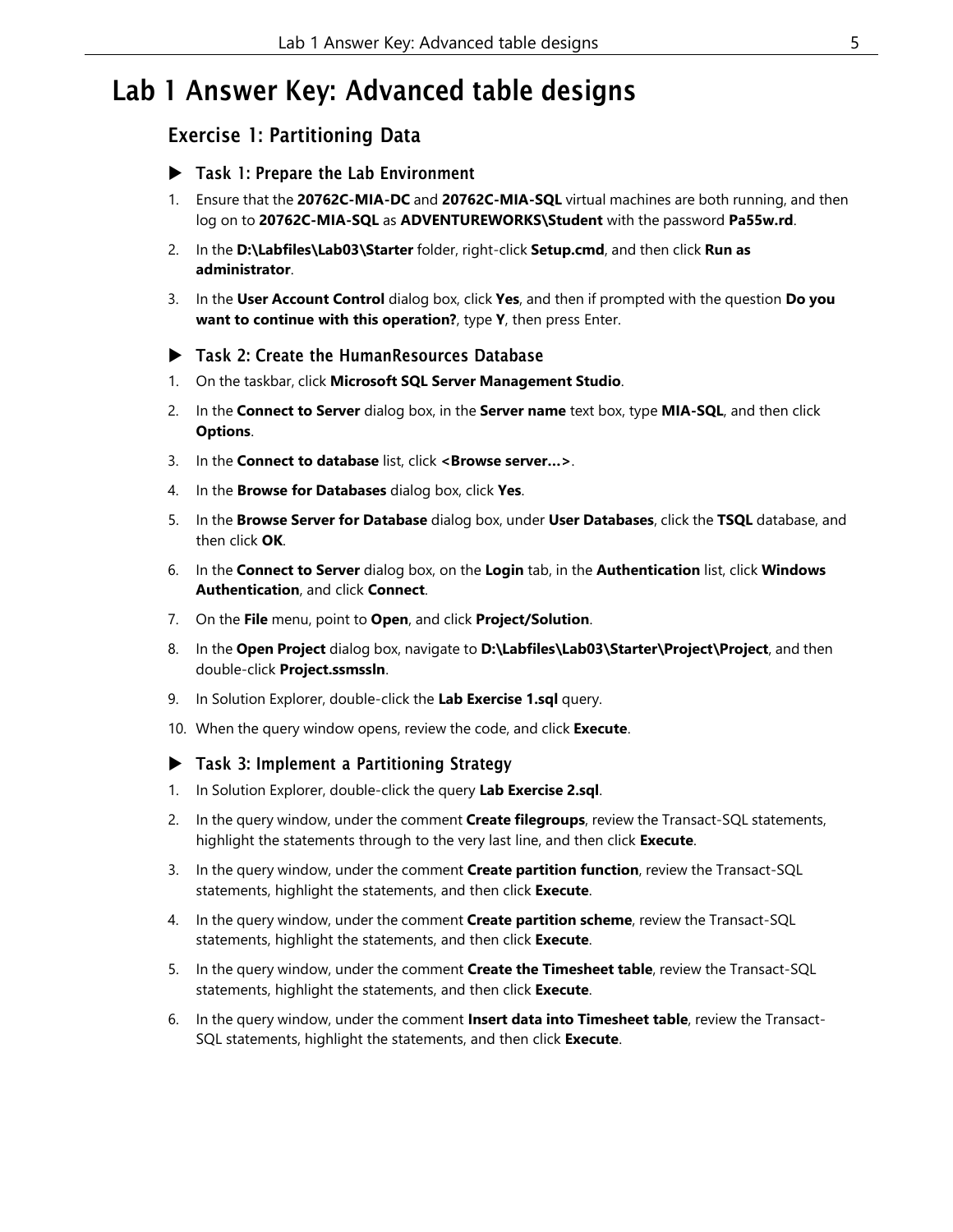## ▶ Task 4: Test the Partitioning Strategy

- 1. In Solution Explorer, open the query **Lab Exercise 3.sql**.
- 2. In the query window, under the comment **Query the Timesheet table**, review the T-SQL statements, highlight the statements, and then click **Execute**.
- 3. In the query window, under the comment **View partition metadata**, review the T-SQL statements, highlight the statements, and then click **Execute**.
- 4. In the query window, under the comment **Create the staging table**, review the T-SQL statements, highlight the statements, and then click **Execute**.
- 5. In the query window, under the comment **Add check constraint**, review the T-SQL statements, highlight the statements, and then click **Execute**.
- 6. In the query window, under the comment **Switch out the old data**, review the T-SQL statements, highlight the statements, and then click **Execute**.
- 7. In the query window, under the comment **View archive data in staging table**, review the T-SQL statements, highlight the statements, and then click **Execute**.
- 8. In the query window, under the comment **View partition metadata**, review the T-SQL statements, highlight the statements, and then click **Execute**.
- 9. In the query window, under the comment **Merge the first two partitions**, review the T-SQL statements, highlight the statements, and then click **Execute**.
- 10. In the query window, under the comment **View partition metadata**, review the T-SQL statements, highlight the statements, and then click **Execute**.
- 11. In the query window, under the comment **Make FG1 the next used filegroup**, review the T-SQL statements, highlight the statements, and then click **Execute**.
- 12. In the query window, under the comment **Split the empty partition at the end**, review the T-SQL statements, highlight the statements, and then click **Execute**.
- 13. In the query window, under the comment **Insert data for the new period**, review the T-SQL statements, highlight the statements, and then click **Execute**.
- 14. In the query window, under the comment **View partition metadata**, review the T-SQL statements, highlight the statements, and then click **Execute**.
- 15. Leave SQL Server Management Studio open for the next exercise.

**Results**: At the end of this lab, the timesheet data will be partitioned to archive old data.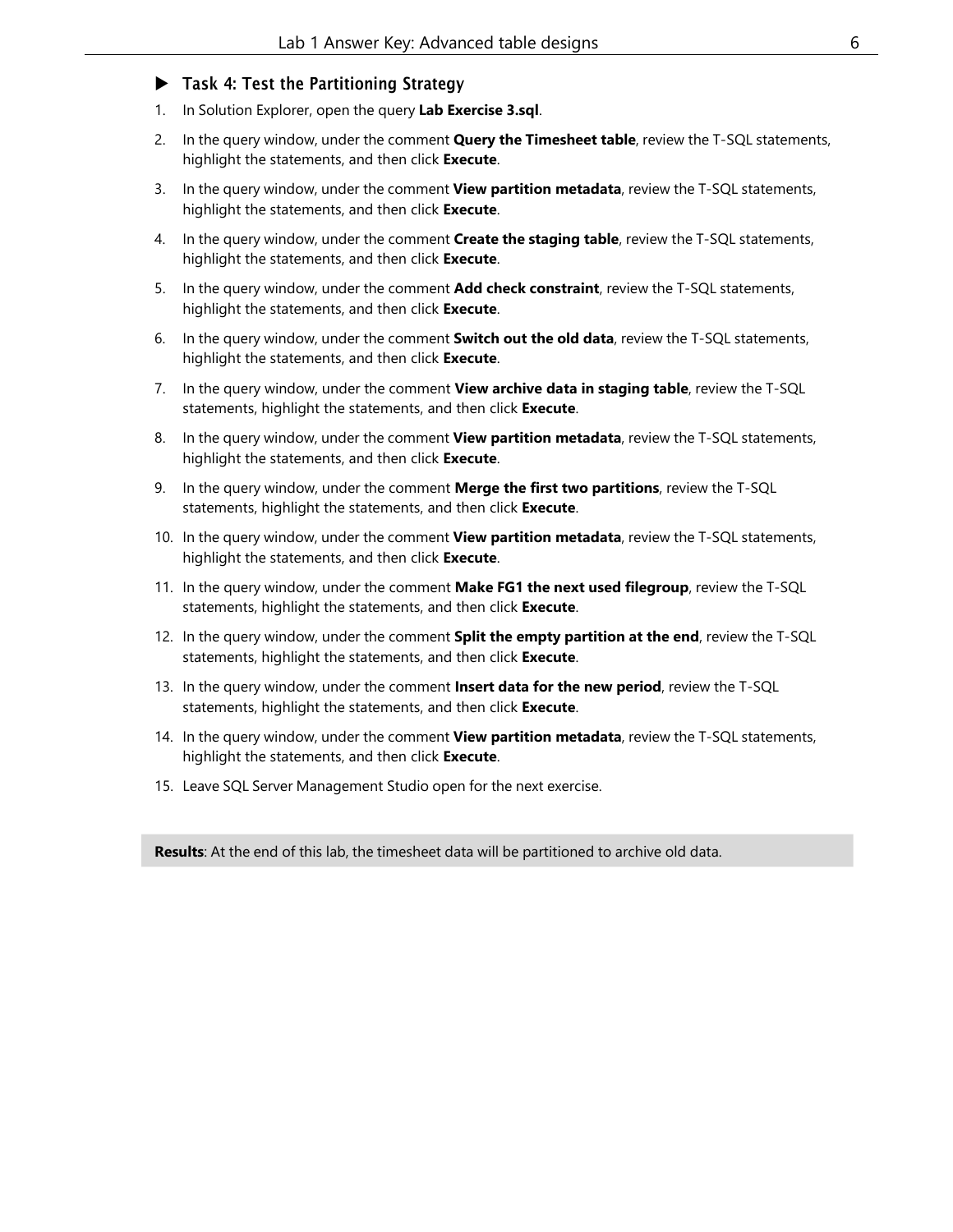## Exercise 2: Compressing Data

## ▶ Task 1: Create Timesheet Table for Compression

- 1. In Solution Explorer, double-click the query **Lab Exercise 4.sql**.
- 2. In the query window, under the comment **Drop the Payment.Timesheet table**, review the Transact-SQL statements, highlight the statement, and then click **Execute**.
- 3. In the query window, under the comment **Drop the current partition scheme**, review the Transact-SQL statements, highlight the statement, and then click **Execute**.
- 4. In the query window, under the comment **Drop the current partition function**, review the Transact-SQL statements, highlight the statement, and then click **Execute**.
- 5. In the query window, under the comment **Create the new partition function with wider date ranges**, review the Transact-SQL statements, highlight the statement, and then click **Execute**.
- 6. In the query window, under the comment **Re-create the partition scheme**, review the Transact-SQL statements, highlight the statement, and then click **Execute**.
- 7. In the query window, under the comment **Create the Timesheet table**, review the Transact-SQL statements, highlight the statement, and then click **Execute**.
- 8. In the query window, under the comment **Insert data into the Payment.Timesheet table**, review the Transact-SQL statements, highlight the statements through to the final line, and then click **Execute**.

### ▶ Task 2: Analyze Storage Savings with Compression

- 1. In Solution Explorer, open the query **Lab Exercise 5.sql**.
- 2. In the query window, under the comment **View partition metadata**, review the Transact-SQL statements, highlight the statement, and then click **Execute**.
- 3. In the query window, under the comment **View compression estimated savings**, review the Transact-SQL statements, highlight the statement, and then click **Execute**.

### ▶ Task 3: Compress Partitions

- 1. In Solution Explorer, open the query **Lab Exercise 6.sql**.
- 2. In the query window, review the Transact-SQL statements, and then click **Execute**.
- 3. Close SSMS without saving anything.

**Results**: At the end of this lab, the Timesheet table will be populated with six years of data, and will be partitioned and compressed.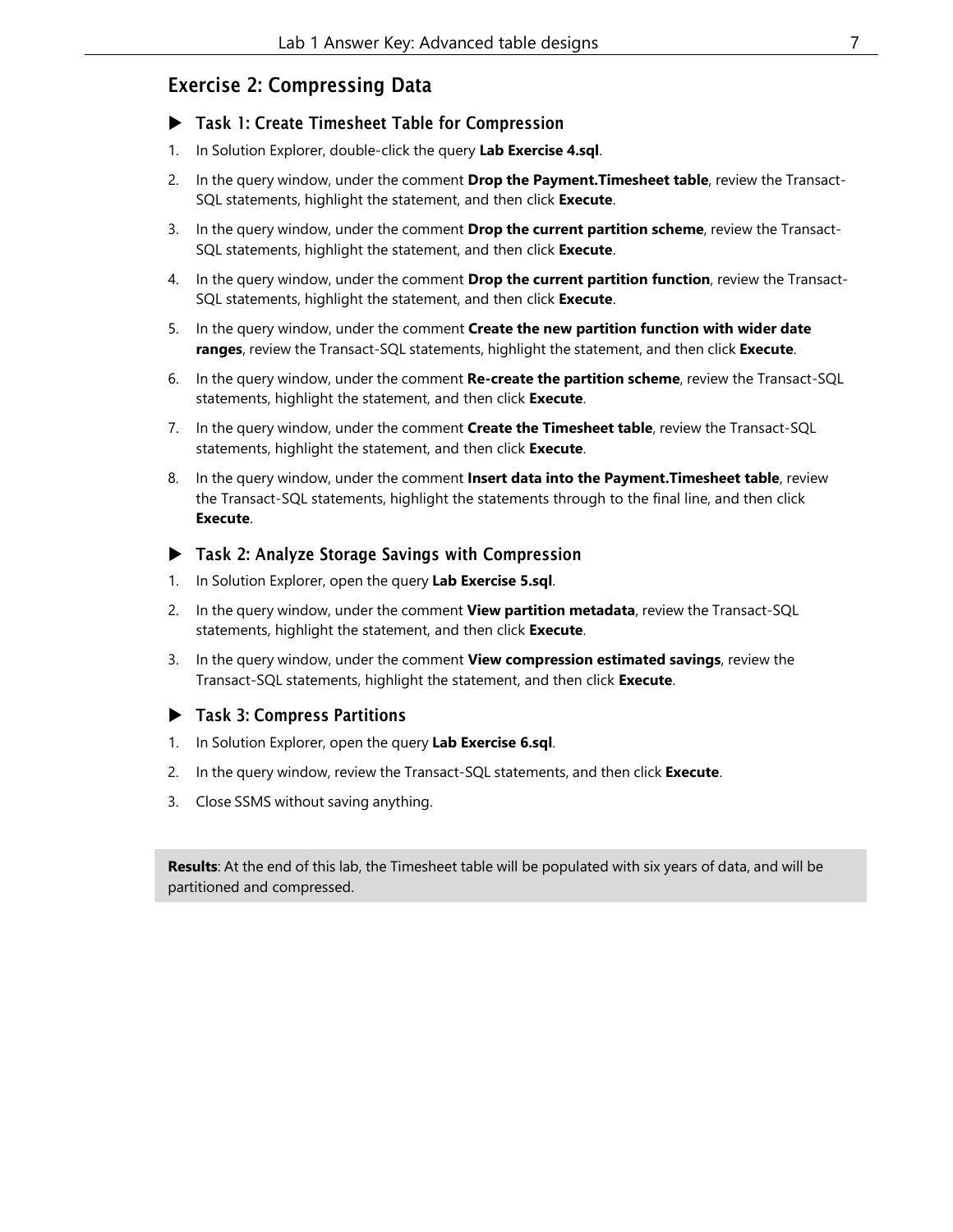## <span id="page-7-0"></span>Lab 2: Columnstore indexes

## **Scenario**

Adventure Works has created a data warehouse for analytics processing of its current online sales business. Due to large business growth, existing analytical queries are no longer performing as required. Disk space is also becoming more of an issue.

You have been tasked with optimizing the existing database workloads and, if possible, reducing the amount of disk space being used by the data warehouse.

## **Objectives**

After completing this lab, you will be able to:

- Create clustered and nonclustered columnstore indexes.
- Examine an execution plan to check the performance of queries.
- Convert disk based tables into memory optimized tables.

## **Lab Setup**

Virtual machine: **20762C-MIA-SQL**

User name: **ADVENTUREWORKS\Student**

#### Password: **Pa55w.rd**

Dropping and recreating indexes can take time, depending on the performance of the lab machines.

## Exercise 1: Create a Columnstore Index on the FactProductInventory Table

### **Scenario**

You plan to improve the performance of the **AdventureWorksDW** data warehouse by using columnstore indexes. You need to improve the performance of queries that use the **FactProductInventory** tables without causing any database downtime, or dropping any existing indexes. Disk usage for this table is not an issue.

You must retain the existing indexes on the **FactProductInventory** table, and ensure you do not impact current applications by any alterations you make.

The main tasks for this exercise are as follows:

- 1. Prepare the Lab Environment
- 2. Examine the Existing Size of the FactProductInventory Table and Query Performance

3. Create a Columnstore Index on the FactProductInventory Table

## ▶ Task 1: Prepare the Lab Environment

- 1. Ensure that the **20762C-MIA-DC** and **20762C-MIA-SQL** virtual machines are both running, and then log on to MIA-SQL as **ADVENTUREWORKS\Student** with the password **Pa55w.rd**.
- 2. In the **D:\Labfiles\Lab07\Starter** folder, run **Setup.cmd** as Administrator.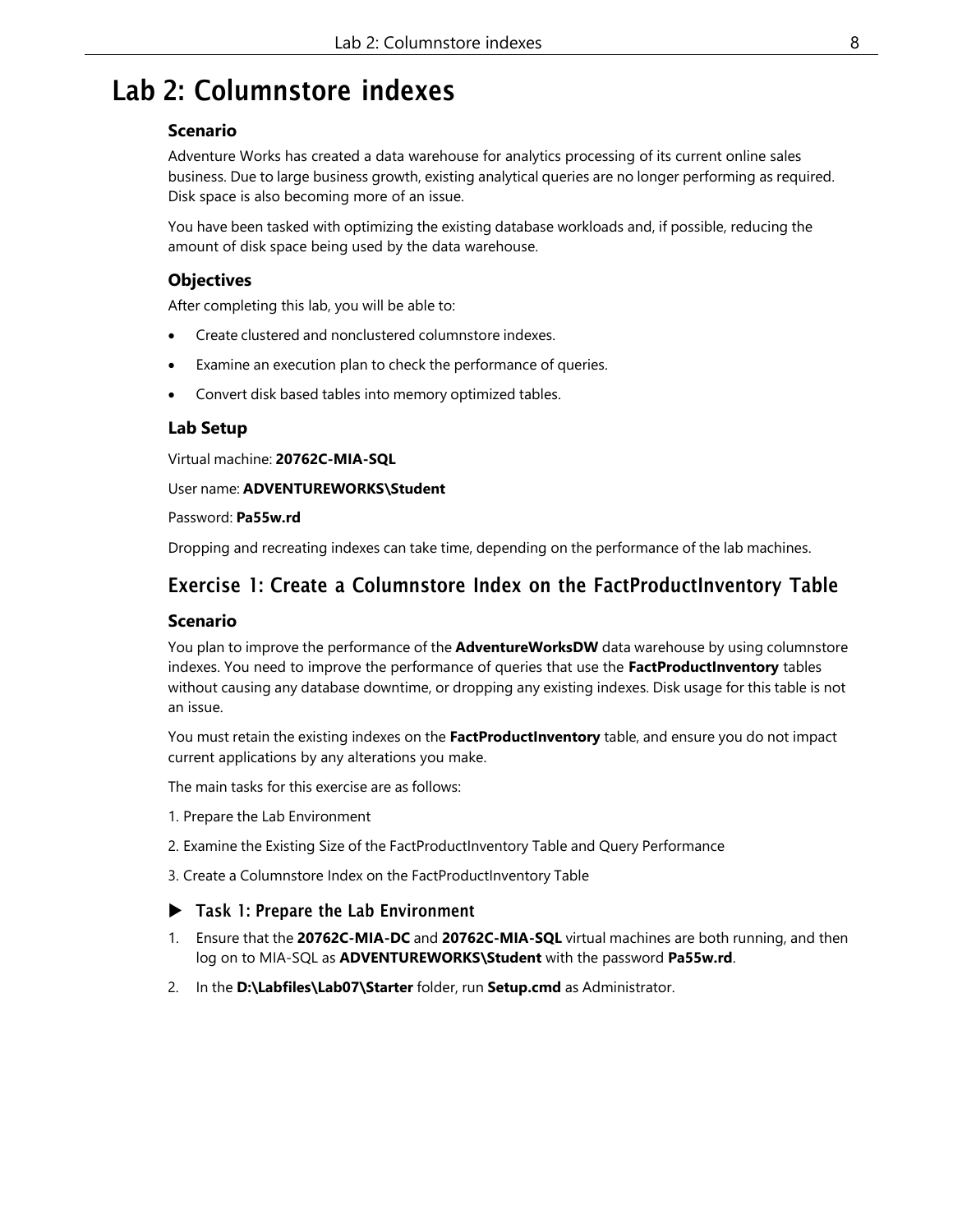## Task 2: Examine the Existing Size of the FactProductInventory Table and Query Performance

- 1. In SQL Server Management Studio, in the **D:\Labfiles\Lab07\Starter** folder, open the **Query FactProductInventory.sql** script file.
- 2. Configure SQL Server Management Studio to include the actual execution plan.
- 3. Execute the script against the **AdventureWorksDW** database. Review the execution plan, making a note of the indexes used, the execution time, and disk space used.

## ▶ Task 3: Create a Columnstore Index on the FactProductInventory Table

- 1. Based on the scenario for this exercise, decide whether a clustered or nonclustered columnstore index is appropriate for the **FactProductInventory** table.
- 2. Create the required columnstore index. Re-execute the query to verify that the new columnstore index is used, along with existing indexes.
- 3. What, if any, are the disk space and query performance improvements?

**Results**: After completing this exercise, you will have created a columnstore index and improved the performance of an analytical query. This will have been done in real time without impacting transactional processing.

## Exercise 2: Create a Columnstore Index on the FactInternetSales Table

### **Scenario**

You need to improve the performance of queries that use the **FactInternetSales** table. The table has also become large and there are concerns over the disk space being used. You can use scheduled downtime to amend the table and its existing indexes.

Due to existing processing requirements, you must retain the foreign keys on the **FactInternetSales** table, but you can add any number of new indexes to the table.

The main tasks for this exercise are as follows:

- 1. Examine the Existing Size of the FactInternetSales Table and Query Performance
- 2. Create a Columnstore Index on the FactInternetSales Table

## Task 1: Examine the Existing Size of the FactInternetSales Table and Query **Performance**

- 1. In SQL Server Management Studio, in the **D:\Labfiles\Lab07\Starter** folder, open the **Query FactInternetSales.sql** script file.
- 2. Configure SQL Server Management Studio to include the actual execution plan.
- 3. Execute the script against the **AdventureWorksDW** database. Review the execution plan, making a note of the indexes used, the execution time, and disk space used.
- ▶ Task 2: Create a Columnstore Index on the FactInternetSales Table
- 1. Based on the scenario for this exercise, decide whether a clustered or nonclustered columnstore index is appropriate for the **FactInternetSales** table.
- 2. Create the required columnstore index. Depending on your chosen index, you may need to drop and recreate keys on the table.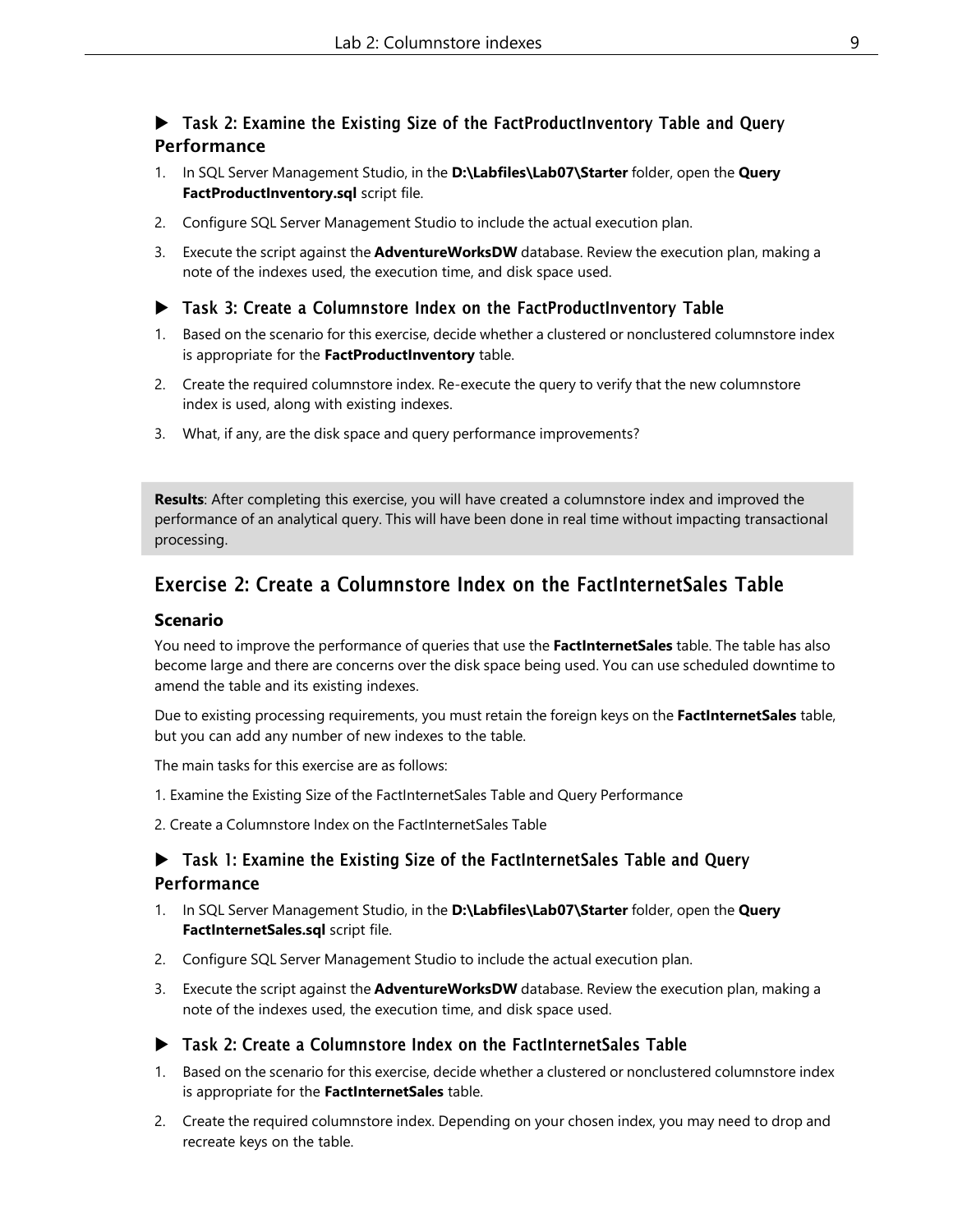- 3. Re-execute the query to verify that the new columnstore index is used, along with the existing indexes.
- 4. What, if any, are the disk space and query performance improvements?

**Results**: After completing this exercise, you will have greatly reduced the disk space taken up by the FactInternetSales table, and improved the performance of analytical queries against the table.

## Optional Exercise 3: Create a Memory Optimized Columnstore Table

## **Scenario**

Due to the improved performance and reduced disk space that columnstore indexes provide, you have been tasked with taking the FactInternetSales table from disk and into memory.

The main tasks for this exercise are as follows:

- 1. Use the Memory Optimization Advisor
- 2. Enable the Memory Optimization Advisor to Create a Memory Optimized FactInternetSales Table

3. Examine the Performance of the Memory Optimized Table

## Task 1: Use the Memory Optimization Advisor

- 1. In SQL Server Management Studio, run the **Memory Optimization Advisor** on the **FactInternetSales** table.
- 2. Note that there are several issues that need to be resolved before the Memory Optimization Advisor can automatically convert the table.

## Task 2: Enable the Memory Optimization Advisor to Create a Memory Optimized FactInternetSales Table

- 1. Using either SQL Server Management Studio, or Transact-SQL statements, drop all the foreign keys and the clustered columnstore index.
- 2. Memory optimized tables cannot have more than eight indexes. Choose another three indexes to drop.

 **Note:** Hint: consider the rows being used in the **Query FactInternetSales.sql** to guide your decision.

#### 3. Use **Memory Optimization Advisor** on the **FactInternetSales** table.

4. Instead of running the migration with the wizard, script the results for the addition of a columnstore index.

**Note:** The Memory Optimization Advisor won't suggest columnstore indexes as they are not applicable in all situations. Therefore, these have to be added manually.

- 5. Note the statements to create a memory optimized filegroup, and the code to copy the existing data.
- 6. Add a clustered columnstore index to the create table script.
- 7. Run the edited Transact-SQL.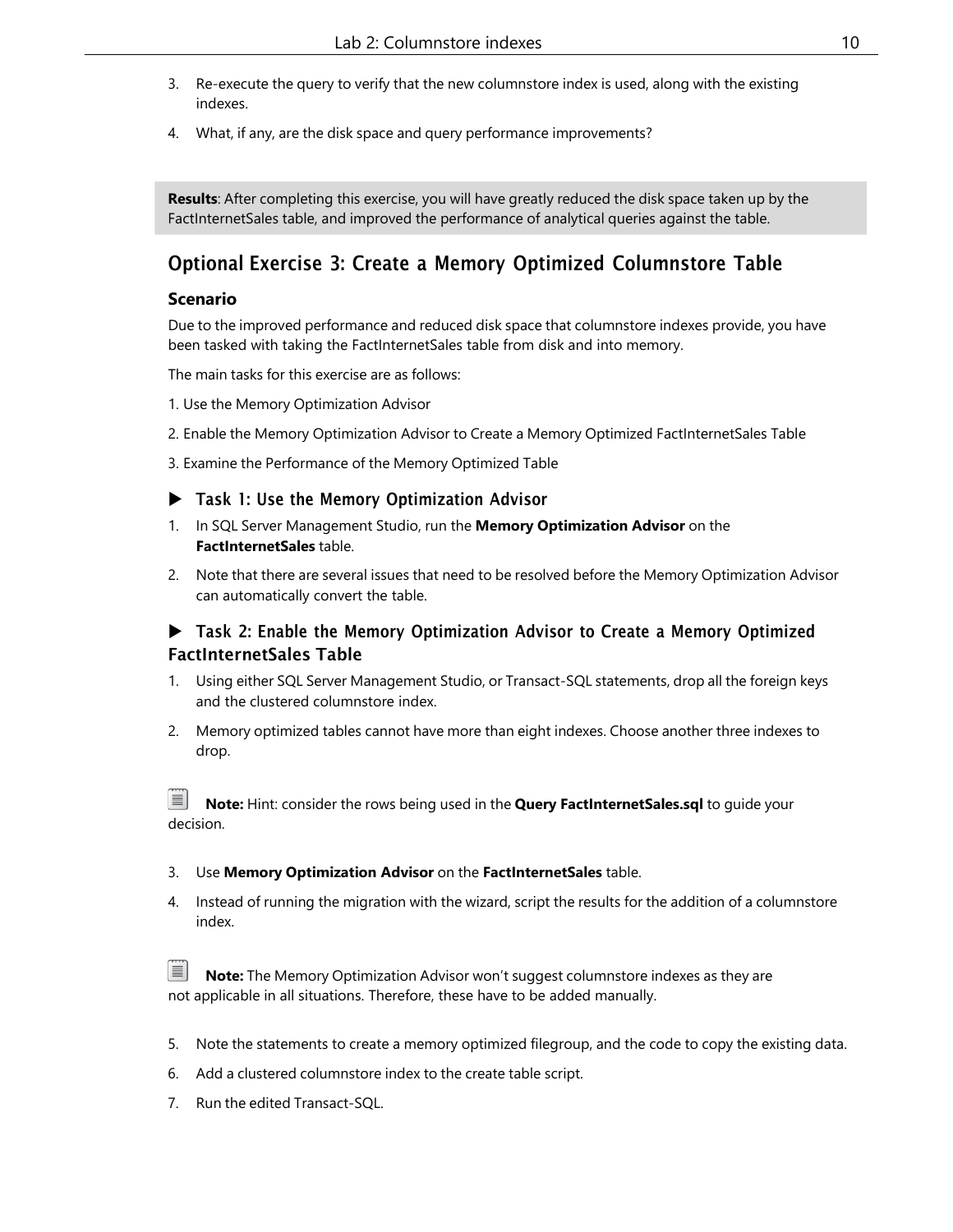## Task 3: Examine the Performance of the Memory Optimized Table

- 1. In SQL Server Management Studio, in the **D:\Labfiles\Lab07\Starter** folder, open the **Query FactProductInventory.sql** script file.
- 2. Configure SQL Server Management Studio to include the actual execution plan.
- 3. Execute the script against the **AdventureWorksDW** database, and then review the disk space used the execution plan.

**Results**: After completing this exercise, you will have created a memory optimized version of the **FactInternetSales** disk based table, using the Memory Optimization Advisor.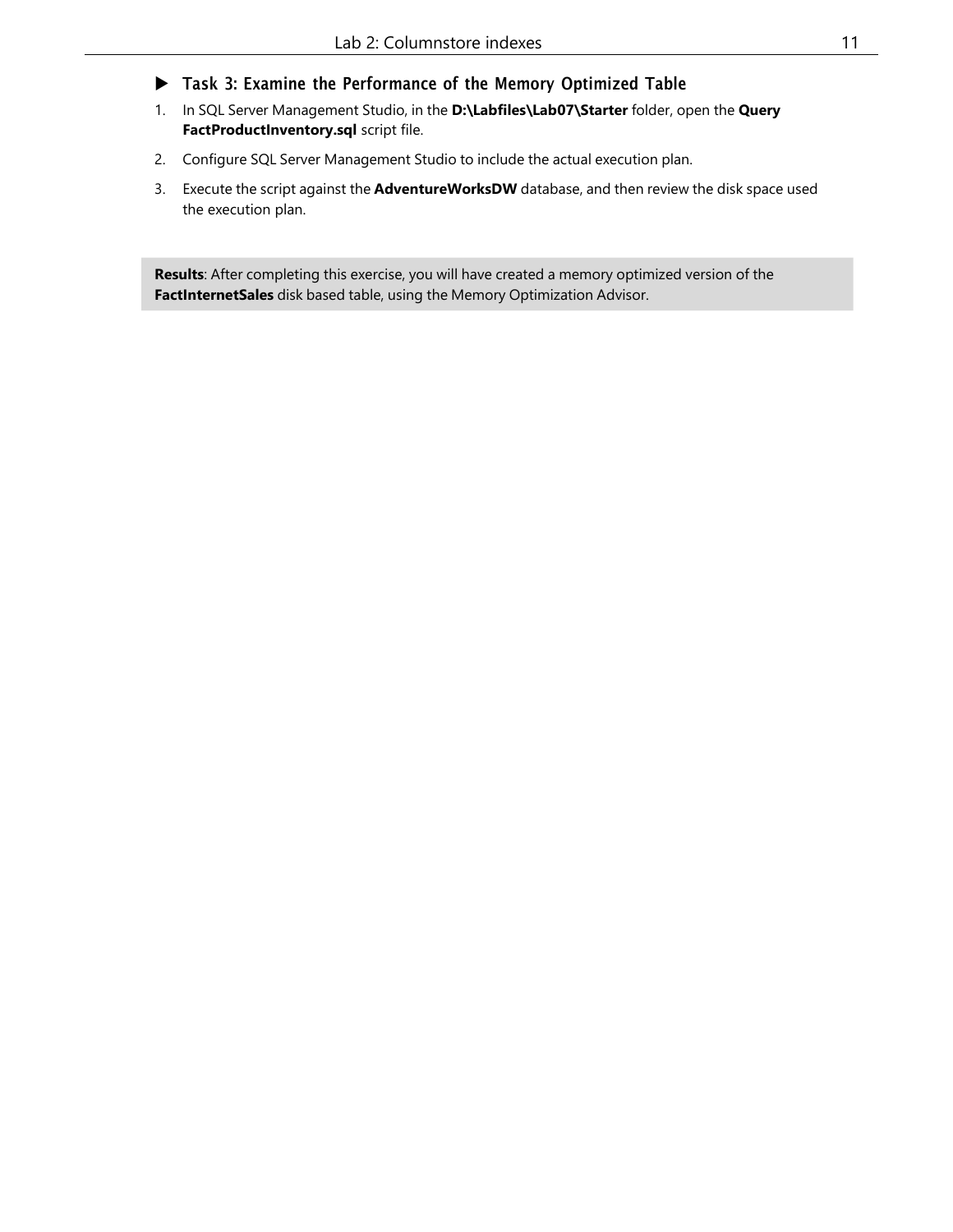## <span id="page-11-0"></span>Lab 2 Answer Key: Columnstore indexes

## Exercise 1: Create a Columnstore Index on the FactProductInventory Table

## Task 1: Prepare the Lab Environment

- 1. Ensure that the **20762C-MIA-DC** and **20762C-MIA-SQL** virtual machines are both running, and then log on to MIA-SQL as **ADVENTUREWORKS\Student** with the password **Pa55w.rd**.
- 2. Using File Explorer, navigate to the **D:\Labfiles\Lab07\Starter** folder, right-click **Setup.cmd**, and then click **Run as administrator**.
- 3. When you are prompted, click **Yes** to confirm that you want to run the command file, and then wait for the script to finish.
- 4. Press any key to continue.

## Task 2: Examine the Existing Size of the FactProductInventory Table and Query Performance

- 1. On the taskbar, click **Microsoft SQL Server Management Studio**.
- 2. In the **Connect to Server** window, ensure the **Server name** box contains **MIA-SQL** and the **Authentication** box contains **Windows Authentication**, and then click **Connect**.
- 3. On the **File** menu, point to **Open**, then click **File**.
- 4. In the **Open File** dialog box, navigate to the **D:\Labfiles\Lab07\Starter** folder, click **Query FactProductInventory.sql**, and then click **Open**.
- 5. Highlight the Transact-SQL under the Step 1 comment, and then click **Execute**.
- 6. Make a note of the disk space used.
- 7. On the **Query** menu, click **Include Actual Execution Plan**.
- 8. Highlight the code after the Step 2 comment, click **Execute**, and then view the query results.
- 9. On the **Messages** tab, note the CPU and elapsed times.
- 10. On the **Execution plan** tab, view the execution plan for the query. Position the cursor on the icons from right to left to examine their details, and then note the indexes used. Also, note that the query processor has identified that adding a missing index could improve performance.

## Task 3: Create a Columnstore Index on the FactProductInventory Table

1. On the toolbar, click **New Query**, and then in the SQLQuery1.sql pane, type the following Transact-SQL code to create a columnstore index on the **FactProductInventory** table:

```
CREATE NONCLUSTERED COLUMNSTORE INDEX NCI_FactProductInventory_UnitCost_UnitsOut ON
FactProductInventory
(
    ProductKey,
    DateKey,
    UnitCost,
    UnitsOut
)
GO
```
2. On the toolbar, click **Execute** to create the index.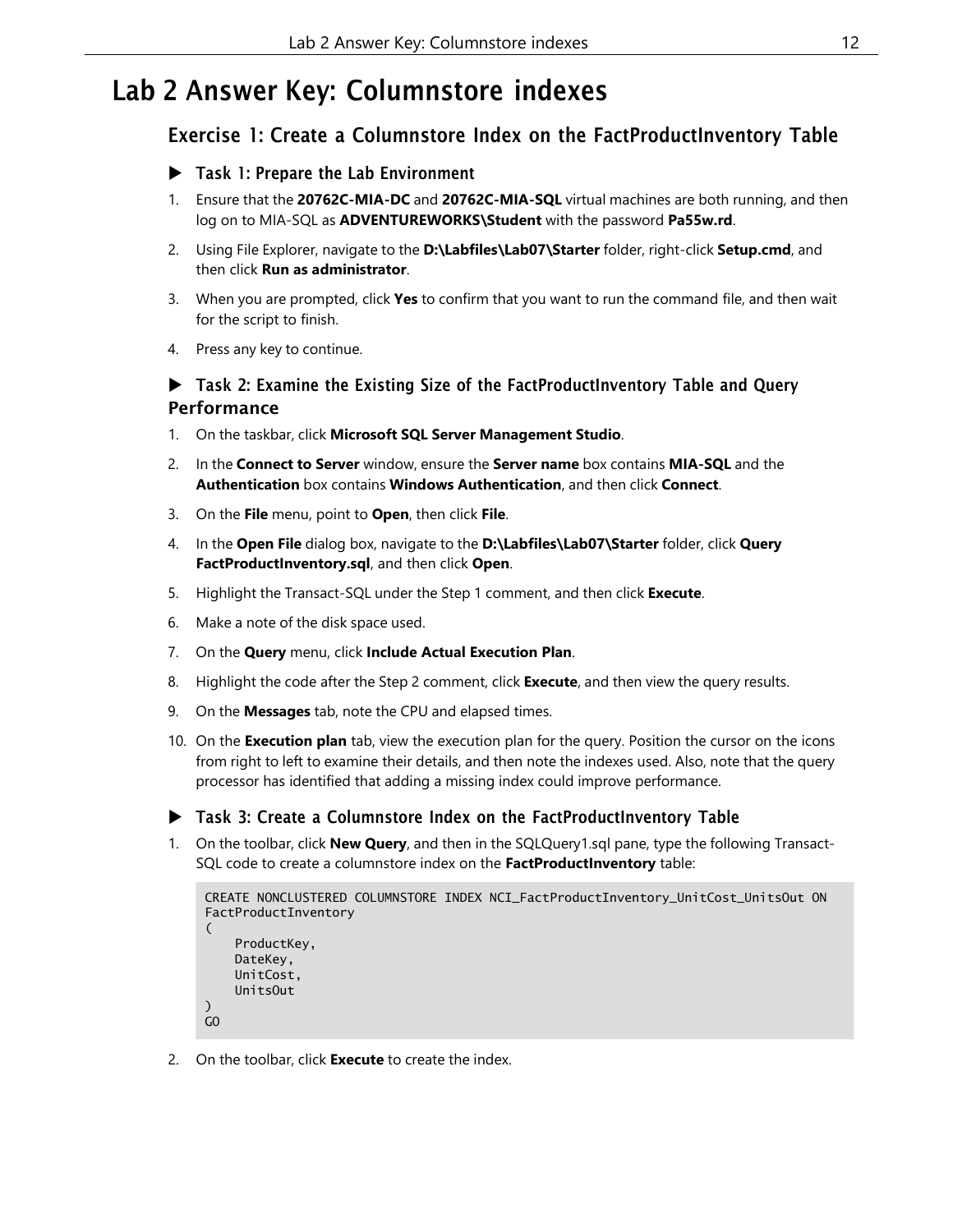- 3. Switch back to the **Query FactProductInventory.sql** tab, and then click **Execute** to rerun the query.
- 4. On the **Execution plan** tab, view the execution plan that is used for the query. Examine the icons from right to left, noting the indexes that were used. Note that the new columnstore index is used.
- 5. Note the **Actual Execution Mode** is **Batch** instead of **Row** and that this mode is on most of the steps. This is the main reason for the query performance improvement.
- 6. What, if any, are the disk space and query performance improvements?
- 7. Close both query windows without saving any changes.

**Results**: After completing this exercise, you will have created a columnstore index and improved the performance of an analytical query. This will have been done in real time without impacting transactional processing.

## Exercise 2: Create a Columnstore Index on the FactInternetSales Table

## ▶ Task 1: Examine the Existing Size of the FactInternetSales Table and Query Performance

- 1. On the **File** menu, point to **Open**, then click **File**.
- 2. In the **Open File** dialog box, navigate to the **D:\Labfiles\Lab07\Starter** folder, click **Query FactInternetSales.sql**, and then click **Open**.
- 3. Highlight the Transact-SQL under the Step 1 comment, and then click **Execute**.
- 4. Make a note of the disk space used.
- 5. On the **Query** menu, click **Include Actual Execution Plan**.
- 6. Highlight the code after the Step 2 comment.
- 7. On the toolbar, click **Execute**, and then view the query results.
- 8. On the **Messages** tab, note the CPU and elapsed times.
- 9. On the **Execution** plan tab, view the execution plan for the query. Position the cursor on the icons from right to left to examine their details and note the indexes that were used. Also note that the query processor has identified that adding a missing index could improve performance.

### Task 2: Create a Columnstore Index on the FactInternetSales Table

- 1. On the **File** menu, point to **Open**, then click **File**.
- 2. In the **Open File** dialog box, navigate to the **D:\Labfiles\Lab07\Starter** folder, click **Drop Indexes on FactInternetSales.sql**, and then click **Open**.
- 3. Click **Execute** to drop the existing indexes.
- 4. On the **File** menu, point to **Open**, then click **File**.
- 5. Click **Create Columnstore Index on FactInternetSales.sql**, and then click **Open**.
- 6. Click **Execute** to drop the existing indexes.
- 7. Switch back to the **Query FactInternetSales.sql** tab, and then click **Execute** to rerun the query.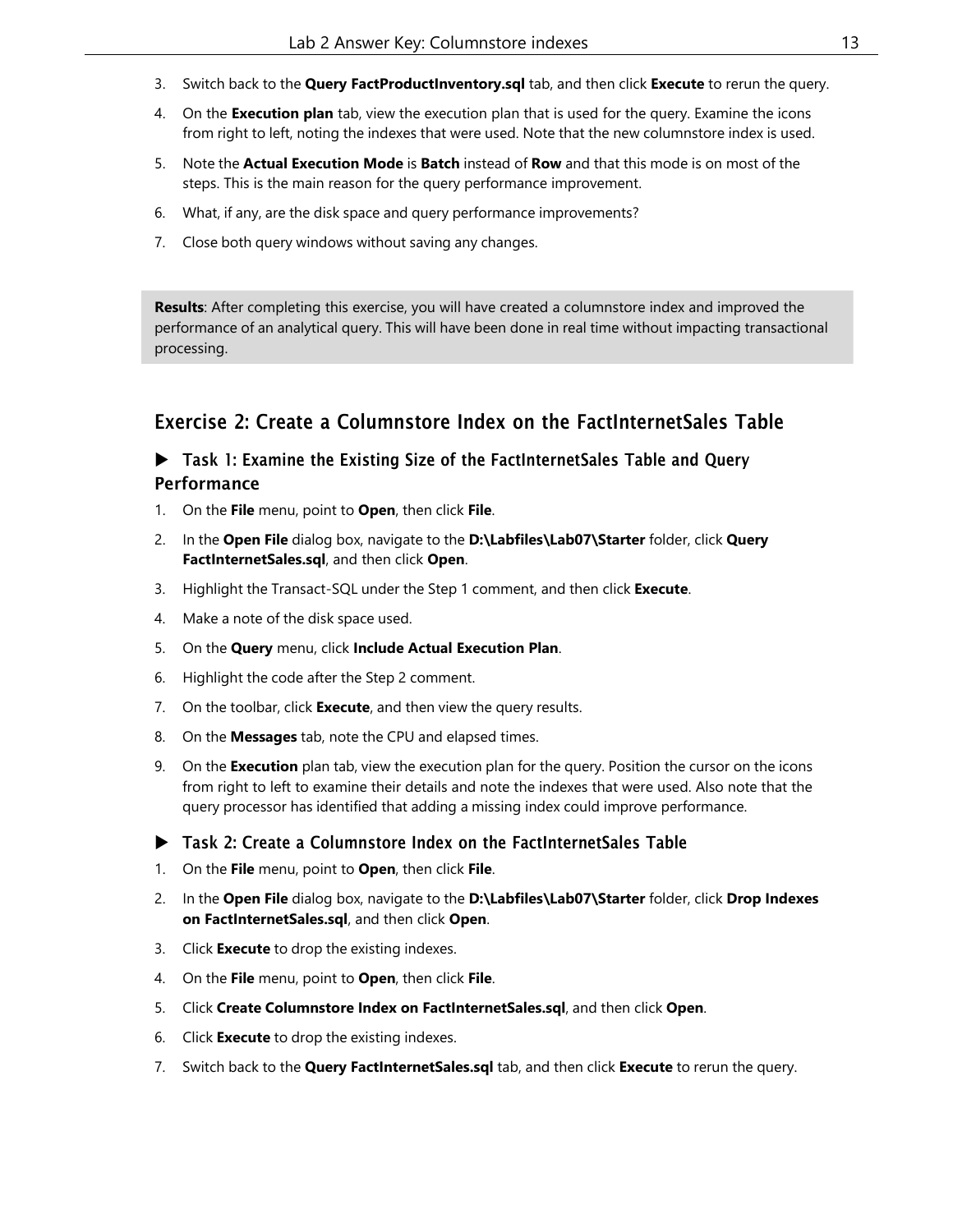- 8. On the **Execution plan** tab, scroll to the end to view the execution plan that is used for the query. Examine the icons from right to left, noting the indexes that were used. Note that the new columnstore index is used.
- 9. What, if any, are the disk space and query performance improvements?
- 10. Close all the query windows without saving changes.

**Results**: After completing this exercise, you will have greatly reduced the disk space taken up by the FactInternetSales table, and improved the performance of analytical queries against the table.

## Optional Exercise 3: Create a Memory Optimized Columnstore Table

### Task 1: Use the Memory Optimization Advisor

- 1. In SQL Server Management Studio, in **Object Explorer**, expand **Databases**, expand **AdventureWorksDW**, and then expand **Tables**.
- 2. Right-click **dbo.FactInternetSales**, and then click **Memory Optimization Advisor**.
- 3. In the **Table Memory Optimization Advisor** window, on the **Introduction** page, click **Next**.
- 4. On the **Migration validation** page, scroll down, looking at the descriptions against any row in the table without a green tick.
- 5. Note that the advisor requires that the foreign key relationships are removed before it can continue.
- 6. Note that the advisor also requires the removal of the clustered columnstore index.
- 7. Click **Cancel**.

## Task 2: Enable the Memory Optimization Advisor to Create a Memory Optimized FactInternetSales Table

- 1. On the **File** menu, point to **Open**, then click **File**.
- 2. In the **Open File** dialog box, navigate to the **D:\Labfiles\Lab07\Starter** folder, click **Drop Columnstore Indexes on FactInternetSales.sql**, and then click **Open**.
- 3. Click **Execute** to drop the existing columnstore index and foreign keys.
- 4. In Object Explorer, right-click **dbo.FactInternetSales**, and then click **Memory Optimization Advisor**.
- 5. In the **Table Memory Optimization Advisor** window, on the **Introduction** page, click **Next**.
- 6. On the **Migration validation** page, click **Next**.
- 7. On the **Memory Optimization Warnings** page, note the warnings and click **Next**.
- 8. On the **Migration options** page, select the **Also copy table data to the new memory optimized table** check box, and then click **Next**.
- 9. On the **Index creation** page, in the column list, select the **SalesOrderNumber** and **SalesOrderLineNumber** check boxes, and then click **Next**.
- 10. On the **Summary** page, click **Script**.
- 11. Inspect the generated Transact-SQL. Note the code to create the memory optimized filegroup and the renaming of the existing table.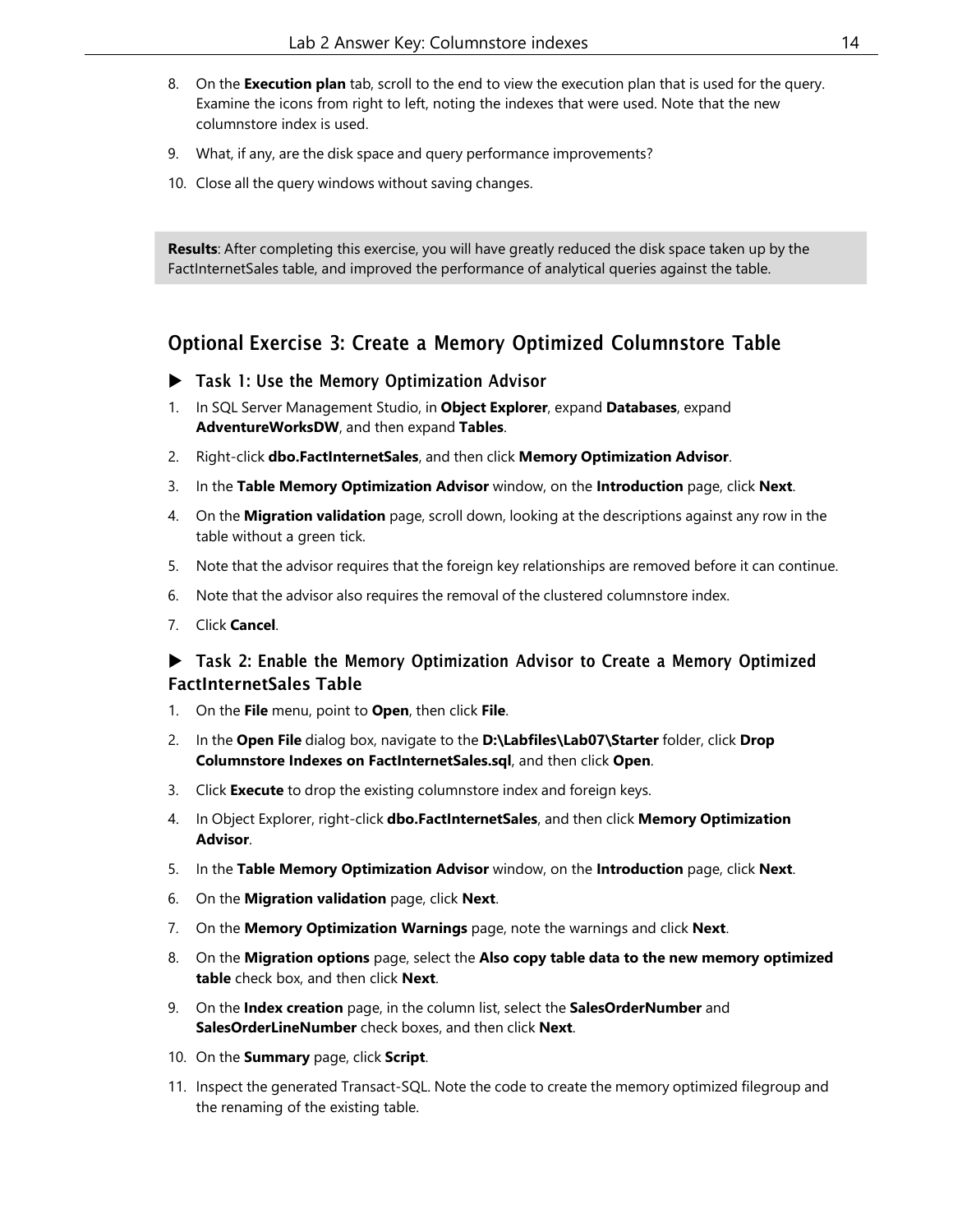**Note:** The Memory Optimization Advisor won't suggest columnstore indexes as they are not applicable in all situations. Therefore, you have to add these manually.

12. Locate the following lines of Transact-SQL:

```
)WITH ( BUCKET_COUNT = 2097152)
)WITH ( MEMORY_OPTIMIZED = ON , DURABILITY = SCHEMA_AND_DATA )
```
13. Add the following Transact-SQL between the two WITH statements:

,INDEX CCI\_OnlineFactInternetSales CLUSTERED COLUMNSTORE

- 14. On the toolbar, click **Execute**.
- Task 3: Examine the Performance of the Memory Optimized Table
- 1. On the **File** menu, point to **Open**, and then click **File**.
- 2. In the **Open File** dialog box, navigate to the **D:\Labfiles\Lab07\Starter** folder, click **Query FactInternetSales.sql**, and then click **Open**.
- 3. Highlight the Transact-SQL under the Step 1 comment, and then on the toolbar, click **Execute**.
- 4. Note that no disk space is used, as this table is now memory optimized.
- 5. On the **Query** menu, click **Include Actual Execution Plan**.
- 6. Highlight the code after the Step 2 comment, click **Execute**, and then view the query results.
- 7. On the **Execution plan** tab, view the execution plan for the query, and note the indexes that were used. Position the cursor on the icons to examine their details.
- 8. Close SQL Server Management Studio without saving changes.

**Results**: After completing this exercise, you will have created a memory optimized version of the **FactInternetSales** disk based table, using the Memory Optimization Advisor.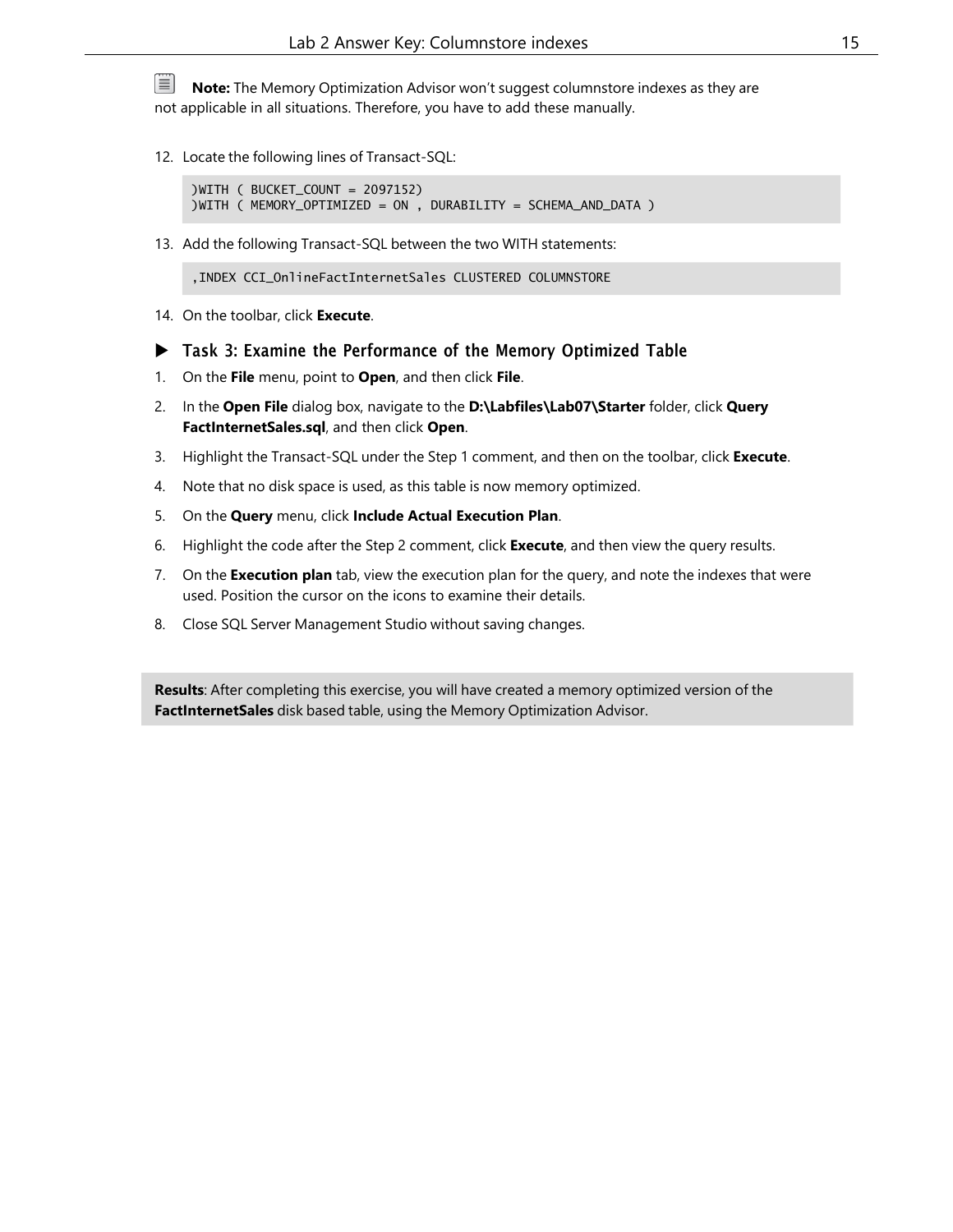## <span id="page-15-0"></span>Optional Lab 3: Memory-optimized tables

## **Scenario**

You are planning to optimize some database workloads by using the in-memory database capabilities of SQL Server. You will create memory-optimized tables and natively compiled stored procedures to optimize OLTP workloads.

## **Objectives**

After completing this lab, you will be able to:

- Create a memory-optimized table.
- Create a natively compiled stored procedure.

## Virtual machine: **20762C-MIA-SQL**

## User name: **ADVENTUREWORKS\Student**

Password: **Pa55w.rd**

## Exercise 1: Using Memory-Optimized Tables

## **Scenario**

The Adventure Works website, through which customers can order goods, uses the InternetSales database. The database already includes tables for sales transactions, customers, and payment types. You need to add a table to support shopping cart functionality. The shopping cart table will experience a high volume of concurrent transactions, so, to maximize performance, you want to implement it as a memoryoptimized table.

The main tasks for this exercise are as follows:

- 1. Prepare the Lab Environment
- 2. Add a Filegroup for Memory-Optimized Data
- 3. Create a Memory-Optimized Table

## ▶ Task 1: Prepare the Lab Environment

- 1. Ensure that the MIA-DC and MIA-SQL virtual machines are both running, and then log on to MIA-SQL as **ADVENTUREWORKS\Student** with the password **Pa55w.rd**.
- 2. In the **D:\Labfiles\Lab12\Starter** folder, right-click **Setup.cmd**, and then click **Run as administrator**.
- 3. When you are prompted, click **Yes** to confirm that you want to run the command file, and then wait for the script to finish.

## ▶ Task 2: Add a Filegroup for Memory-Optimized Data

- 1. Add a filegroup for memory-optimized data to the InternetSales database.
- 2. Add a file for memory-optimized data to the InternetSales database. You should store the file in the filegroup that you created in the previous step.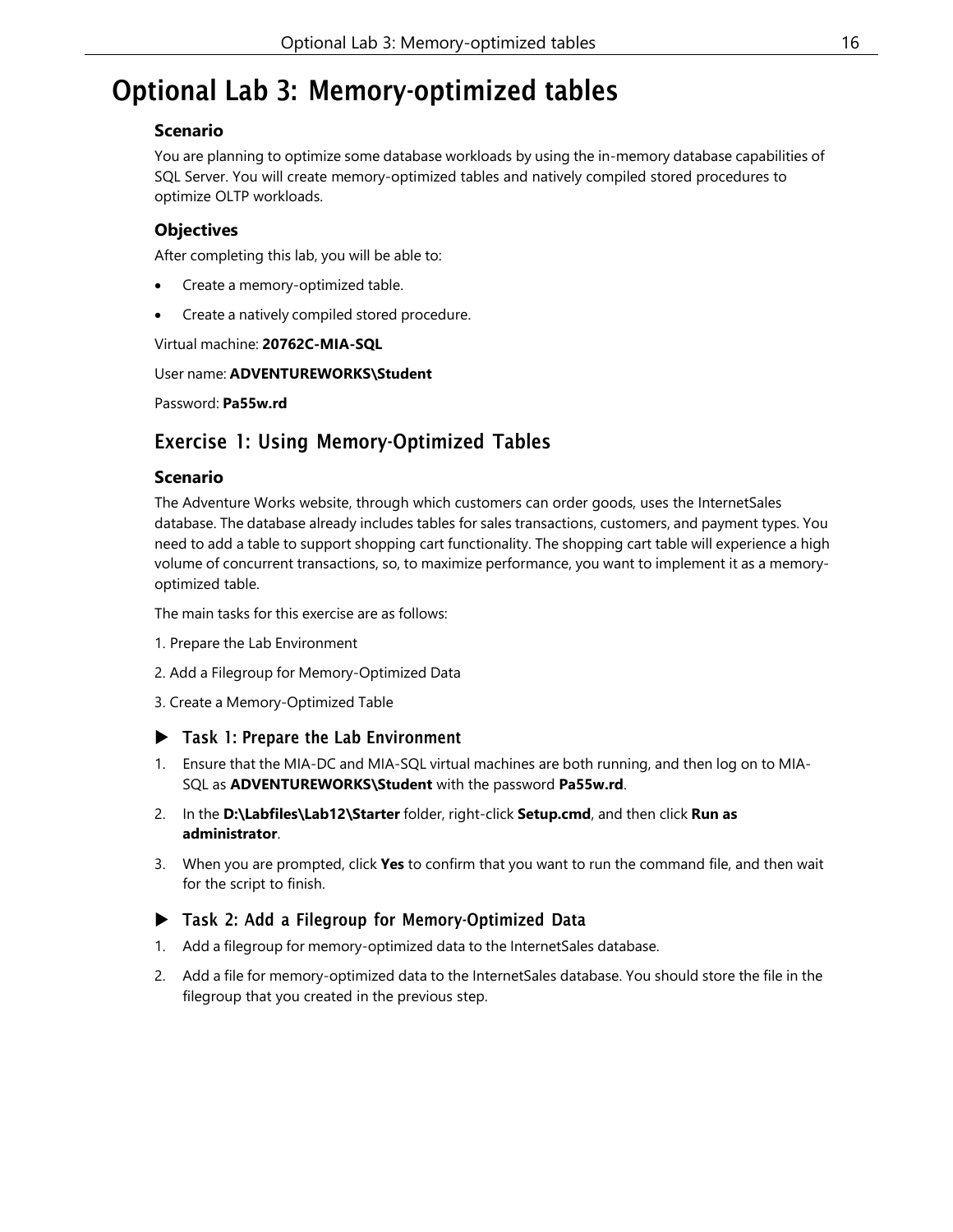## Task 3: Create a Memory-Optimized Table

- 1. Create a memory-optimized table named **ShoppingCart** in the InternetSales database, with the durability option set to SCHEMA\_AND\_DATA.
- 2. The table should include the following columns:
	- o **SessionID**: integer
	- o **TimeAdded**: datetime
	- o **CustomerKey**: integer
	- o **ProductKey**: integer
	- o **Quantity**: integer
- 3. The table should include a composite primary key nonclustered index on the **SessionID** and **ProductKey** columns.
- 4. To test the table, insert the following rows, and then write and execute a SELECT statement to return all of the rows.

| SessionID TimeAdded  | CustomerKey   ProductKey   Quantity |  |
|----------------------|-------------------------------------|--|
| $<$ Time $>$ $\vert$ |                                     |  |
| $<$ Time $>$ $\vert$ |                                     |  |

For *<Time>*, use whatever the current time is.

**Results**: After completing this exercise, you should have created a memory-optimized table and a natively compiled stored procedure in a database with a filegroup for memory-optimized data.

## Exercise 2: Using Natively Compiled Stored Procedures

## **Scenario**

The Adventure Works website now includes a memory-optimized table. You want to create a natively compiled stored procedure to take full advantage of the performance benefits of in-memory tables.

The main tasks for this exercise are as follows:

1. Create Natively Compiled Stored Procedures

## Task 1: Create Natively Compiled Stored Procedures

- 1. Create a natively compiled stored procedure named **AddItemToCart**. The stored procedure should include a parameter for each column in the **ShoppingCart** table, and should insert a row into the **ShoppingCart** table by using a SNAPSHOT isolation transaction.
- 2. Create a natively compiled stored procedure named **DeleteItemFromCart**. The stored procedure should include **SessionID** and **ProductKey** parameters, and should delete matching rows from the **ShoppingCart** table by using a SNAPSHOT isolation transaction.
- 3. Create a natively compiled stored procedure named **EmptyCart**. The stored procedure should include **SessionID** parameters, and should delete matching rows from the **ShoppingCart** table by using a SNAPSHOT isolation transaction.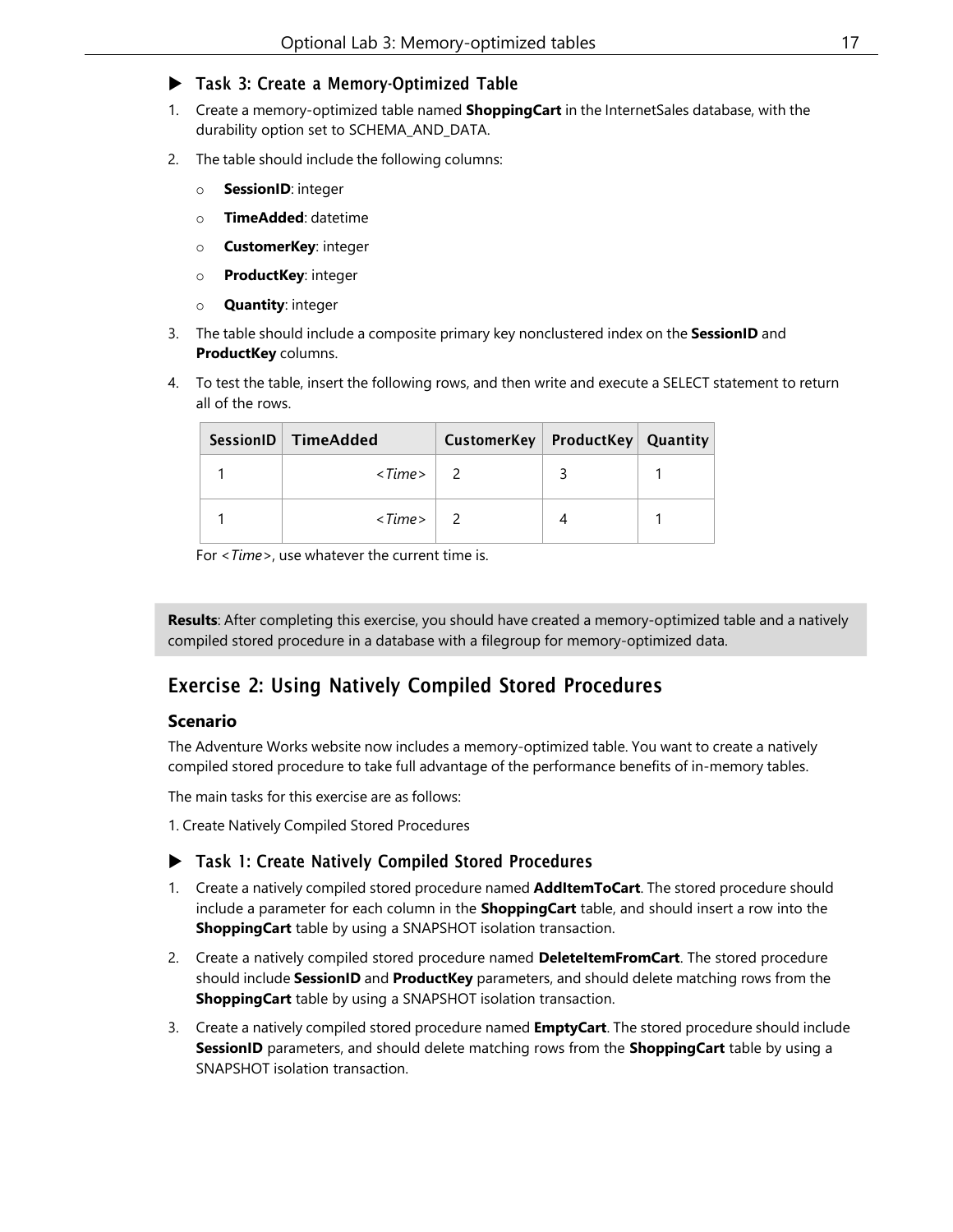4. To test the **AddItemToCart** procedure, write and execute a Transact-SQL statement that calls **AddItemToCart** to add the following items, and then write and execute a SELECT statement to return all of the rows in the **ShoppingCart** table.

|   | SessionID   TimeAdded | CustomerKey   ProductKey   Quantity |   |  |
|---|-----------------------|-------------------------------------|---|--|
|   | $<$ Time> $\vert$     | $\vert$ 2                           | 3 |  |
|   | $<$ Time> $ $         | $\vert$ 2                           | 4 |  |
| ς | < Time >              | $\overline{2}$                      | 3 |  |
|   | < Time >              | $\overline{2}$                      |   |  |

For *<Time>*, use whatever the current time is.

- 5. To test the **DeleteItemFromCart** procedure, write and execute a Transact-SQL statement that calls **DeleteItemFromCart** to delete any items where **SessionID** is equal to 3 and the product key is equal to 4, and then write and execute a SELECT statement to return all of the rows in the **ShoppingCart** table.
- 6. To test the **EmptyCart** procedure, write and execute a Transact-SQL statement that calls **EmptyCart** to delete any items where **SessionID** is equal to 3, and then write and execute a SELECT statement to return all of the rows in the **ShoppingCart** table.
- 7. Close SQL Server Management Studio without saving any changes.

**Results**: After completing this exercise, you should have created a natively compiled stored procedure.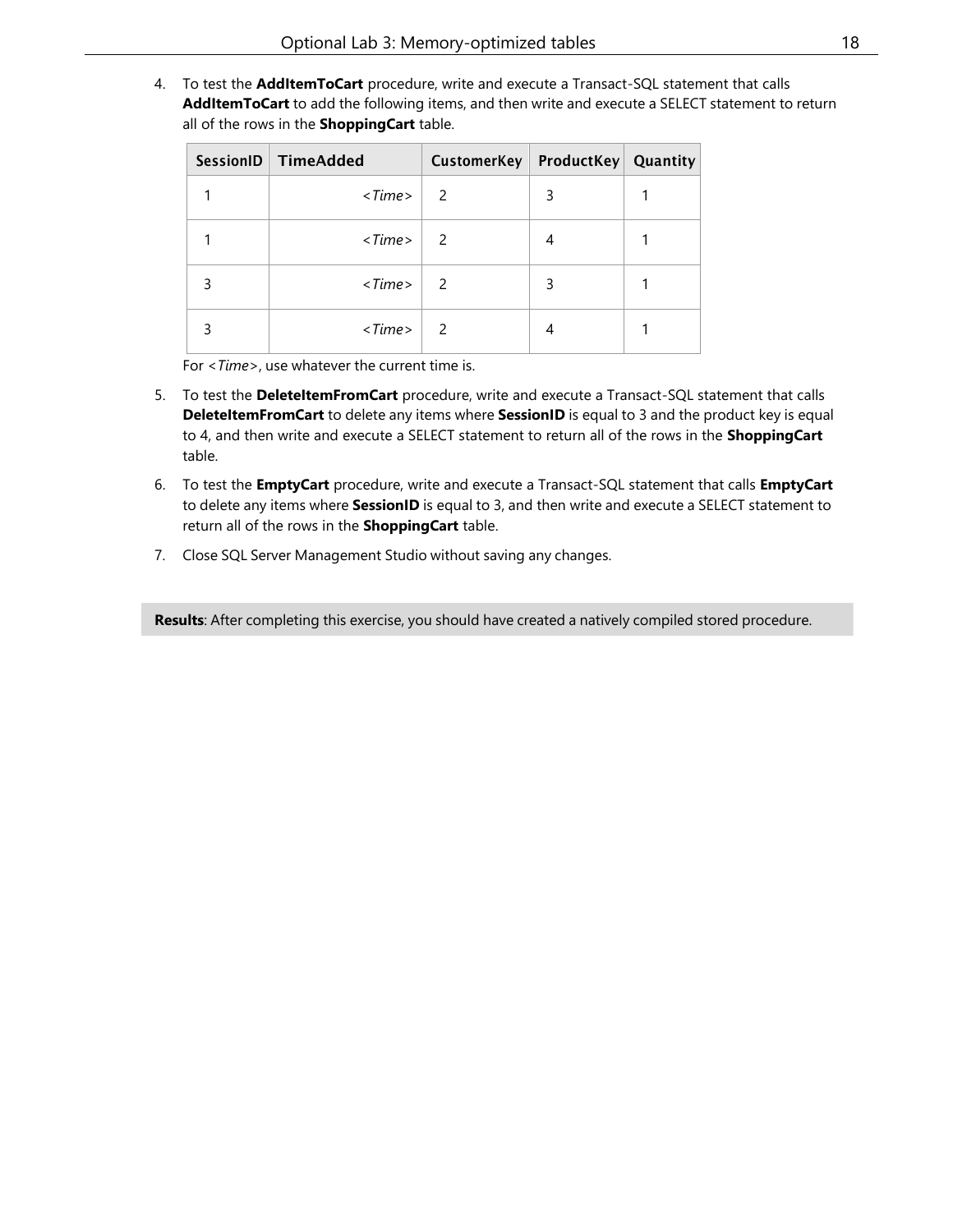## <span id="page-18-0"></span>Optional Lab 3 Answer Key: Memory-optimized tables

## Exercise 1: Using Memory-Optimized Tables

## Task 1: Prepare the Lab Environment

- 1. Ensure that the MIA-DC and MIA-SQL virtual machines are both running, and then log on to MIA-SQL as **ADVENTUREWORKS\Student** with the password **Pa55w.rd**.
- 2. In the **D:\Labfiles\Lab12\Starter** folder, right-click **Setup.cmd**, and then click **Run as administrator**.
- 3. In the **User Account Control** dialog box, click **Yes** to confirm that you want to run the command file, and then wait for the script to finish.

## Task 2: Add a Filegroup for Memory-Optimized Data

- 1. Start SQL Server Management Studio, and then connect to the **MIA-SQL** database engine instance by using Windows authentication.
- 2. In SQL Server Management Studio, in Object Explorer, expand **Databases**.
- 3. Right-click the **InternetSales** database, and then click **Properties**.
- 4. In the **Database Properties - InternetSales** dialog box, on the **Filegroups** page, in the **MEMORY OPTIMIZED DATA** section, click **Add Filegroup**.
- 5. In the **Name** box, type **MemFG**, and then press Enter.
- 6. In the **Database Properties - InternetSales** dialog box, on the **Files** page, click **Add**.
- 7. In the **Logical Name** column, type **InternetSales\_MemData**, and then press Enter.
- 8. In the **File Type** column, select **FILESTREAM Data**, and then ensure that **MemFG** is automatically selected in the **Filegroup** column.
- 9. In the **Database Properties - InternetSales** dialog box, click **OK**.
- Task 3: Create a Memory-Optimized Table
- 1. In SQL Server Management Studio, click **New Query**, and then type the following Transact-SQL code.

```
USE InternetSales
GO
CREATE TABLE dbo.ShoppingCart
(SessionID INT NOT NULL,
TimeAdded DATETIME NOT NULL,
CustomerKey INT NOT NULL,
ProductKey INT NOT NULL,
Quantity INT NOT NULL
PRIMARY KEY NONCLUSTERED (SessionID, ProductKey))
WITH (MEMORY_OPTIMIZED = ON, DURABILITY = SCHEMA_AND_DATA);
```
2. On the toolbar, click **Execute** to create the table.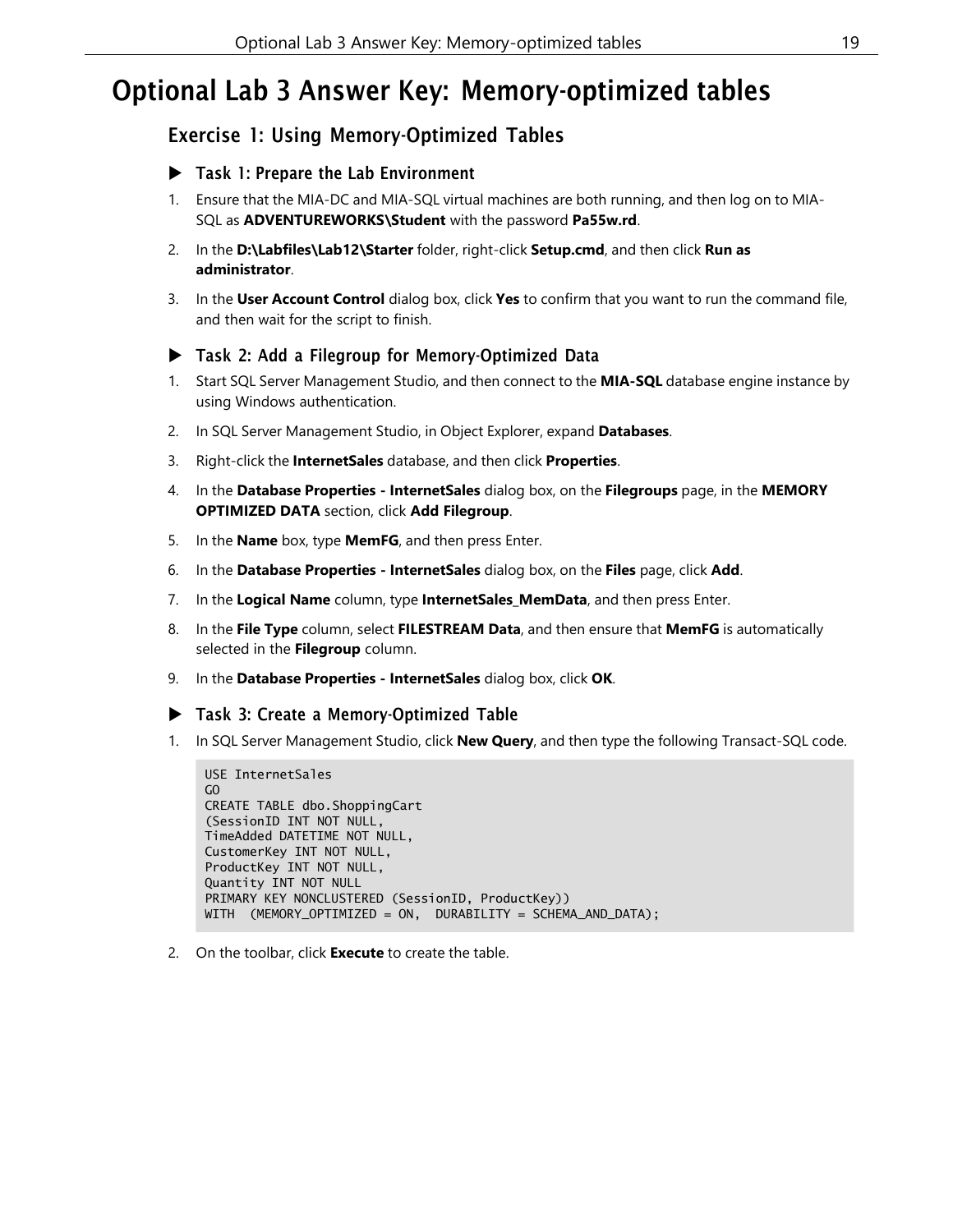3. Click **New Query**, and then type the following Transact-SQL code.

```
USE InternetSales
GO
INSERT INTO dbo.ShoppingCart (SessionID, TimeAdded, CustomerKey, ProductKey,
Quantity)
VALUES (1, GETDATE(), 2, 3, 1);
INSERT INTO dbo.ShoppingCart (SessionID, TimeAdded, CustomerKey, ProductKey,
Quantity)
VALUES (1, GETDATE(), 2, 4, 1);
SELECT * FROM dbo.ShoppingCart;
```
4. On the toolbar, click **Execute** to test the table.

**Results**: After completing this exercise, you should have created a memory-optimized table and a natively compiled stored procedure in a database with a filegroup for memory-optimized data.

## Exercise 2: Using Natively Compiled Stored Procedures

### Task 1: Create Natively Compiled Stored Procedures

1. In SQL Server Management Studio, click **New Query**, and then enter the following Transact-SQL code.

```
USE InternetSales
GO
CREATE PROCEDURE dbo.AddItemToCart
@SessionID INT, @TimeAdded DATETIME, @CustomerKey INT, @ProductKey INT, @Quantity INT
WITH NATIVE_COMPILATION, SCHEMABINDING, EXECUTE AS OWNER
AS
BEGIN ATOMIC WITH (TRANSACTION ISOLATION LEVEL = SNAPSHOT, LANGUAGE = 'us_english')
INSERT INTO dbo.ShoppingCart (SessionID, TimeAdded, CustomerKey, ProductKey,
Quantity)
VALUES (@SessionID, @TimeAdded, @CustomerKey, @ProductKey, @Quantity)
END
GO
```
- 2. On the toolbar, click **Execute** to create the stored procedure.
- 3. In SQL Server Management Studio, click **New Query**, and then enter the following Transact-SQL code.

```
USE InternetSales
GO
CREATE PROCEDURE dbo.DeleteItemFromCart
@SessionID INT, @ProductKey INT
WITH NATIVE_COMPILATION, SCHEMABINDING, EXECUTE AS OWNER
AS
BEGIN ATOMIC WITH (TRANSACTION ISOLATION LEVEL = SNAPSHOT, LANGUAGE = 'us_english')
DELETE FROM dbo.ShoppingCart
WHERE SessionID = @SessionID
AND ProductKey = @ProductKey
END
GO
```
4. On the toolbar, click **Execute** to create the stored procedure.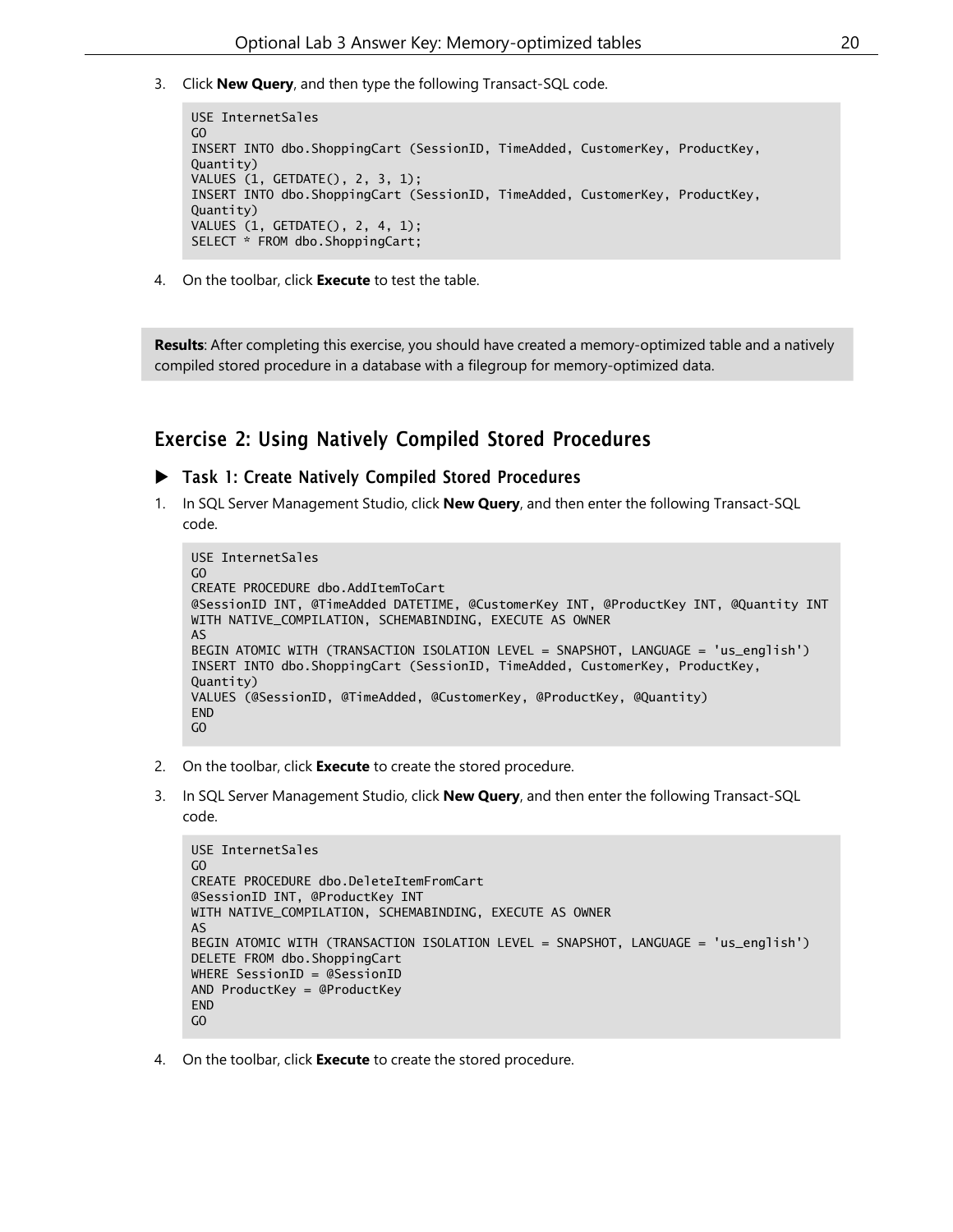5. In SQL Server Management Studio, click **New Query**, and then enter the following Transact-SQL code.

```
USE InternetSales
GO
CREATE PROCEDURE dbo.EmptyCart
@SessionID INT
WITH NATIVE_COMPILATION, SCHEMABINDING, EXECUTE AS OWNER
AS
BEGIN ATOMIC WITH (TRANSACTION ISOLATION LEVEL = SNAPSHOT, LANGUAGE = 'us_english')
DELETE FROM dbo.ShoppingCart
WHERE SessionID = @SessionID
FND
GO
```
- 6. On the toolbar, click **Execute** to create the stored procedure.
- 7. Click **New Query**, and then enter the following Transact-SQL code.

```
--Step 1 - Use the InternetSales database
USE InternetSales
GO
--Step 2 - Add items to cart
DECLARE @now DATETIME = GETDATE();
EXEC dbo.AddItemToCart
  @SessionID = 3,
  @TimeAdded = @now,
  @CustomerKey = 2,
  @ProductKey = 3,
  @Quantity = 1;EXEC dbo.AddItemToCart
  @SessionID = 3,
  @TimeAdded = @now,
  @CustomerKey = 2,@ProductKey = 4,@Quantity = 1;--Step 3 - Select items in cart
SELECT * FROM dbo.ShoppingCart;
--Step 4 - Delete item from cart
EXEC dbo.DeleteItemFromCart
  @SessionID = 3,@ProductKey = 4;
--Step 5 - Select items in cart
SELECT * FROM dbo.ShoppingCart;
--Step 6 - Empty cart
EXEC dbo.EmptyCart
  @SessionID = 3;
--Step 7 - Select items in cart
SELECT * FROM dbo.ShoppingCart;
```
- 8. Select the code under **Step 1 - Use the InternetSales database**, and then click **Execute**.
- 9. Select the code under **Step 2 - Add items to cart**, and then click **Execute**.
- 10. Select the code under **Step 3 - Select items in cart**, and then click **Execute**.
- 11. Select the code under **Step 4 - Delete item from cart**, and then click **Execute**.
- 12. Select the code under **Step 5 - Select items in cart**, and then click **Execute**.
- 13. Select the code under **Step 6 - Empty cart**, and then click **Execute**.
- 14. Select the code under **Step 7 - Select items in cart**, and then click **Execute**.
- 15. Close SQL Server Management Studio without saving any changes.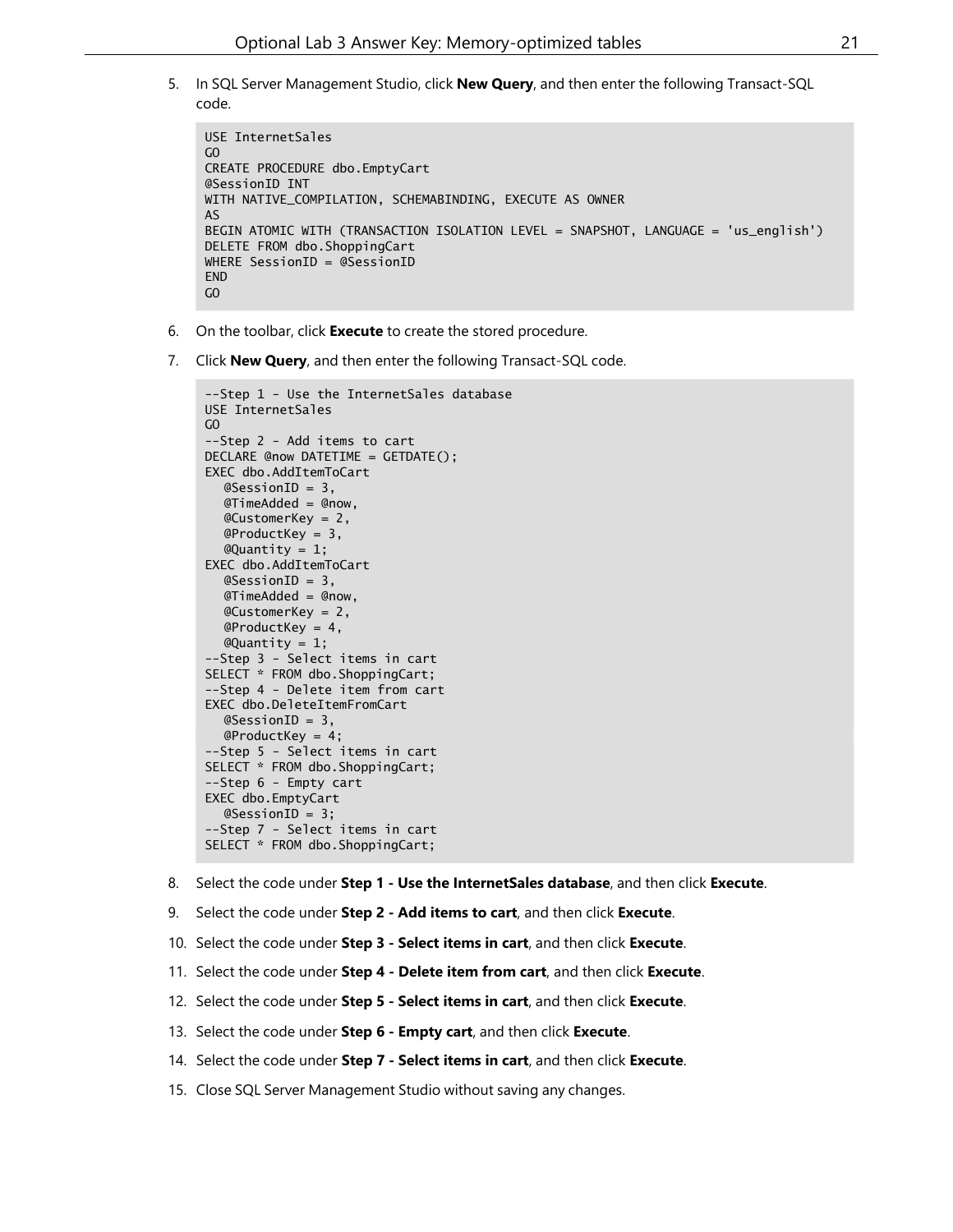**Results**: After completing this exercise, you should have created a natively compiled stored procedure.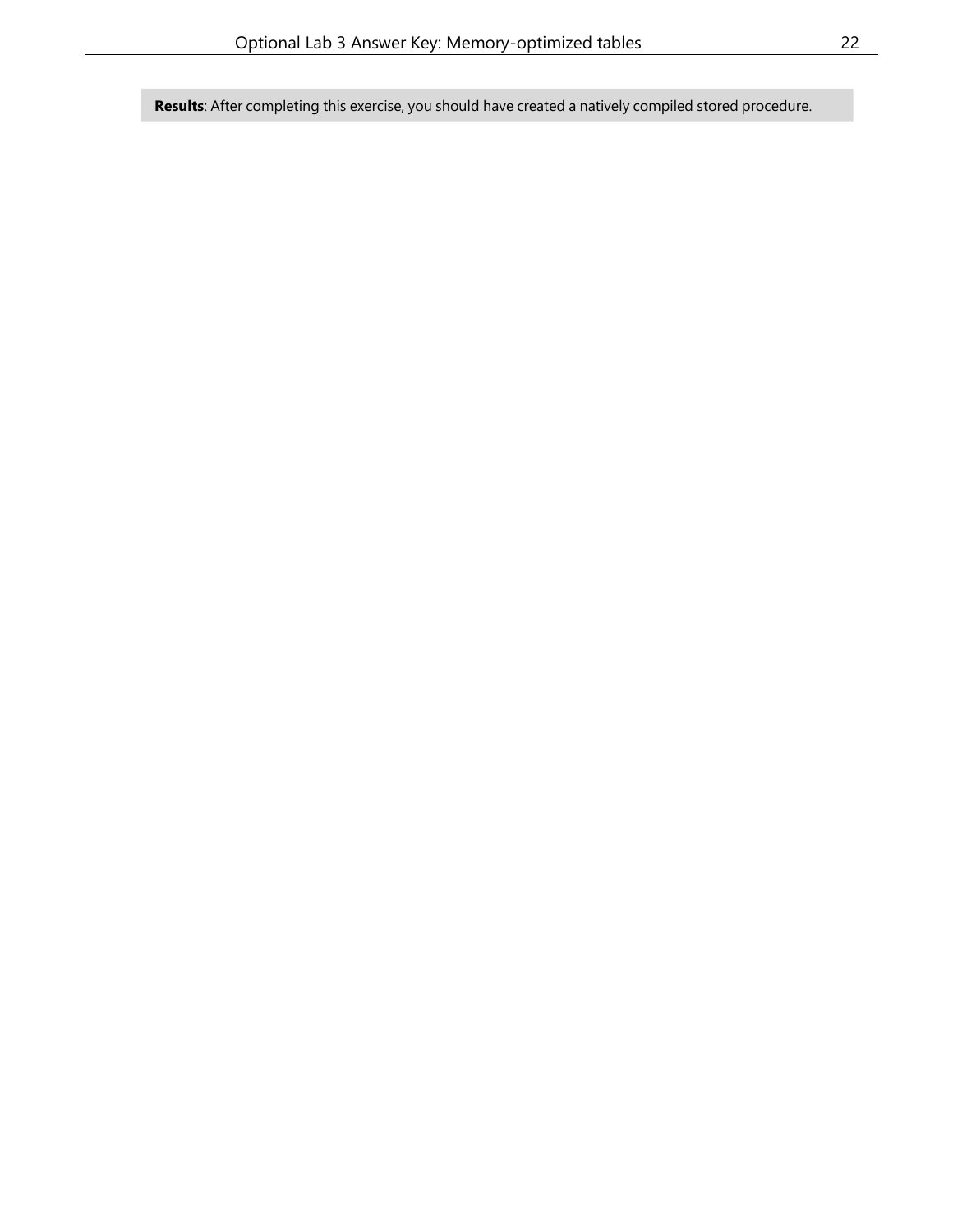## <span id="page-22-0"></span>Lab 4: XML Data in SQL Server

### **Scenario**

A new developer in your organization has discovered that SQL Server can store XML directly. He is keen to use this mechanism extensively. In this lab, you will decide on the appropriate usage of XML in the documented application.

You also have an upcoming project that will require the use of XML data in SQL Server. No members of your current team have experience working with XML data in SQL Server. You need to learn how to process XML data within SQL Server and you have been given some sample queries to assist with this learning. Finally, you will use what you have learned to write a stored procedure for the marketing system that returns XML data.

## **Objectives**

After completing this lab, you will be able to:

- Determine appropriate use cases for storing XML in SQL Server.
- Test XML storage in variables.
- Retrieve information about XML schema collections.
- Query SQL Server data as XML.
- Write a stored procedure that returns XML.

Virtual machine: **20762C-MIA-SQL**

#### User name: **ADVENTUREWORKS\Student**

Password: **Pa55w.rd**

## Exercise 1: Determining When to Use XML

### **Scenario**

In this exercise, you should read the list of scenarios that your new developer has provided. Determine which are appropriate for XML storage in SQL Server, and which are not. Write "Yes" or "No" next to each scenario.

#### **Scenarios**

| <b>Scenario Requirements</b>                                                          |
|---------------------------------------------------------------------------------------|
| Existing XML data that is stored, but not processed.                                  |
| Storing attributes for a customer.                                                    |
| Relational data that is being passed through a<br>system, but not processed in it.    |
| Storing attributes that are nested (that is, attributes<br>stored within attributes). |
| The main tasks for this exercise are as follows:                                      |

- 1. Prepare the Lab Environment
- 2. Review the List of Scenario Requirements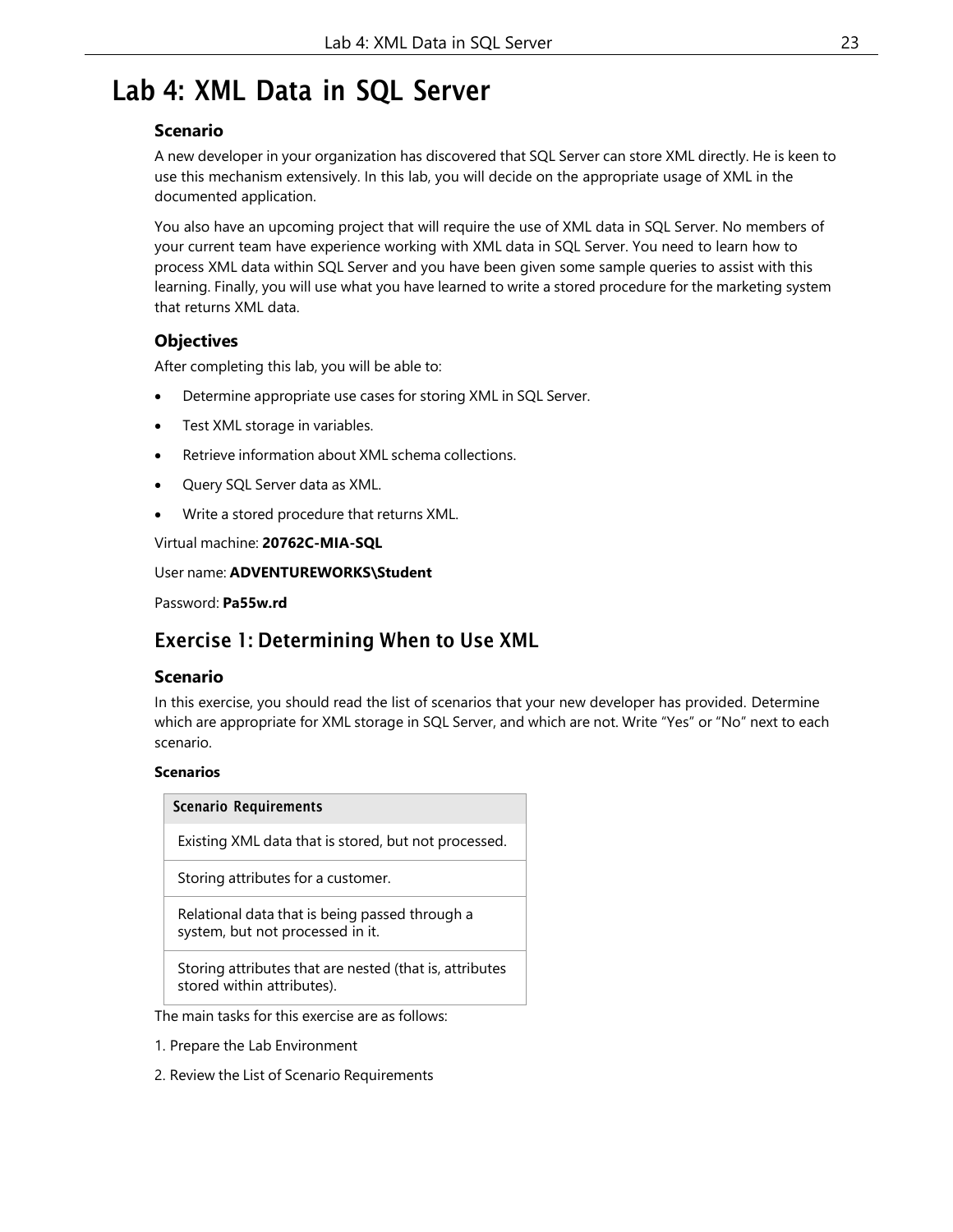## ▶ Task 1: Prepare the Lab Environment

- 1. Ensure that the **20762C-MIA-DC** and **20762C-MIA-SQL** virtual machines are both running, and then log on to **20762C-MIA-SQL** as **ADVENTUREWORKS\Student** with the password **Pa55w.rd**.
- 2. Run **Setup.cmd** in the **D:\Labfiles\Lab14\Starter** folder as Administrator.

## ▶ Task 2: Review the List of Scenario Requirements

- 1. Review the list of requirements.
- 2. For each requirement, determine whether it is suitable for XML storage.

**Results**: After completing this exercise, you will have determined the appropriate use cases for XML storage.

## Exercise 2: Testing XML Data Storage in Variables

### **Scenario**

In this exercise, you will explore how XML data is stored in variables. From a set of sample XML queries, you will review the effect of executing each query.

The main tasks for this exercise are as follows:

1. Review, Execute, and Review the Results of the XML Queries

### Task 1: Review, Execute, and Review the Results of the XML Queries

- 1. Open SQL Server Management Studio and connect to the MIA-SQL instance of SQL Server using Windows authentication.
- 2. Open **D:\Labfiles\Lab14\Starter\InvestigateStorage.sql**.
- 3. For each query in the file, review the code, execute the code, and determine how the output results relate to the queries.
- 4. Close InvestigateStorage.sql without saving any changes.
- 5. Leave SSMS open for the next exercise.

**Results**: After this exercise, you will have seen how XML data is stored in variables.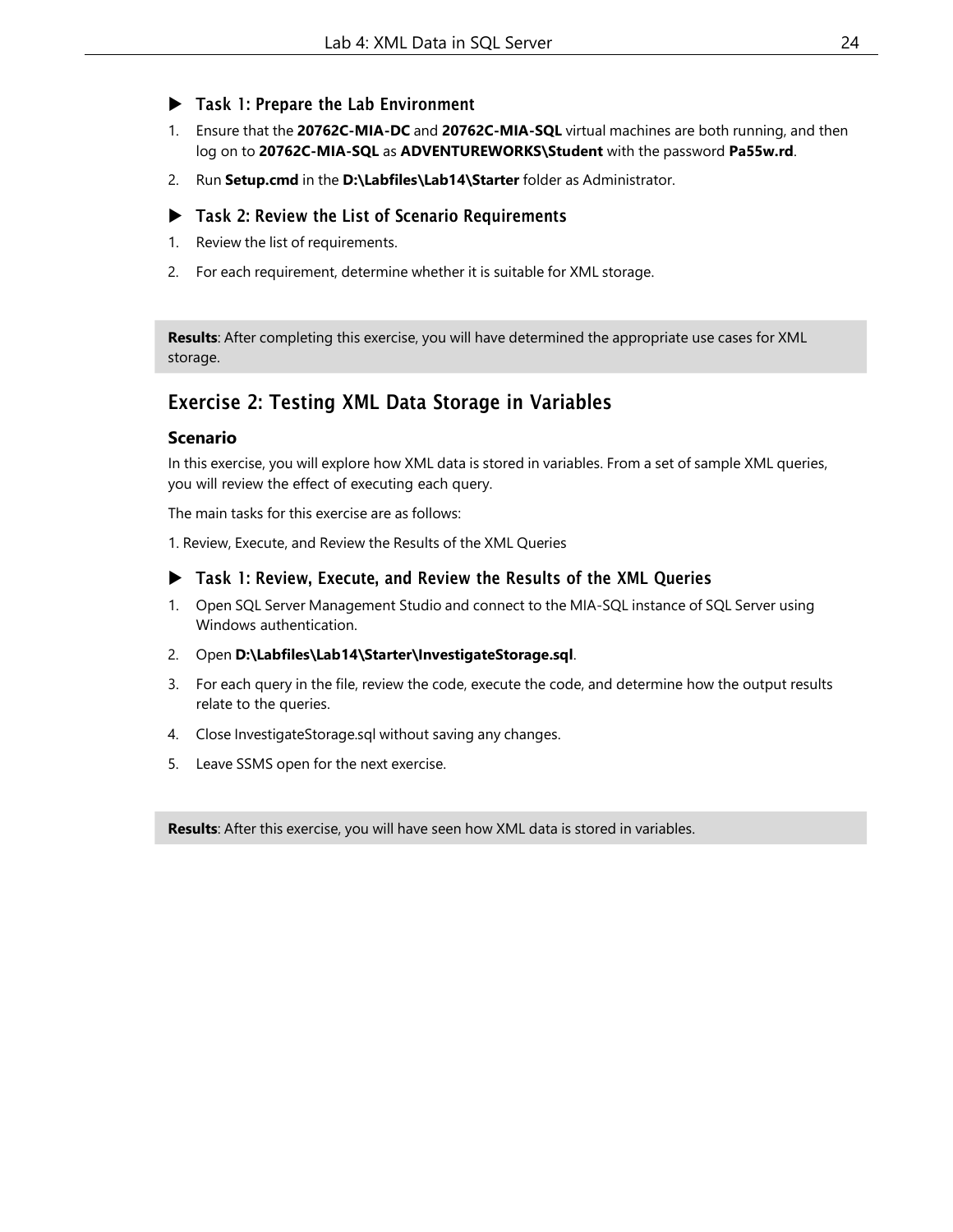## Exercise 3: Using XML Schemas

## **Scenario**

For some of the XML processing that you will perform in your upcoming project, you need to validate XML data by using XML schemas. In SQL Server, XML schemas are stored in XML schema collections. You need to investigate how these schemas are used. You have been given a set of sample queries to assist with this. In this exercise, you will review the effect of executing these queries.

The main tasks for this exercise are as follows:

1. Review, Execute, and Review the Results of the XML Queries

- Task 1: Review, Execute, and Review the Results of the XML Queries
- 1. Open **D:\Labfiles\Lab14\Starter\XMLSchema.sql**.
- 2. For each query in the file, review the code, execute the code, and determine how the output results relate to the queries.
- 3. Leave SSMS open for the next exercise.

**Results**: After this exercise, you will have seen how to create XML schema collections.

## Exercise 4: Using FOR XML Queries

## **Scenario**

For some of the XML processing that you must perform in your upcoming project, you will need to return XML data. You should investigate how to do this. You have been given a set of sample queries to assist with this. In this exercise, you will review the effect of executing these queries.

The main tasks for this exercise are as follows:

1. Review, Execute, and Review the Results of the FOR XML Queries

- Task 1: Review, Execute, and Review the Results of the FOR XML Queries
- 1. Open **D:\Labfiles\Lab14\Starter\XMLQuery.sql**.
- 2. For each query in the file, review the code, execute the code, and determine how the output results relate to the queries.
- 3. Leave SSMS open for the next exercise.

**Results**: After this exercise, you will have seen how to use FOR XML.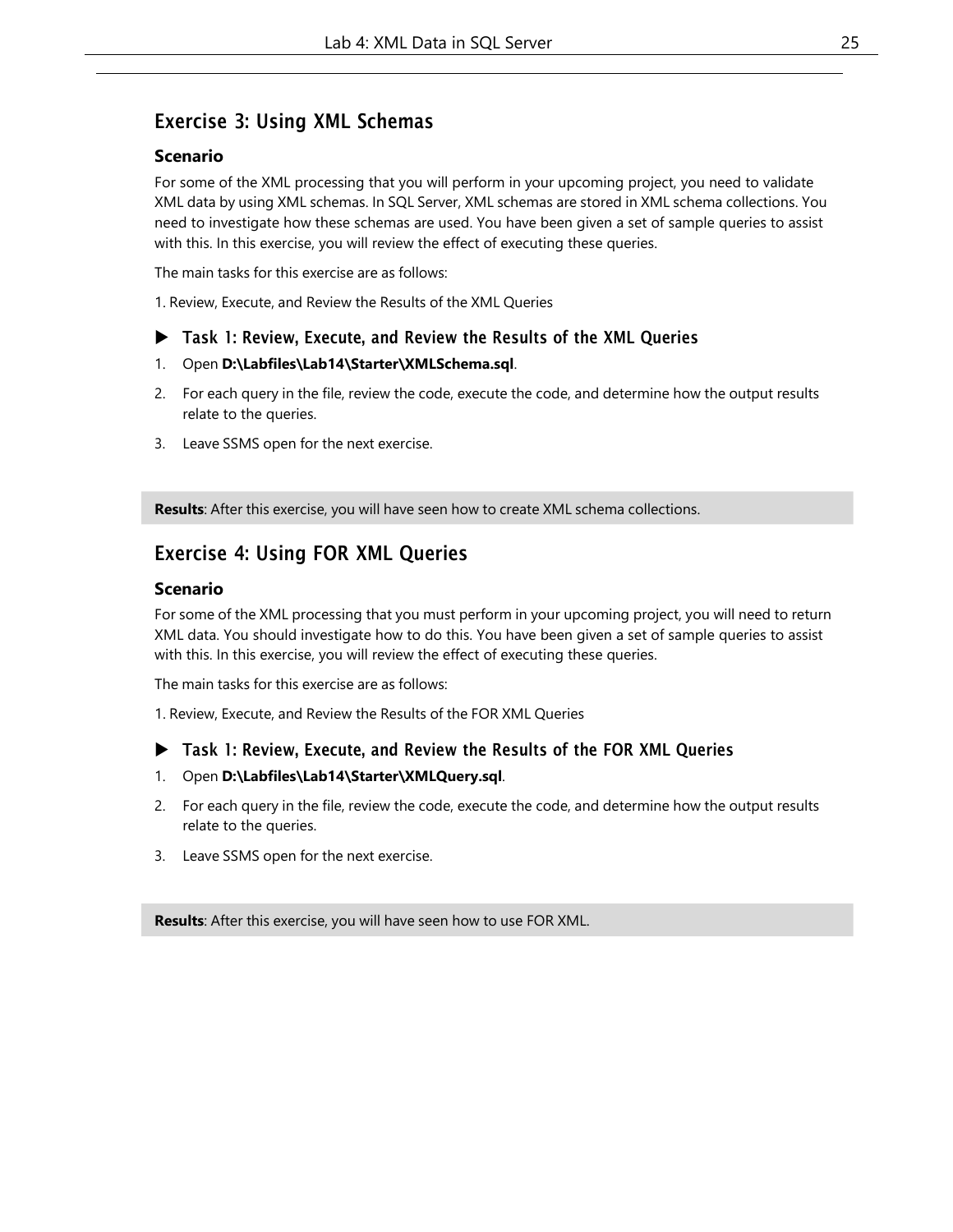## Exercise 5: Creating a Stored Procedure to Return XML

## **Scenario**

A new web service is being added to the marketing system. In this exercise, you need to create a stored procedure that will query data from a table and return it as an XML value.

## **Supporting Documentation**

### *Stored Procedure Specifications*

| <b>Stored</b><br>Procedure | Production.GetAvailableModelsAsXML                                                                                                                                                                                                                                                                                                                                    |
|----------------------------|-----------------------------------------------------------------------------------------------------------------------------------------------------------------------------------------------------------------------------------------------------------------------------------------------------------------------------------------------------------------------|
| Input<br>Parameters:       | None.                                                                                                                                                                                                                                                                                                                                                                 |
| Output<br>Parameters:      | None.                                                                                                                                                                                                                                                                                                                                                                 |
| Returned<br>Rows:          | One XML document with attribute-centric XML.<br>Root element is AvailableModels.<br>Row element is AvailableModel.<br>Row contains ProductID, ProductName, ListPrice, Color and SellStartDate (from<br>Marketing.Product) and ProductModelID and ProductModel (from<br>Marketing. ProductModel) for rows where there is a SellStartDate but not yet a<br>SellEndDate. |
| Output<br>Order:           | Rows within the XML should be in order of SellStartDate ascending, and then<br>ProductName ascending. That is, sort by SellStartDate first, and then ProductName<br>within SellStartDate.                                                                                                                                                                             |

| <b>Stored</b><br>Procedure | Sales.UpdateSalesTerritoriesByXML                                                                                                              |
|----------------------------|------------------------------------------------------------------------------------------------------------------------------------------------|
| Input<br>Parameters:       | @SalespersonMods xml.                                                                                                                          |
| Output<br>Parameters:      | None.                                                                                                                                          |
| Returned<br>Rows:          | None.                                                                                                                                          |
| Actions:                   | Update the SalesTerritoryID column in the Sales.Salesperson table, based on the<br>SalesTerritoryID values extracted from the input parameter. |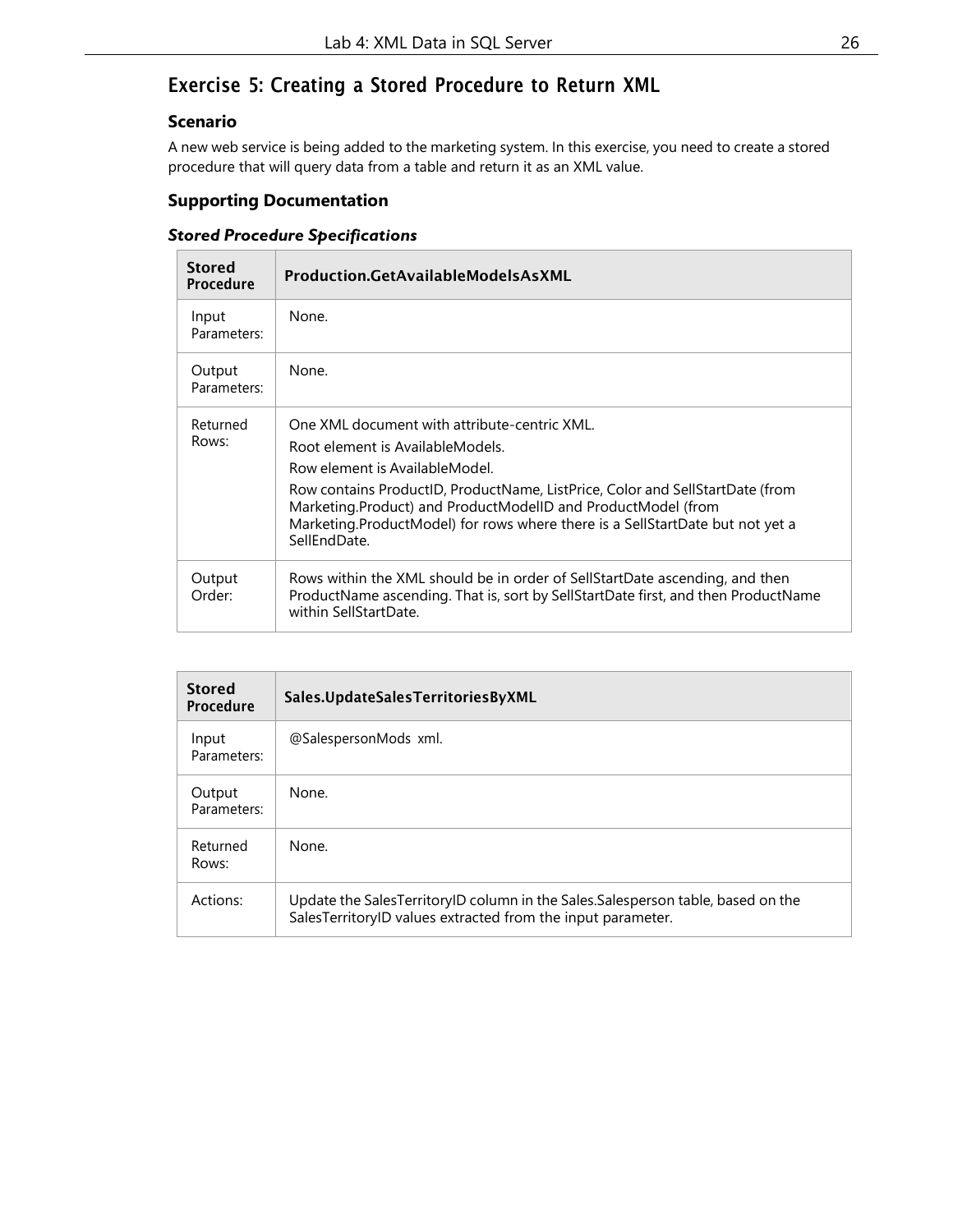## *Incoming XML Object Format*

This is an example of the incoming XML:

This is an example of the incoming XML:

#### Incoming XML Object Format

```
<SalespersonMods>
    <SalespersonMod BusinessEntityID="274">
          <Mods>
              <Mod SalesTerritoryID="3"/>
          </Mods>
    </SalespersonMod>
     <SalespersonMod BusinessEntityID="278">
           <Mods>
                <Mod SalesTerritoryID="4"/>
           </Mods>
     </SalespersonMod>
 </SalespersonMods>
```
The main tasks for this exercise are as follows:

- 1. Review the Requirements
- 2. Create a Stored Procedure to Retrieve Available Models
- 3. Test the Stored Procedure
- 4. If Time Permits: Create a Stored Procedure to Update the Sales Territories Table

## $\blacktriangleright$  Task 1: Review the Requirements

• Review the stored procedure specification for **WebStock.GetAvailableModelsAsXML** in the exercise scenario.

### Task 2: Create a Stored Procedure to Retrieve Available Models

• Create and implement the **Production.GetAvailableModelsAsXML** stored procedure based on the specifications that are provided.

## ▶ Task 3: Test the Stored Procedure

- 1. Test the stored procedure by executing it.
- 2. Review the returned data.

## Task 4: If Time Permits: Create a Stored Procedure to Update the Sales Territories Table

- 1. If time permits, implement the Sales.UpdateSalesTerritoriesByXML stored procedure.
- 2. Test the created stored procedure with the example incoming XML.
- 3. Close SSMS without saving any changes.

**Results**: After this exercise, you will have a new stored procedure that returns XML in the AdventureWorks database.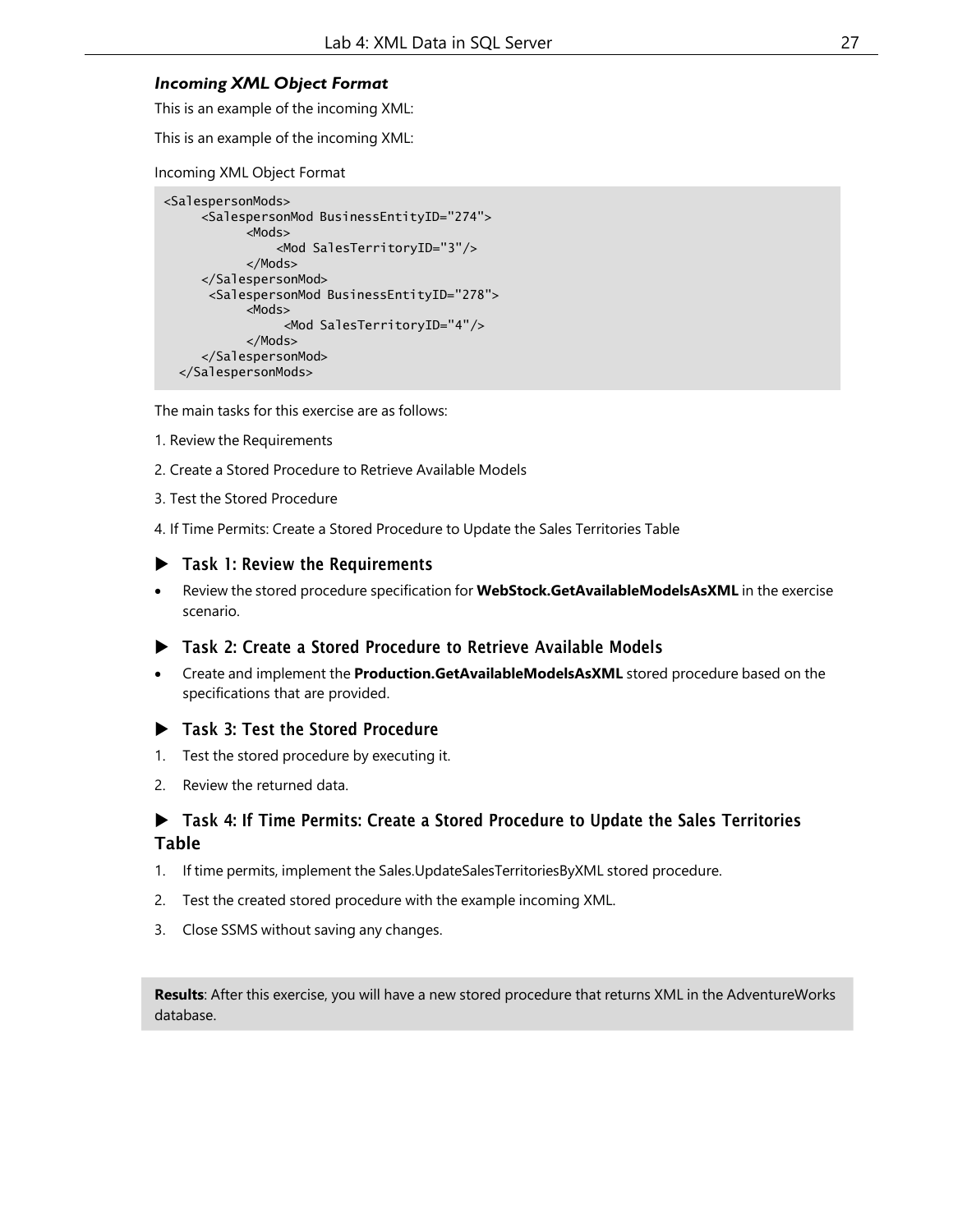## <span id="page-27-0"></span>Lab 4 Answer Key: XML Data in SQLServer

## Exercise 1: Determining When to Use XML

- Task 1: Prepare the Lab Environment
- 1. Ensure that the **20762C-MIA-DC** and **20762C-MIA-SQL** virtual machines are both running, and then log on to **20762C-MIA-SQL** as **ADVENTUREWORKS\Student** with the password **Pa55w.rd**.
- 2. In the **D:\Labfiles\Lab14\Starter** folder, right-click **Setup.cmd**, and then click **Run as administrator**.
- 3. In the **User Account Control** dialog box, click **Yes**, and then wait for the script to finish.

## ▶ Task 2: Review the List of Scenario Requirements

- 1. Review the list of requirements.
- 2. The following table shows which requirements are suitable for XML storage:

| <b>Requirements</b>                                                                       | <b>Should be implemented</b> | Reason                                                       |
|-------------------------------------------------------------------------------------------|------------------------------|--------------------------------------------------------------|
| Existing XML data that is<br>stored, but not processed.                                   | Yes                          | Data is already XML<br>and does not need to<br>be processed. |
| Storing attributes for a<br>customer.                                                     | No.                          | Should be database<br>columns.                               |
| Relational data that is being<br>passed through a system,<br>but not processed within it. | Perhaps                      | Only if the data is<br>being sent and<br>received as XML.    |
| Storing attributes that are<br>nested (that is, attributes<br>stored within attributes).  | Yes                          | Not standard relational<br>data.                             |

**Results**: After completing this exercise, you will have determined the appropriate use cases for XML storage.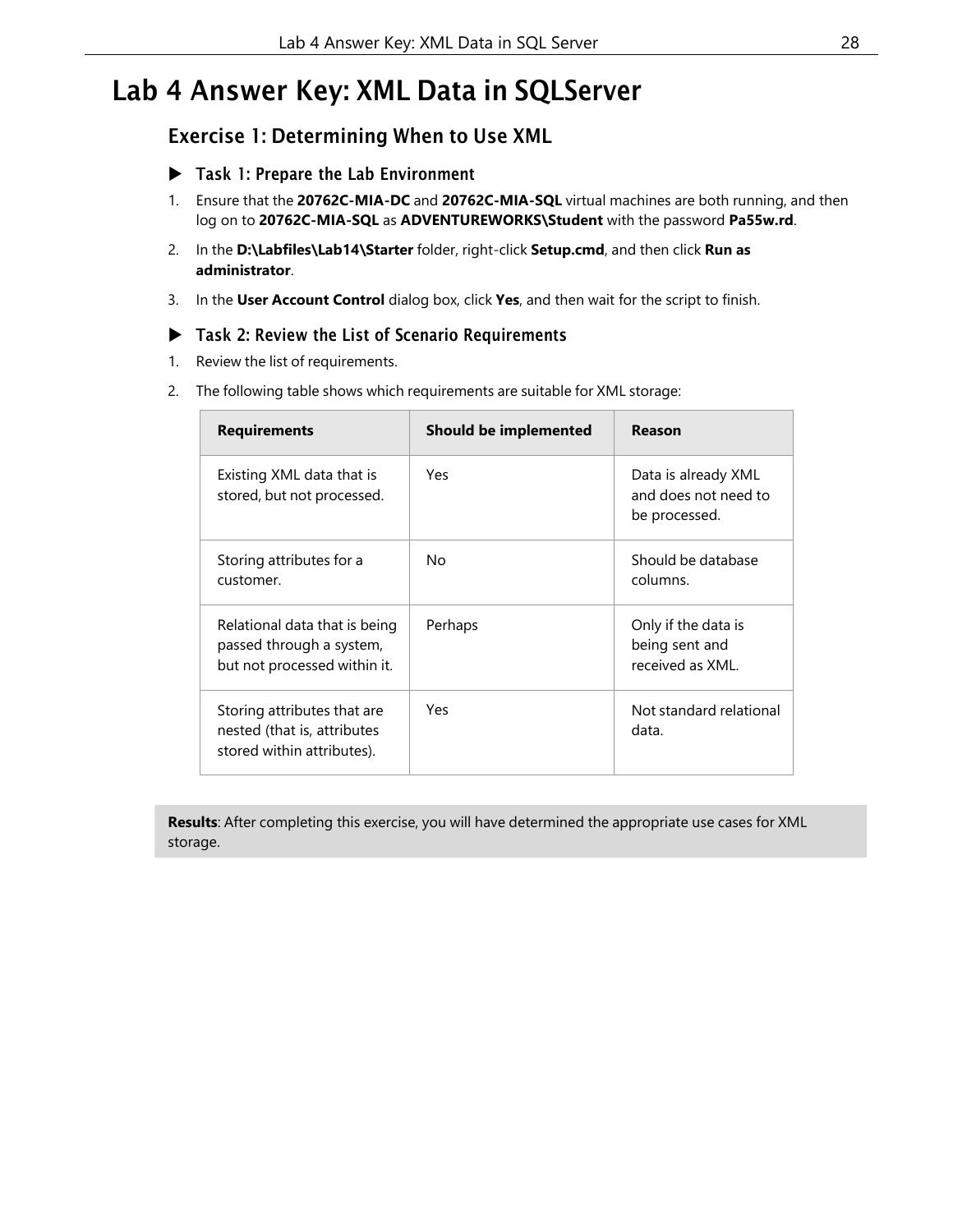## Exercise 2: Testing XML Data Storage in Variables

- Task 1: Review, Execute, and Review the Results of the XML Queries
- 1. On the taskbar, click **Microsoft SQL Server Management Studio**.
- 2. In the **Connect to Server** dialog box, in the **Server name** box, type **MIA-SQL**, and then click **Connect**.
- 3. On the **File** menu, point to **Open**, and then click **File**.
- 4. In the **Open File** dialog box, navigate to **D:\Labfiles\Lab14\Starter**, click **InvestigateStorage.sql**, and then click **Open**.
- 5. Select the following code, and then on the toolbar, click **Execute**:

```
USE tempdb;
GO
```
- 6. Select the code under **Step 14.1**, and then click **Execute**.
- 7. Select the code under **Step 14.2**, and then click **Execute**. Note that one row is inserted.
- 8. Select the code under **Step 14.3**, and then click **Execute**. Note that one row is inserted.
- 9. Select the code under **Step 14.4**, and then click **Execute**. Note that one row is inserted.
- 10. Select the code under **Step 14.5**, and then click **Execute**. Note that one row is inserted.
- 11. Select the code under **Step 14.6**, and then click **Execute**. Note that one row is inserted.
- 12. Select the code under **Step 14.7**, and then click **Execute**. Note that one row is inserted.
- 13. Select the code under **Step 14.8**, and then click **Execute**. Note that the command fails due to incorrect XML format.
- 14. Select the code under **Step 14.9**, and then click **Execute**.
- 15. On the **File** menu, click **Close**.
- 16. Leave SSMS open for the next exercise.

**Results**: After this exercise, you will have seen how XML data is stored in variables.

## Exercise 3: Using XML Schemas

### Task 1: Review, Execute, and Review the Results of the XML Queries

- 1. In SQL Server Management Studio, on the **File** menu, point to **Open**, and then click **File**.
- 2. In the **Open File** dialog box, navigate to **D:\Labfiles\Lab14\Starter**, click **XMLSchema.sql**, and then click **Open**.
- 3. Select the following code, and then on the toolbar, click **Execute**:

```
USE tempdb;
GO
```
4. Select the code under **Step 14.10**, and then click **Execute**.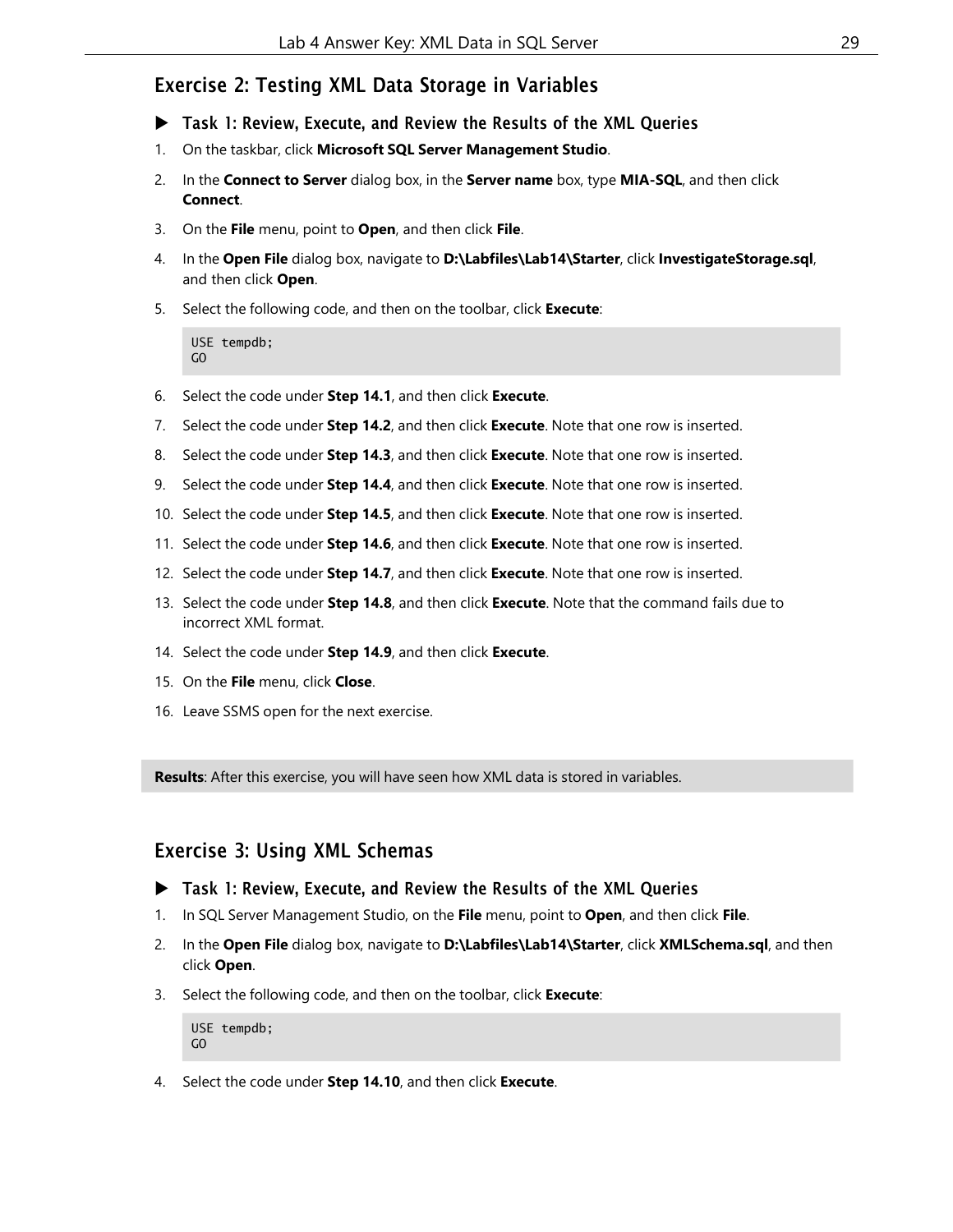- 5. Select the code under **Step 14.11**, and then click **Execute**. Note there are ten rows showing how the individual components of the XML schema collection are stored. Note the values in the **kind\_desc** column.
- 6. On the **File** menu, click **Close**.
- 7. Leave SSMS open for the next exercise.

**Results**: After this exercise, you will have seen how to create XML schema collections.

## Exercise 4: Using FOR XML Queries

- Task 1: Review, Execute, and Review the Results of the FOR XML Queries
- 1. In SQL Server Management Studio, on the **File** menu, point to **Open**, and then click **File**.
- 2. In the **Open File** dialog box, navigate to **D:\Labfiles\Lab14\Starter**, click **XMLQuery.sql**, and then click **Open**.
- 3. Select the code under **Step 14.21**, and then click **Execute**. Note the element name is based on the table name.
- 4. Select the code under **Step 14.22**, and then click **Execute**. Note the element-centric output and the element name is "row".
- 5. Select the code under **Step 14.23**, and then click **Execute**. Note the products without color show xsi:nil="true" when you view the data by clicking the hyperlink. Other products show the color.
- 6. Select the code under **Step 14.24**, and then click **Execute**. Note the element name is now Product, based on the alias name of the table.
- 7. Select the code under **Step 14.25**, and then click **Execute**. Note the inclusion of an XSD schema.
- 8. Select the code under **Step 14.26**, and then click **Execute**. Note that rows with a value in the **Description** column show that value as XML.
- 9. Select the code under **Step 14.27**, and then click **Execute**. Note how the output can be constructed with a PATH query. In the output, locate each of the elements in the SELECT clause.
- 10. Select the code under **Step 14.28**, and then click **Execute**. Note the "AvailableItems" root node.
- 11. Select the code under **Step 14.29**, and then click **Execute**. Note the "AvailableItem" ElementName.
- 12. On the **File** menu, click **Close**.
- 13. Leave SSMS open for the next exercise.

**Results**: After this exercise, you will have seen how to use FOR XML.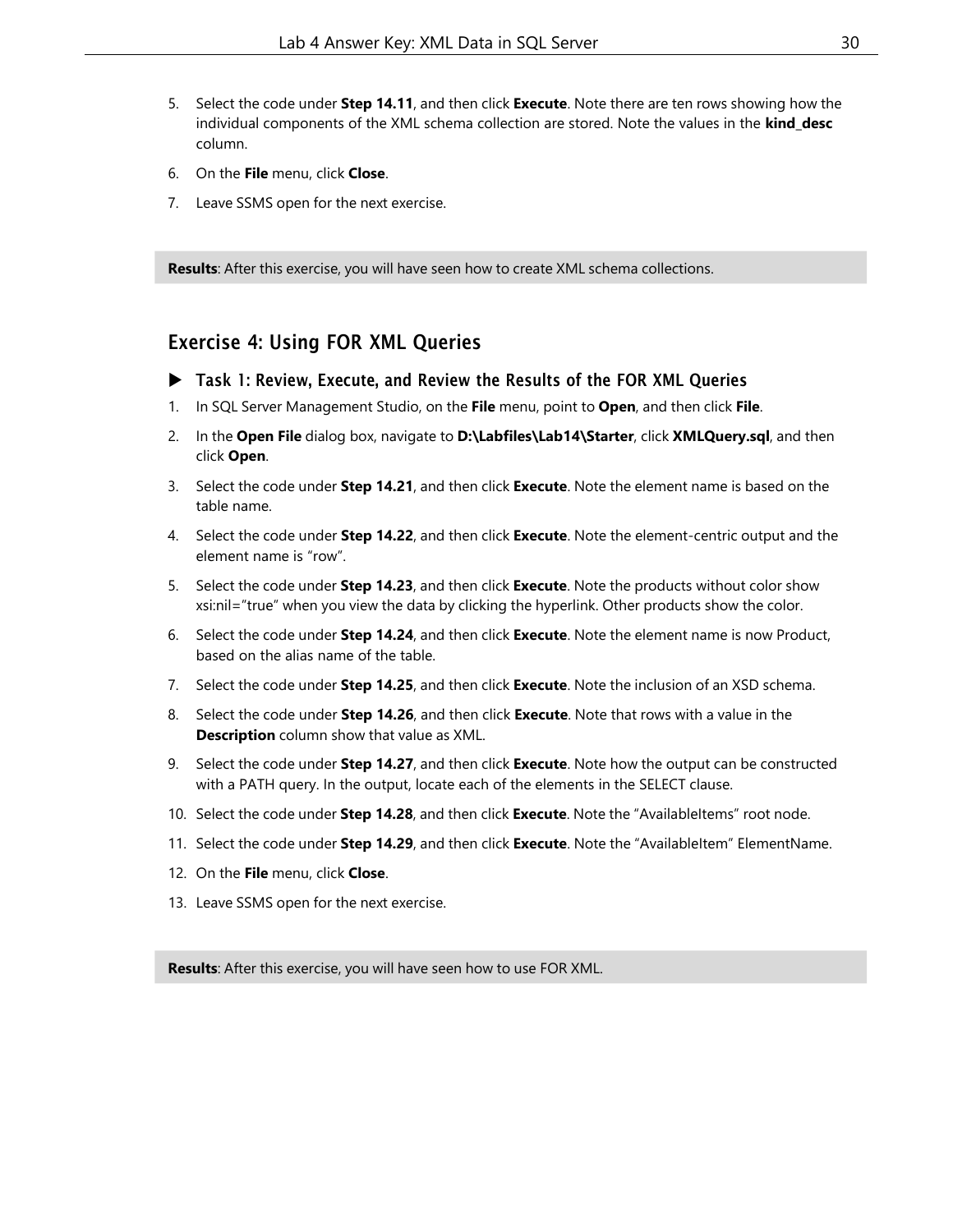## Exercise 5: Creating a Stored Procedure to Return XML

- Task 1: Review the Requirements
- Review the stored procedure specification for **WebStock.GetAvailableModelsAsXML** in the exercise scenario.
- ▶ Task 2: Create a Stored Procedure to Retrieve Available Models
- 1. In Object Explorer, expand **Databases**, right-click **AdventureWorks**, and then click **New Query**.
- 2. In the query pane, type the following query, and then click **Execute**:

```
CREATE PROCEDURE
Production.GetAvailableModelsAsXML
AS BEGIN
SELECT p.ProductID,
p.name as ProductName,
p.ListPrice,
p.Color,
p.SellStartDate,
pm.ProductModelID,
pm.Name as ProductModel
FROM Production.Product AS p
INNER JOIN Production.ProductModel AS pm
ON p.ProductModelID = pm.ProductModelID
WHERE p.SellStartDate IS NOT NULL
AND p.SellEndDate IS NULL
ORDER BY p.SellStartDate, p.Name DESC
FOR XML RAW('AvailableModel'), ROOT('AvailableModels');
END;
GO
```
### ▶ Task 3: Test the Stored Procedure

- 1. In Object Explorer, right-click **AdventureWorks**, and then click **New Query**.
- 2. In the query pane, type the following query, and then click **Execute**:

```
EXEC Production.GetAvailableModelsAsXML;
GO
```
- 3. In the results pane, click the XML code in the first row.
- 4. Review the data that the stored procedure returns.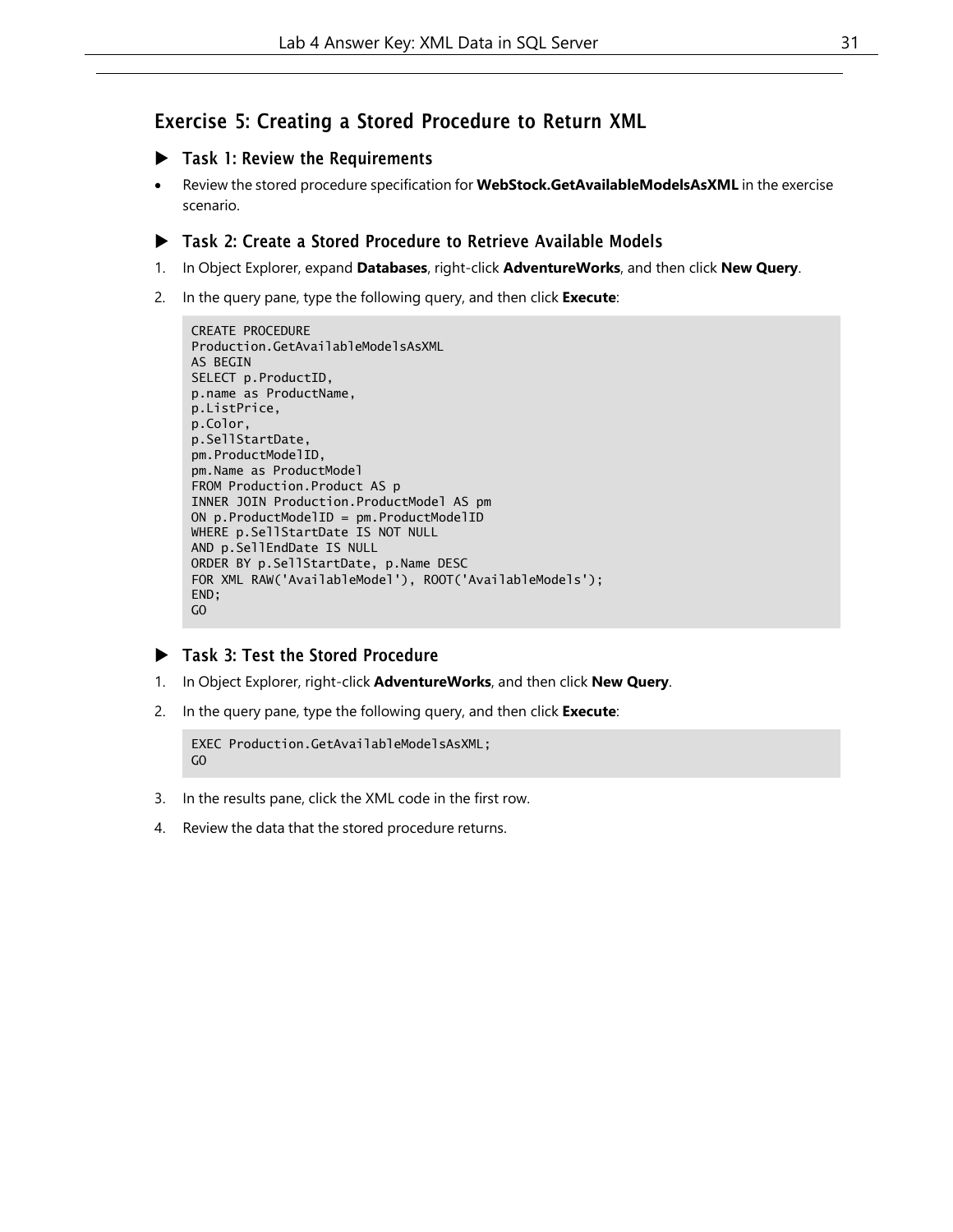## Task 4: If Time Permits: Create a Stored Procedure to Update the Sales Territories Table

- 1. In Object Explorer, right-click **AdventureWorks**, and then click **New Query**.
- 2. In the query pane, type the following query, and then click **Execute**:

```
CREATE PROCEDURE Sales.UpdateSalesTerritoriesByXML (@SalespersonMods as xml)
AS BEGIN
              UPDATE Sales.SalesPerson
              SET TerritoryID = updates.SalesTerritoryID
              FROM Sales.SalesPerson sp
              INNER JOIN (
                            SELECT
              SalespersonMod.value('@BusinessEntityID','int') AS BusinessEntityID,
SalespersonMod.value('(Mods/Mod/@SalesTerritoryID)[1]','int') AS SalesTerritoryID
                            FROM
@SalespersonMods.nodes('/SalespersonMods/SalespersonMod') as
SalespersonMods(SalespersonMod)) AS updates
              ON sp.BusinessEntityID = updates.BusinessEntityID;
END;
GO
```
- 3. In Object Explorer, right-click **AdventureWorks**, and then click **New Query**.
- 4. In the query pane, type the following query to test your stored procedure, and then click **Execute**:

```
DECLARE @xmlTestString nvarchar(2000);
SET @xmlTestString ='
<SalespersonMods>
     <SalespersonMod BusinessEntityID="274">
           <Mods>
               <Mod SalesTerritoryID="3"/>
           </Mods>
     </SalespersonMod>
      <SalespersonMod BusinessEntityID="278">
           <Mods>
                 <Mod SalesTerritoryID="4"/>
           </Mods>
     </SalespersonMod>
</SalespersonMods>
)';
DECLARE @testDoc xml;
SET @testDoc = @xmlTestString;
EXEC Sales.UpdateSalesTerritoriesByXML @testDoc;
GO
```
- 5. Note that two rows in the database have been updated.
- 6. Close SSMS without saving any changes.

**Results**: After this exercise, you will have a new stored procedure that returns XML in the AdventureWorks database.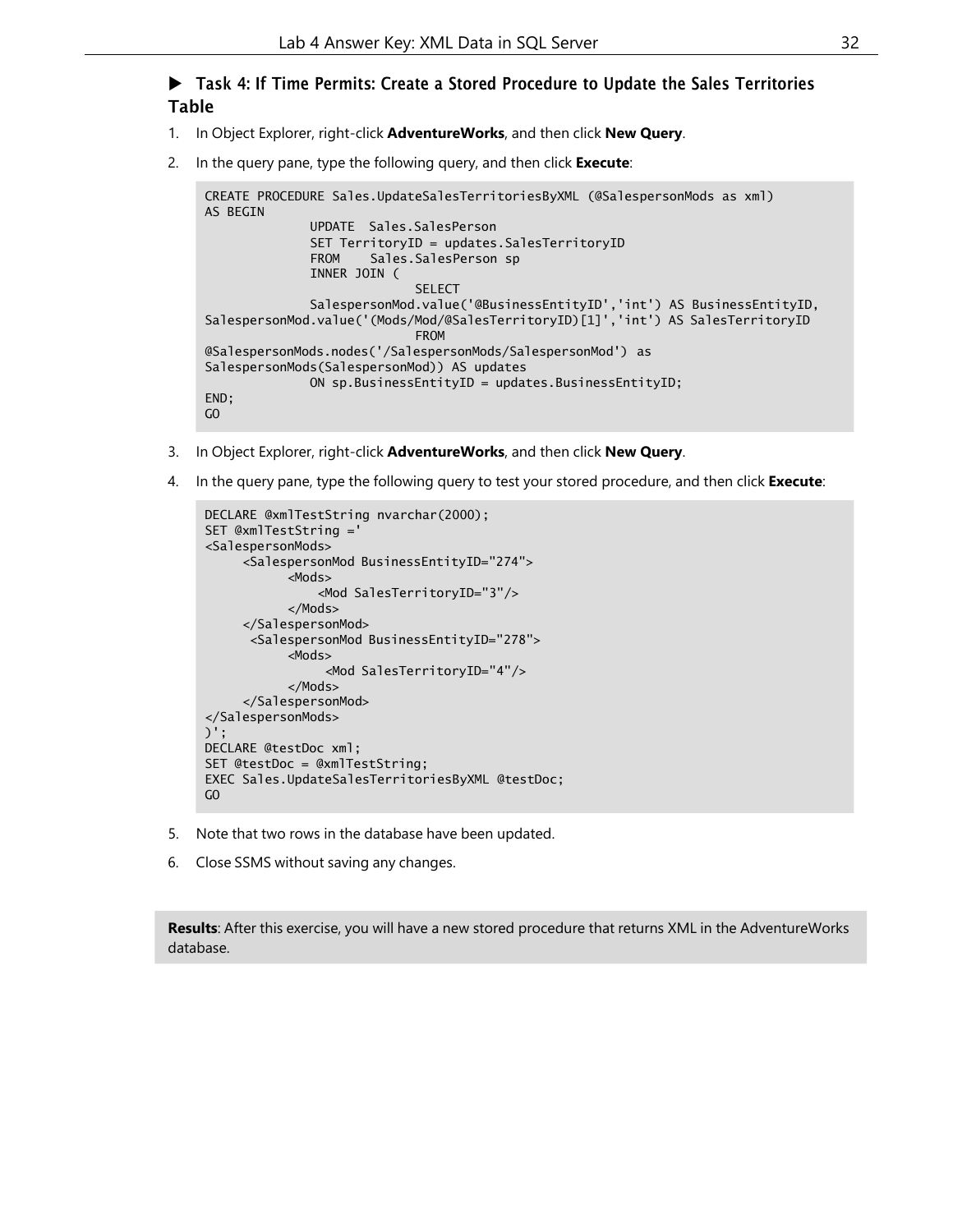## <span id="page-32-0"></span>Optional Lab 5: Spatial data in SQL Server

## **Scenario**

Your organization has recently started to acquire spatial data within its databases. The new Marketing database was designed before the company started to implement spatial data. One of the developers has provided a table of the locations where prospects live, called Marketing.ProspectLocation. A second developer has added columns to it for Latitude and Longitude and geocoded the addresses. You will make some changes to the system to help support the need for spatial data.

## **Objectives**

After completing this lab you will be able to:

- Use the GEOMETRY data type.
- Use the GEOGRAPHY data type.
- View the results of spatial queries in SSMS.

Virtual machine: **20762C-MIA-SQL**

## User name: **ADVENTUREWORKS\Student**

Password: **Pa55w.rd**

## Exercise 1: Become Familiar with the geometry Data Type

## **Scenario**

You have decided to learn to write queries using the geometry data type in SQL Server. You will review and execute scripts that demonstrate querying techniques.

The main tasks for this exercise are as follows:

- 1. Prepare the Lab Environment
- 2. Review and Execute Queries
- ▶ Task 1: Prepare the Lab Environment
- 1. Ensure that the **20762C-MIA-DC** and **20762C-MIA-SQL** virtual machines are both running, and then log on to **20762C-MIA-SQL** as **ADVENTUREWORKS\Student** with the password **Pa55w.rd**.
- 2. In the **D:\Labfiles\Lab15\Starter** folder, run **Setup.cmd** as Administrator.

## ▶ Task 2: Review and Execute Queries

- 1. Start SQL Server Manager Studio and connect to the **MIA-SQL** database instance using Windows authentication.
- 2. Open the SQL Server solution file **20762\_15.ssmssln** located in **D:\Demofiles\Mod15\Starter**.
- 3. Open the query **51 - Lab Exercise 1.sql**.
- 4. Execute each section of the script individually and review the results.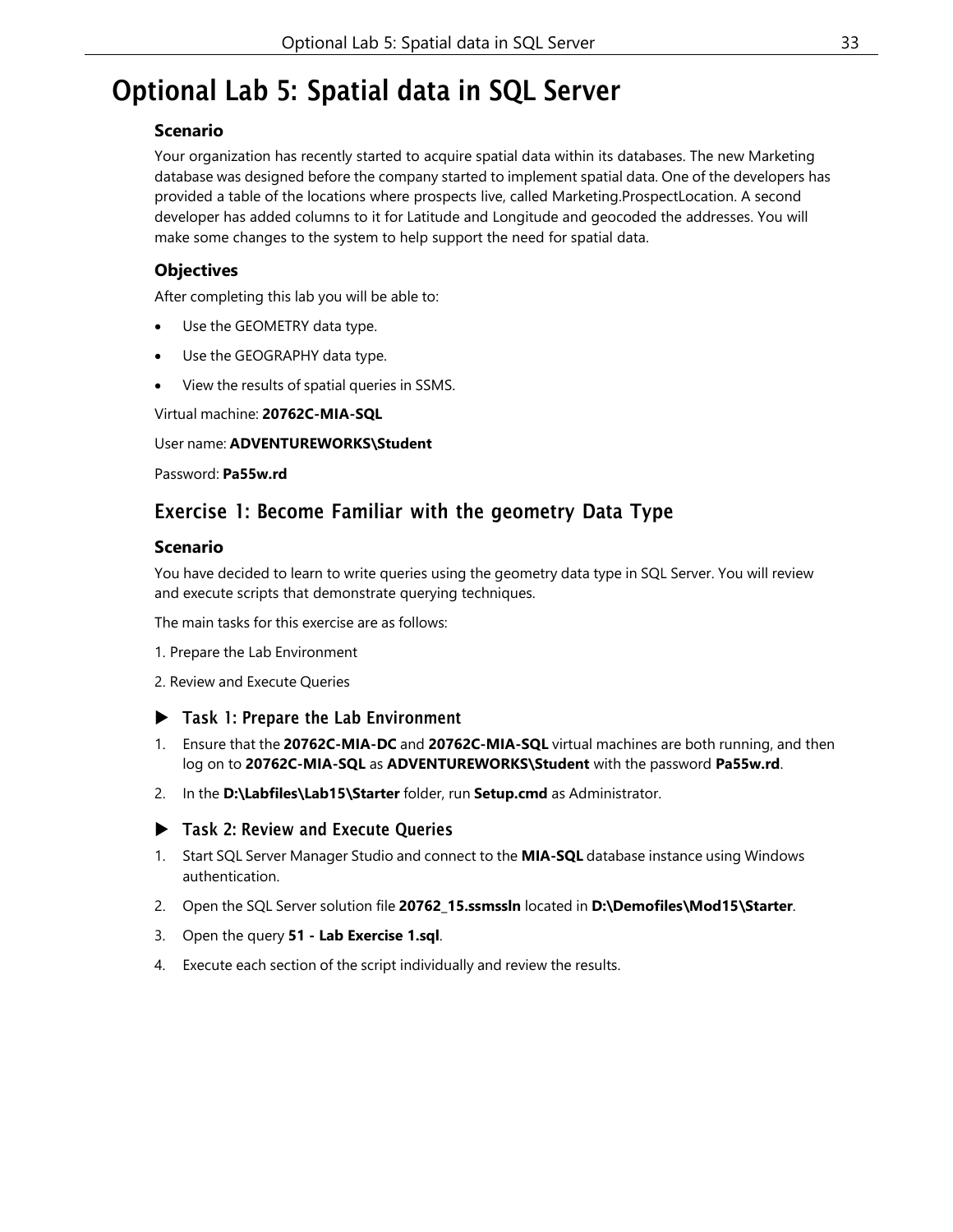## Exercise 2: Add Spatial Data to an Existing Table

## **Scenario**

In this lab, you have to modify an existing table, Marketing.ProspectLocation, to replace the existing **Latitude** and **Longitude** columns with a new **Location** column of type **geography**. You must migrate the data to the new **Location** column before you delete the existing **Latitude** and **Longitude** columns.

The main tasks for this exercise are as follows:

- 1. Add a Location Column to the Marketing.ProspectLocation Table
- 2. Write Code to Assign Values Based on Existing Latitude and Longitude Columns
- 3. Drop the Existing Latitude and Longitude Columns

## Task 1: Add a Location Column to the Marketing.ProspectLocation Table

• Add a **Location** column to the Marketing.ProspectLocation table in the **MarketDev** database.

## Task 2: Write Code to Assign Values Based on Existing Latitude and Longitude Columns

- Write code to assign values to the **Location** column, based on the existing **Latitude** and **Longitude** columns.
- Task 3: Drop the Existing Latitude and Longitude Columns
- When you are sure that the new column has the correct data, drop the existing **Latitude** and **Longitude** columns.

**Results**: After this exercise, you should have replaced the existing **Longitude** and **Latitude** columns with a new **Location** column.

## Exercise 3: Find Nearby Locations

## **Scenario**

Your salespeople are keen to visit prospects at their own locations, rather than just talk to them on the phone. To minimize effort, they are keen to simultaneously see other prospects in the same area. You will write a stored procedure that provides details of other prospects in the area. To ensure it performs quickly, you will create a spatial index on the table.

The main tasks for this exercise are as follows:

- 1. Review the Requirements
- 2. Create a Spatial Index on the Marketing.ProspectLocation Table
- 3. Design and Implement the Stored Procedure
- 4. Test the Procedure

### Task 1: Review the Requirements

- Read the Requirements.docx located in the folder D:\Labfiles\Lab15\Starter.
- Task 2: Create a Spatial Index on the Marketing.ProspectLocation Table
- Create a spatial index on the **Location** column of the Marketing.ProspectLocation table.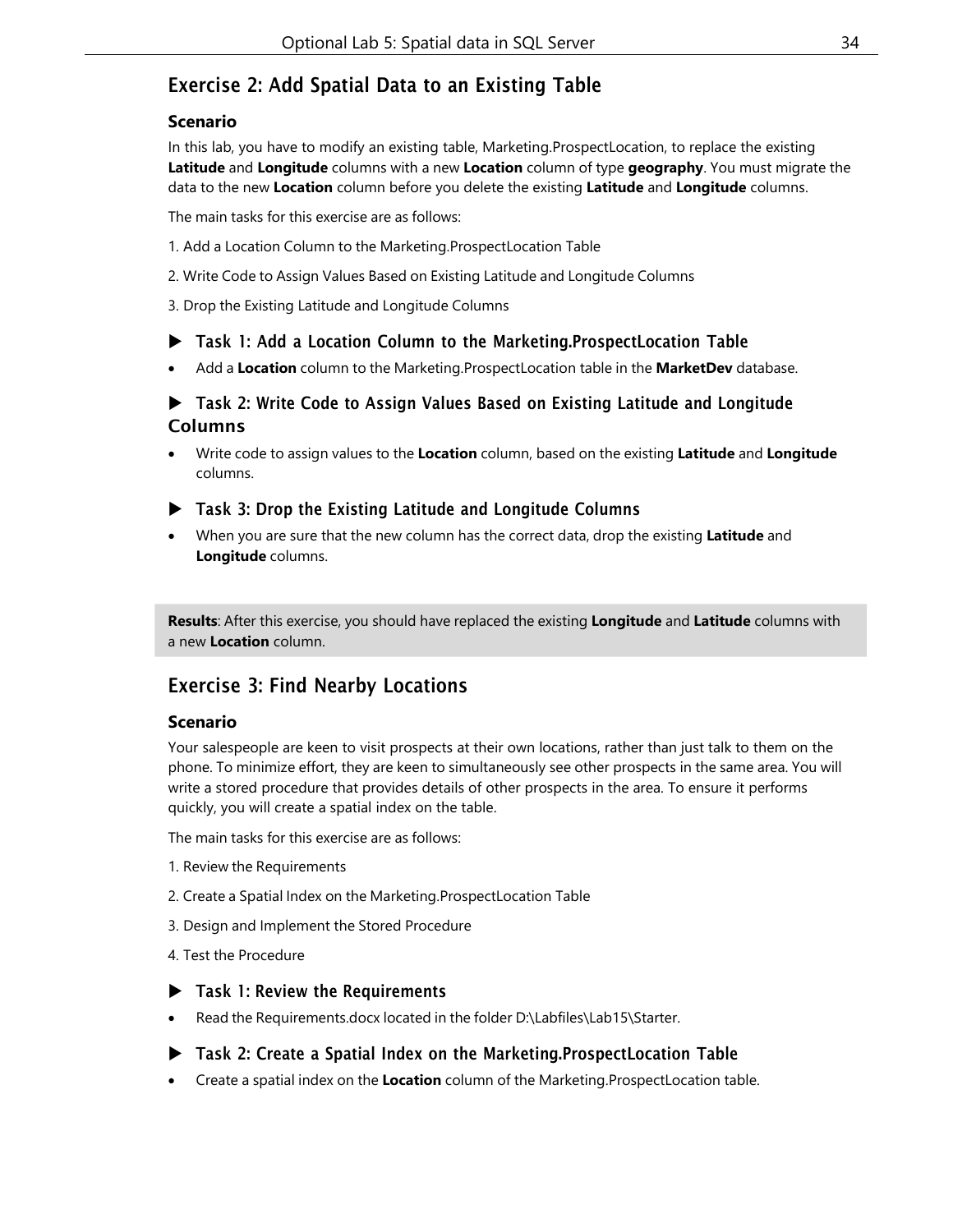## Task 3: Design and Implement the Stored Procedure

• Write a stored procedure that will return the details of all prospects within a given distance of a specified prospect. The stored procedure should have input parameters for **ProspectID** and **Distance in kms** and should output customer details in ascending distance order.

## Task 4: Test the Procedure

- 1. Execute the stored procedure to find all prospects within 50 kms of prospectID 2 and check the results.
- 2. Close SSMS without saving anything.

**Results**: After completing this lab, you will have created a spatial index and written a stored procedure that will return the prospects within a given distance from a chosen prospect.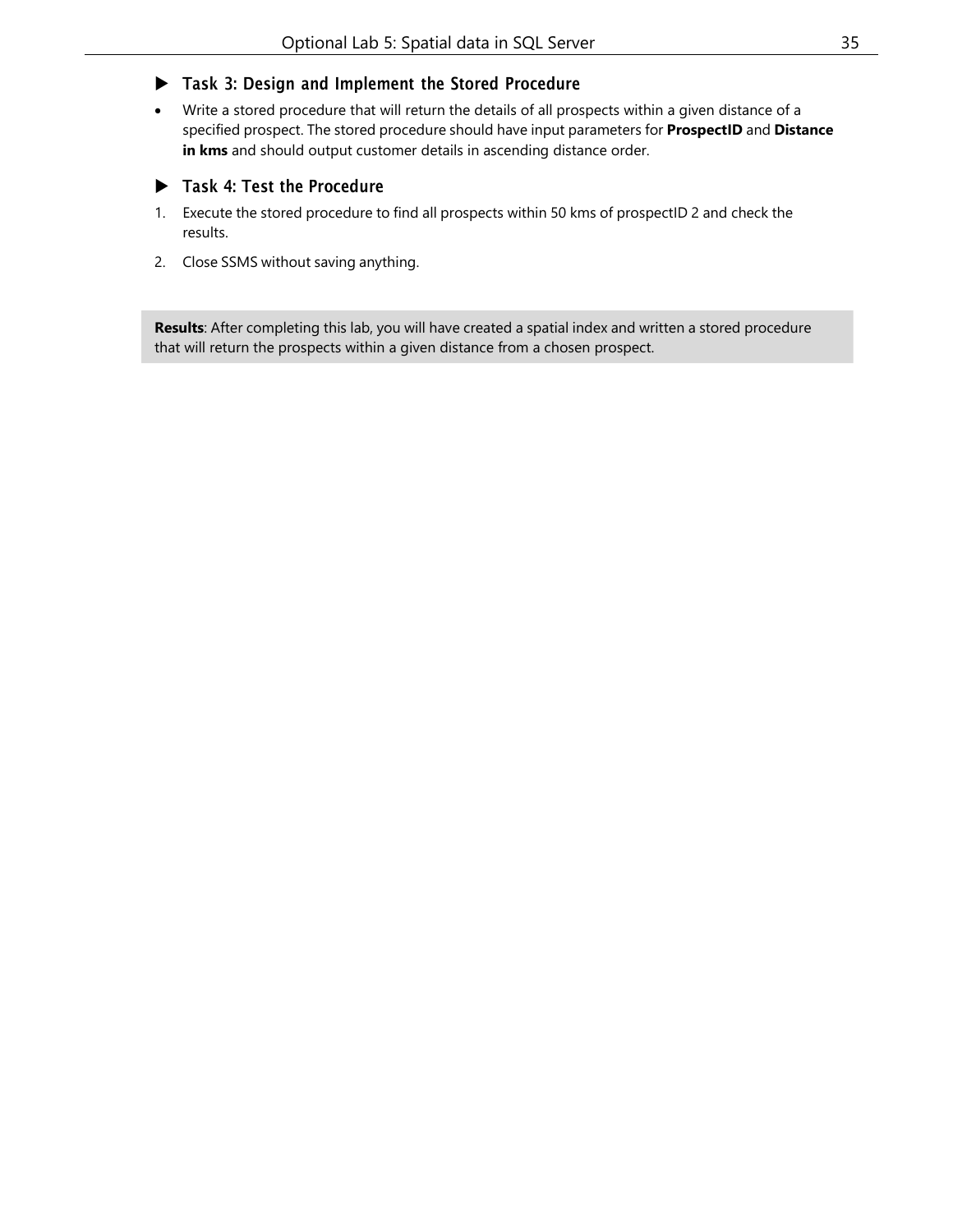## <span id="page-35-0"></span>Optional Lab 5 Answer Key: Spatial data in SQL Server

## Exercise 1: Become Familiar with the geometry Data Type

## Task 1: Prepare the Lab Environment

- 1. Ensure that the **20762C-MIA-DC** and 2**0762C-MIA-SQL** virtual machines are both running, and then log on to **20762C-MIA-SQL** as **ADVENTUREWORKS\Student** with the password **Pa55w.rd**.
- 2. In File Explorer, navigate to the **D:\Labfiles\Lab15\Starter** folder, right-click the **Setup.cmd** file, and then click **Run as administrator**.
- 3. In the **User Account Control** dialog box, click **Yes**, and then wait for the script to finish. Press any key to continue.

### ▶ Task 2: Review and Execute Queries

- 1. Start SQL Server Manager Studio and connect to the **MIA-SQL** database instance using Windows authentication.
- 2. On the **File** menu, click **Open**, click **Project/Solution**.
- 3. In the **Open Project** dialog box, navigate to **D:\Labfiles\Lab15\Starter**, and then double-click **20762\_15.ssmssln**.
- 4. In Solution Explorer, expand **Queries**, and double-click **51 - Lab Exercise 1.sql** to open the query.
- 5. Highlight the text under the comment **Script 15.1 Draw a square**, and click **Execute**.
- 6. Click the **Spatial results** tab to see the output of the script.
- 7. Highlight the text under the comment **Script 15.2 Try an invalid value - note the 6522 error and the wrapped 24306 error message**, and click **Execute**.
- 8. Review the error message produced.
- 9. Highlight the text under the comment **Script 15.3 Draw a more complex shape**, and click **Execute**.
- 10. Click the **Spatial results** tab to see the output of the script.
- 11. Highlight the text under the comment **Script 15.4 Multiple shapes**, and click **Execute**.
- 12. Click the **Spatial results** tab to see the output of the script.
- 13. Highlight the text under the comment **Script 15.5 Intersecting shapes**, and click **Execute**.
- 14. Click the **Spatial results** tab to see the output of the script.
- 15. Highlight the text under the comment **Script 15.6 Union of the two shapes**, and click **Execute**.
- 16. Click the **Spatial results** tab to see the output of the script.
- 17. Highlight the text under the comment **Script 15.7 Intersection of shapes**, and click **Execute**.
- 18. Click the **Spatial results** tab to see the output of the script.
- 19. Highlight the text under the comment **Script 15.8 Draw Australia**, and click **Execute**.
- 20. Click the **Spatial results** tab to see the output of the script.
- 21. Highlight the text under the comment **Script 15.9 Draw Australia with a buffer around it**, and click **Execute**.
- 22. Click the **Spatial results** tab to see the output of the script.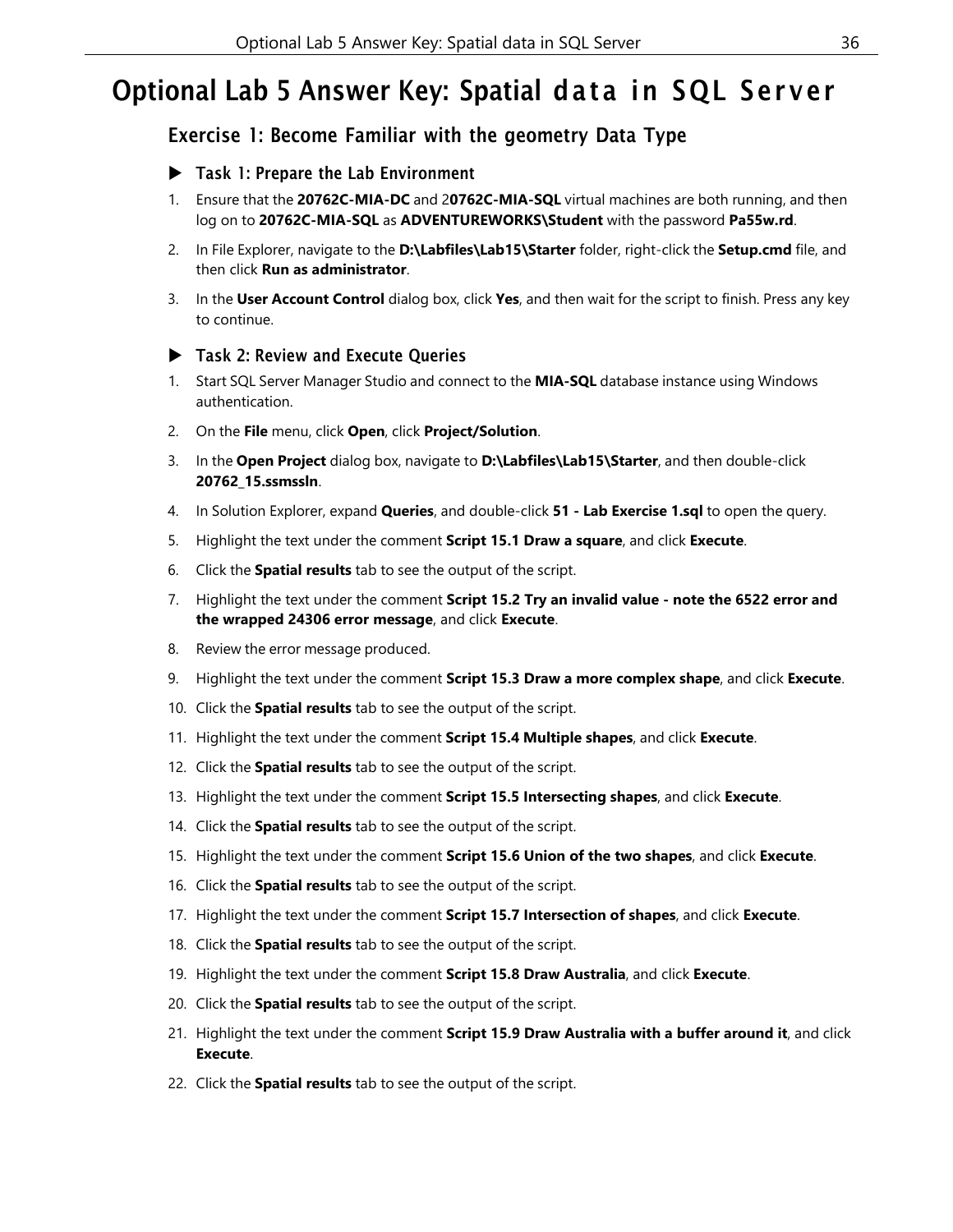## Exercise 2: Add Spatial Data to an Existing Table

- Task 1: Add a Location Column to the Marketing.ProspectLocation Table
- 1. In Object Explorer, expand **MIA-SQL (SQL Server 13.0.1000 - ADVENTUREWORKS\Student)**, expand **Databases**, right-click the **MarketDev** database, and then click **New Query**.
- 2. In the query pane, type the following query:

```
ALTER TABLE Marketing.ProspectLocation
ADD Location GEOGRAPHY NULL;
GO
```
3. On the toolbar, click **Execute**.

## Task 2: Write Code to Assign Values Based on Existing Latitude and Longitude Columns

- 1. In Object Explorer, right-click the **MarketDev** database, and then click **New Query**.
- 2. In the query pane, type the following query:

```
UPDATE Marketing.ProspectLocation
SET Location = GEOGRAPHY::STGeomFromText('POINT(' + CAST(Longitude AS varchar(20))+ '
' + CAST(Latitude AS varchar(20))+ ')',4326);
GO
```
3. On the toolbar, click **Execute**.

### ▶ Task 3: Drop the Existing Latitude and Longitude Columns

- 1. In Object Explorer, right-click the **MarketDev** database, and then click **New Query**.
- 2. In the query pane, type the following query:

```
ALTER TABLE Marketing.ProspectLocation
DROP COLUMN Latitude;
GO
ALTER TABLE Marketing.ProspectLocation
DROP COLUMN Longitude;
GO
```
3. On the toolbar, click **Execute**.

**Results**: After this exercise, you should have replaced the existing **Longitude** and **Latitude** columns with a new **Location** column.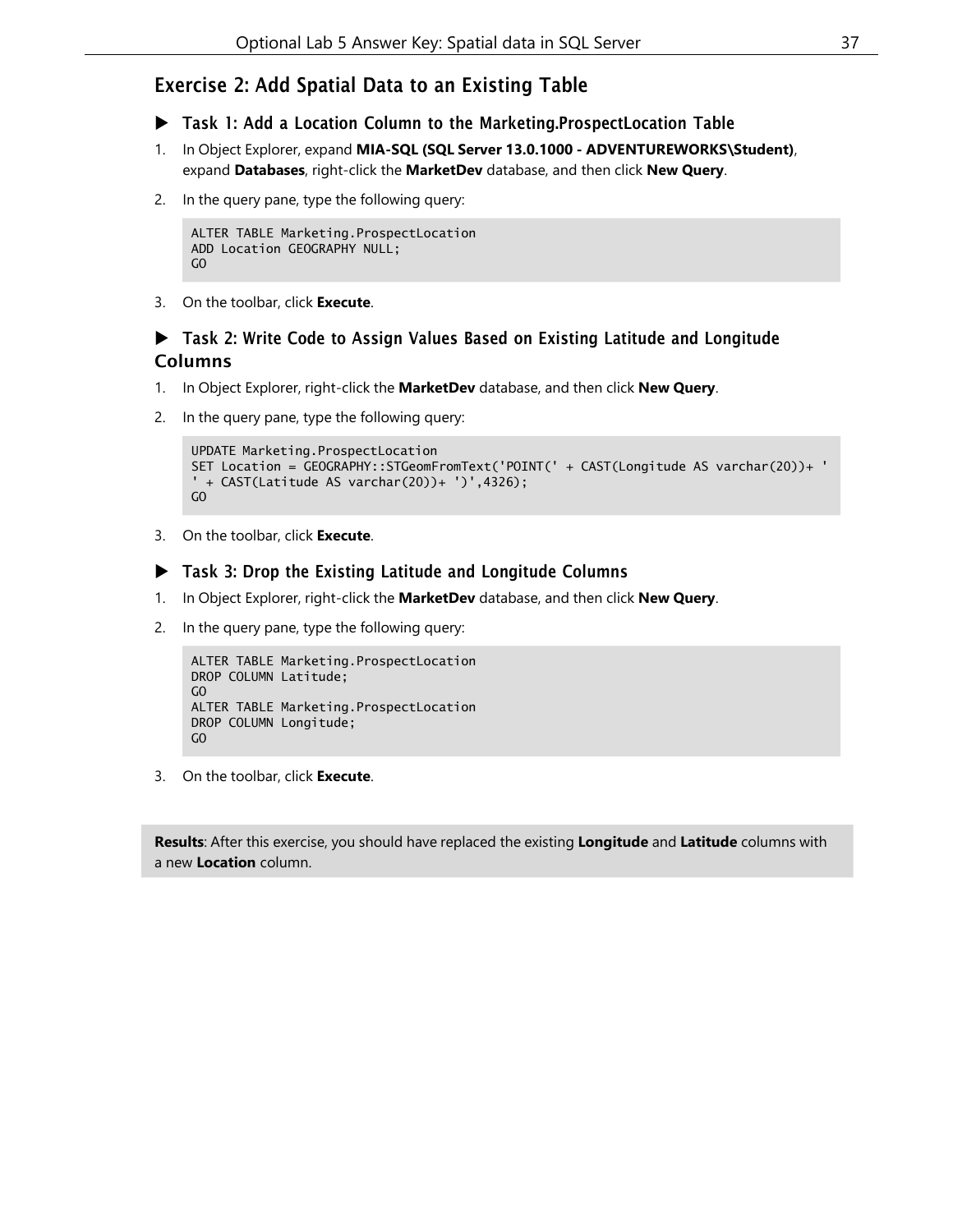## Exercise 3: Find Nearby Locations

- $\blacktriangleright$  Task 1: Review the Requirements
- 1. In File Explorer, navigate to the folder **D:\Labfiles\Lab15\Starter** and open the file **Requirements.docx**.
- 2. Read the requirements document to familiarize yourself with the requirements.
- Task 2: Create a Spatial Index on the Marketing.ProspectLocation Table
- 1. In SQL Server Management Studio, in Object Explorer, right-click the **MarketDev** database, and then click **New Query**.
- 2. In the query pane, type the following Transact-SQL, and click **Execute**:

```
CREATE SPATIAL INDEX IX_ProspectLocation_Location
ON Marketing.ProspectLocation(Location);
GO
```
## Task 3: Design and Implement the Stored Procedure

- 1. In Object Explorer, right-click the **MarketDev** database, and then click **New Query**.
- 2. In the query pane, type the following Transact-SQL, and click **Execute**:

```
CREATE PROCEDURE Marketing.GetNearbyProspects
( @ProspectID int,
  @DistanceInKms int
\lambdaAS BEGIN
  DECLARE @LocationToTest GEOGRAPHY;
  SET @LocationToTest = (SELECT pl.Location
                         FROM Marketing.ProspectLocation AS pl
                         WHERE pl.ProspectID = @ProspectID);
  SELECT pl.Location.STDistance(@LocationToTest) / 1000 AS Distance,
         p.ProspectID,
         p.LastName,
         p.FirstName,
         p.WorkPhoneNumber,
         p.CellPhoneNumber,
         pl.AddressLine1,
         pl.AddressLine2,
         pl.City
  FROM Marketing.Prospect AS p
  INNER JOIN Marketing.ProspectLocation AS pl
  ON p.ProspectID = pl.ProspectID
  WHERE pl.Location.STDistance(@LocationToTest) < (@DistanceInKms * 1000)
  AND p.ProspectID <> @ProspectID
  ORDER BY Distance;
END;
```
3. GO

## Task 4: Test the Procedure

- 1. In Object Explorer, right-click the **MarketDev** database, and then click **New Query**.
- 2. In the query pane, type the following Transact-SQL, and click **Execute**:

```
EXEC Marketing.GetNearbyProspects 2,50;
GO
```
3. Close SSMS without saving anything.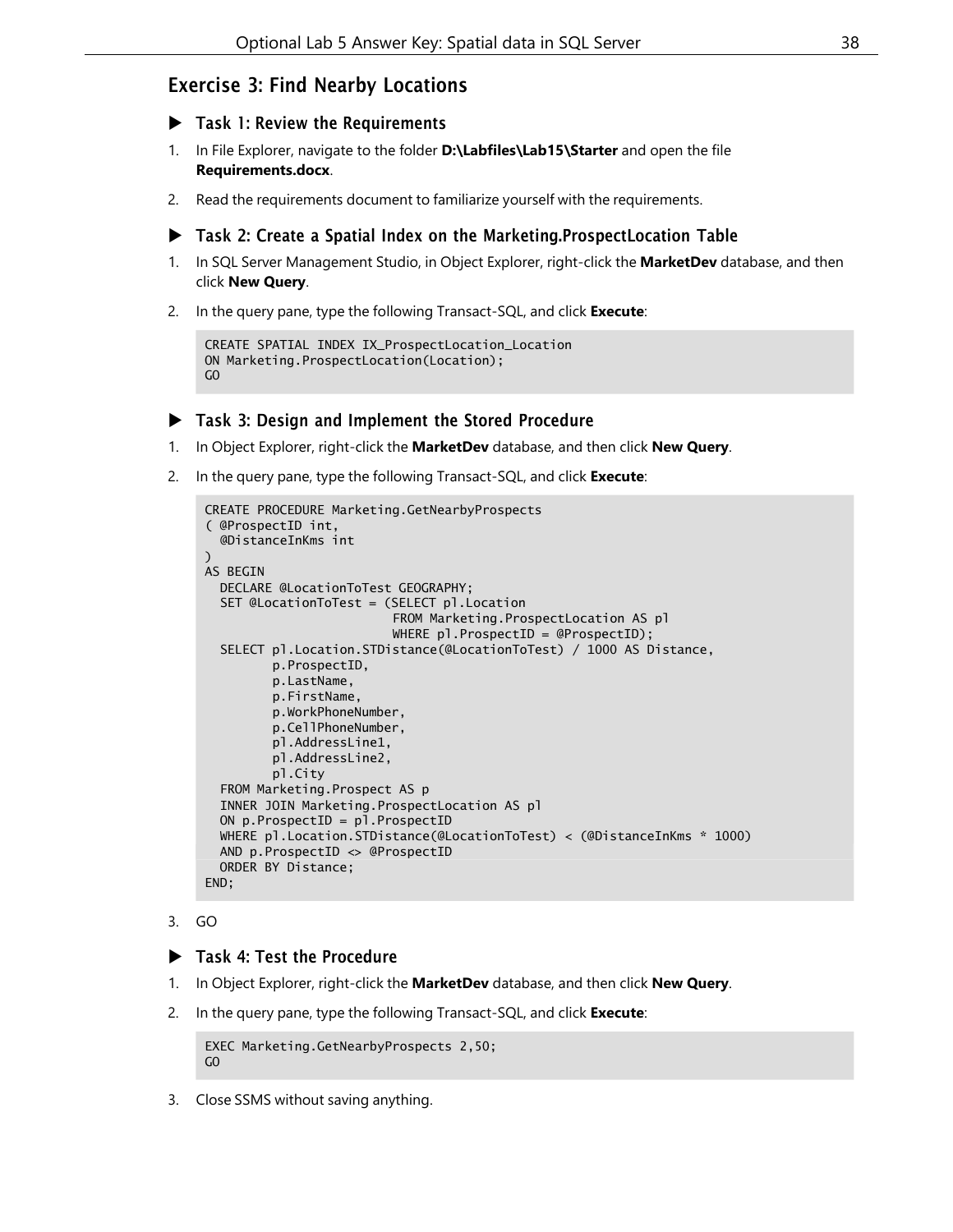**Results**: After completing this lab, you will have created a spatial index and written a stored procedure that will return the prospects within a given distance from a chosen prospect.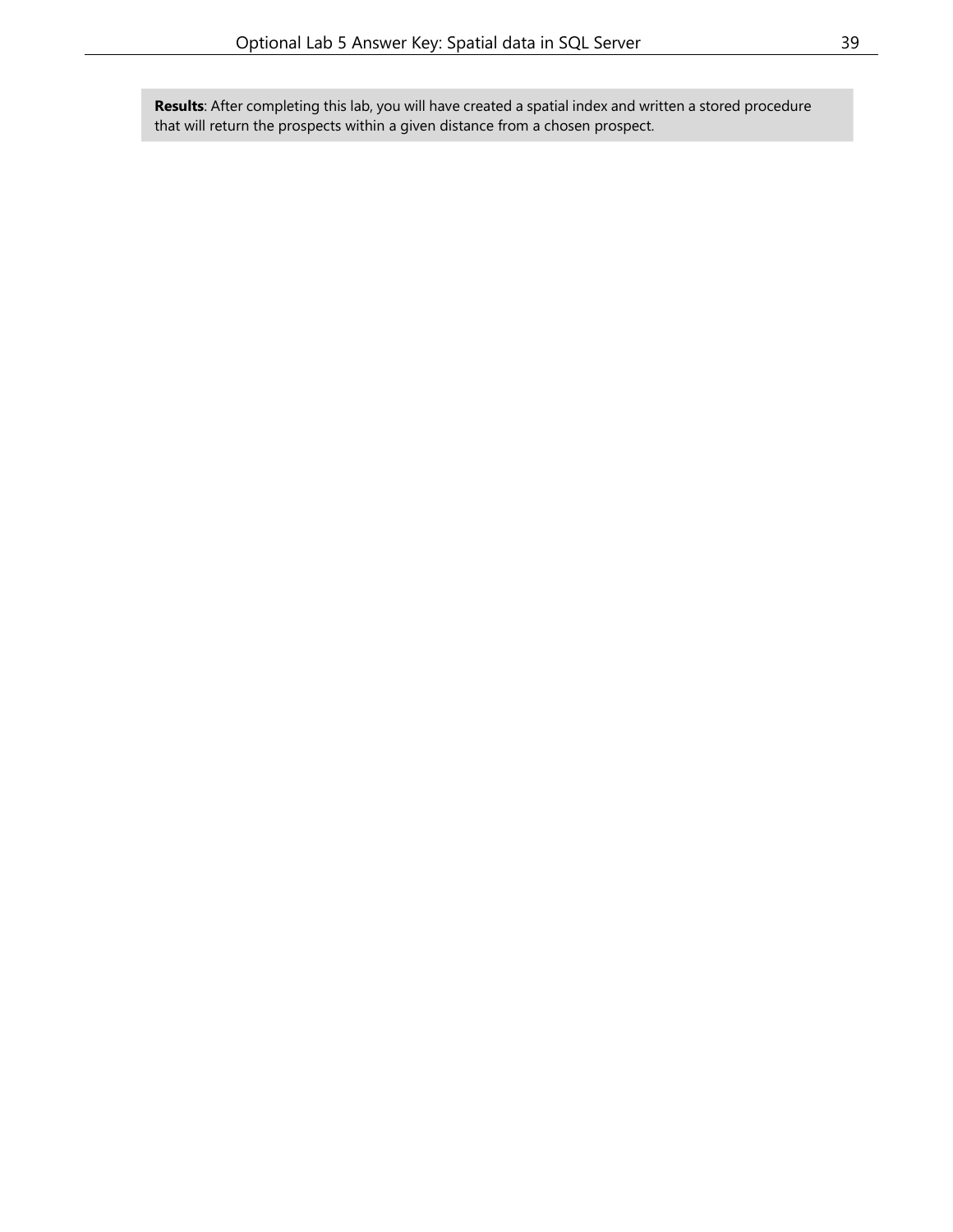## <span id="page-39-0"></span>Lab 6: BLOBs and Text Documents in SQL Server

## **Scenario**

You manager has asked you to evaluate and optimize the performance of queries against the **LargePhoto** column in the **Production.ProductPhotos** table. You have decided that, because BLOBs in this column are often larger than 1 MB, it will be advantageous to create a FILESTREAM column and move the existing data into the new column.

You have also been asked to create a FileTable, with a corresponding shared folder, so users can store documents by using Word and other desktop applications. These files will be accessible through the file share and database queries.

Finally, you have also been asked to create a full-text index on the **Description** column in the **Production.ProductDescriptions** table so that generation term queries and thesaurus queries can be used.

## **Objectives**

At the end of this lab, you will be able to:

- Enable FILESTREAM and move BLOB data into a FILESTREAM column.
- Enable FileTables and create a FileTable.
- Create and query a full-text index.

#### Virtual machine: **20762C-MIA-SQL**

#### User name: **ADVENTUREWORKS\Student**

Password: **Pa55w.rd**

## Exercise 1: Enabling and Using FILESTREAM Columns

### **Scenario**

Having decided to move BLOB data into a FILESTREAM column, you will now implement that strategy.

The main tasks for this exercise are as follows:

- 1. Prepare the Environment
- 2. Enable FILESTREAM for the SQL Server Instance
- 3. Enable FILESTREAM for the Database
- 4. Create a FILESTREAM Column
- 5. Move Data into the FILESTREAM Column

### ▶ Task 1: Prepare the Environment

Prepare the Lab Environment

- 1. Ensure that the **20762C-MIA-DC** and **20762C-MIA-SQL** virtual machines are both running, and then log on to **20762C-MIA-SQL** as **ADVENTUREWORKS\Student** with the password **Pa55w.rd**.
- 2. Run **Setup.cmd** in the **D:\Labfiles\Lab16\Starter** folder as Administrator.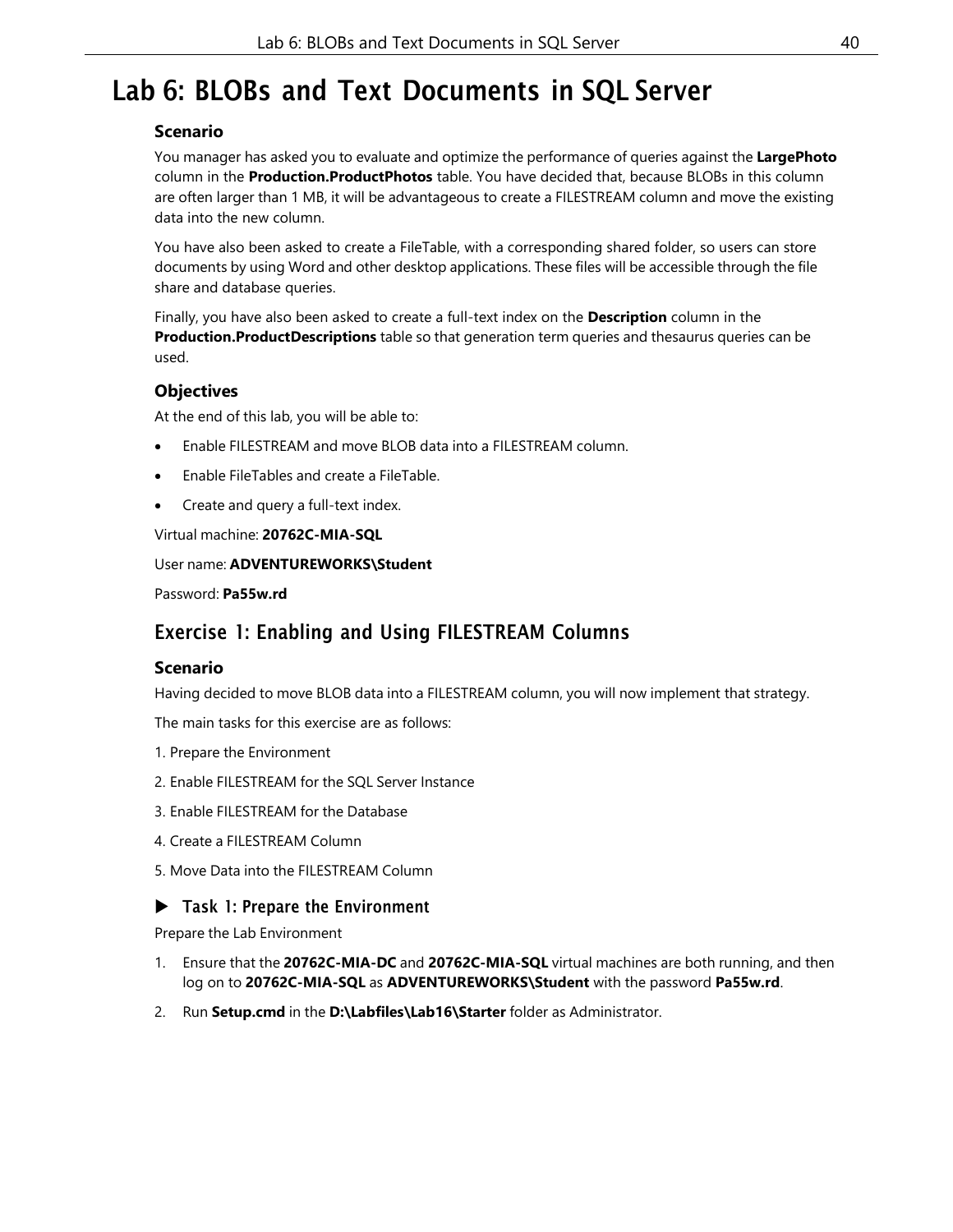### ▶ Task 2: Enable FILESTREAM for the SQL Server Instance

- 1. Using SQL Server Configuration Manager, enable **FILESTREAM** for the SQL Server (MSSQLSSERVER) instance. Enable **FILESTREAM** for file I/O access and give all remote clients access to FILESTREAM data.
- 2. Restart the SQL Server (MSSQLSERVER) service.
- 3. Open the project file **D:\Labfiles\Lab16\Starter\Project\Project.ssmssln** and the T-SQL script **Lab Exercise 1.sql**. Ensure that you are connected to the **AdventureWorks** database.
- 4. Write and execute a script that uses the sp\_configure stored procedure to set the **FILESTREAM** access level to 2.

## ▶ Task 3: Enable FILESTREAM for the Database

- 1. In SQL Server Management Studio, write a query to add a FILESTREAM filegroup called **AdWorksFilestreamGroup** to the **AdventureWorks2016** database.
- 2. Write a query to add a file named **D:\FilestreamData** to the **AdventureWorks** database.

## Task 4: Create a FILESTREAM Column

- 1. In SQL Server Management Studio, write a query to add a new UNIQUEIDENTIFIER, non-nullable row GUID column called **PhotoGuid** to the **Production.ProductPhoto** table.
- 2. Write a query to enable **FILESTREAM** for the **Product.ProductPhoto** table, and add BLOBs to the **AdworksFilestreamGroup**.
- 3. Write a query to add a new column called **NewLargePhoto** to the **Production.ProductPhoto** table. Ensure the new column has FILESTREAM enabled and is a nullable varbinary(max) column.

### Task 5: Move Data into the FILESTREAM Column

- 1. In SQL Server Management Studio, write a query to copy all data from the **LargePhoto** column into the **NewLargePhoto** column.
- 2. Write a query to drop the **LargePhoto** column from the **Production.ProductPhoto** table.
- 3. Write a query that used the sp\_rename stored procedure to change the name of the **NewLargePhoto** column **to LargePhoto**.
- 4. Close the Lab Exercise 1.sql script.

**Results**: At the end of this exercise, you will have:

Enabled FILESTREAM on the SQL Server instance.

Enabled FILESTREAM on a database.

Moved data into the FILESTREAM column.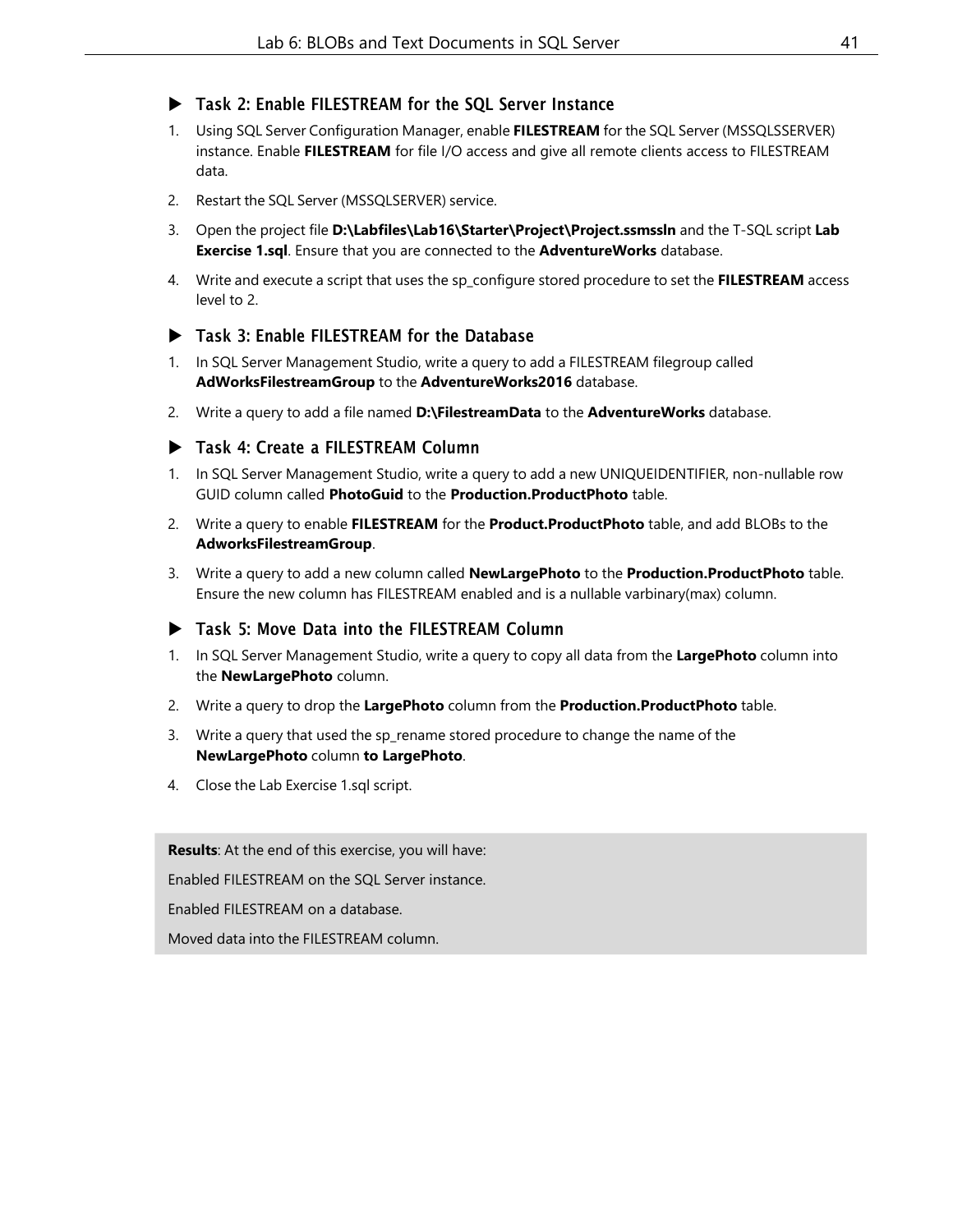## Exercise 2: Enabling and Using FileTables

### **Scenario**

You have decided to allow users to be able to store files in the database, and will now implement that strategy with FileTables.

The main tasks for this exercise are as follows:

- 1. Enable Nontransactional Access
- 2. Create a FileTable
- 3. Add a File to the FileTable

### Task 1: Enable Nontransactional Access

- 1. In SQL Server Management Studio, open the T-SQL script **Lab Exercise 2.sql**.
- 2. Write a query that uses the sys.database\_filestream\_options system view to display whether nontransacted access is enabled for each database in the instance.
- 3. Write a query that enables nontransacted access for the **AdventureWorks2016** database. Set the transacted access level to full and the directory name to **"FileTablesDirectory"**.

## ▶ Task 2: Create a FileTable

- 1. In SQL Server Management Studio, write a query to create a new FileTable in the **AdventureWorks2016 database**. Name the FileTable **"DocumentStore"** and use a FileTable directory named **"DocumentStore"**.
- 2. Write a query that uses the sys.database\_filestream\_options system view to display whether nontransacted access is enabled for each database in the instance.
- 3. Write a query that uses the sys.filetables system view to list the FileTables in the **AdventureWorks** database.

## ▶ Task 3: Add a File to the FileTable

- 1. In SQL Server Management Studio, write a query that uses the **FileTableRootPath()** function to find the path to the file share for the **DocumentStore** filetable.
- 2. Copy and paste the path you determined into the address bar of a new File Explorer window.
- 3. Create a new text document called **DocumentStoreTest** in the file table shared folder.
- 4. In SQL Management Studio, write a query that displays all rows in the DocumentStore FileTable.

**Results**: At the end of this exercise, you will have:

Enabled nontransactional access.

Created a FileTable.

Added a file to the FileTable.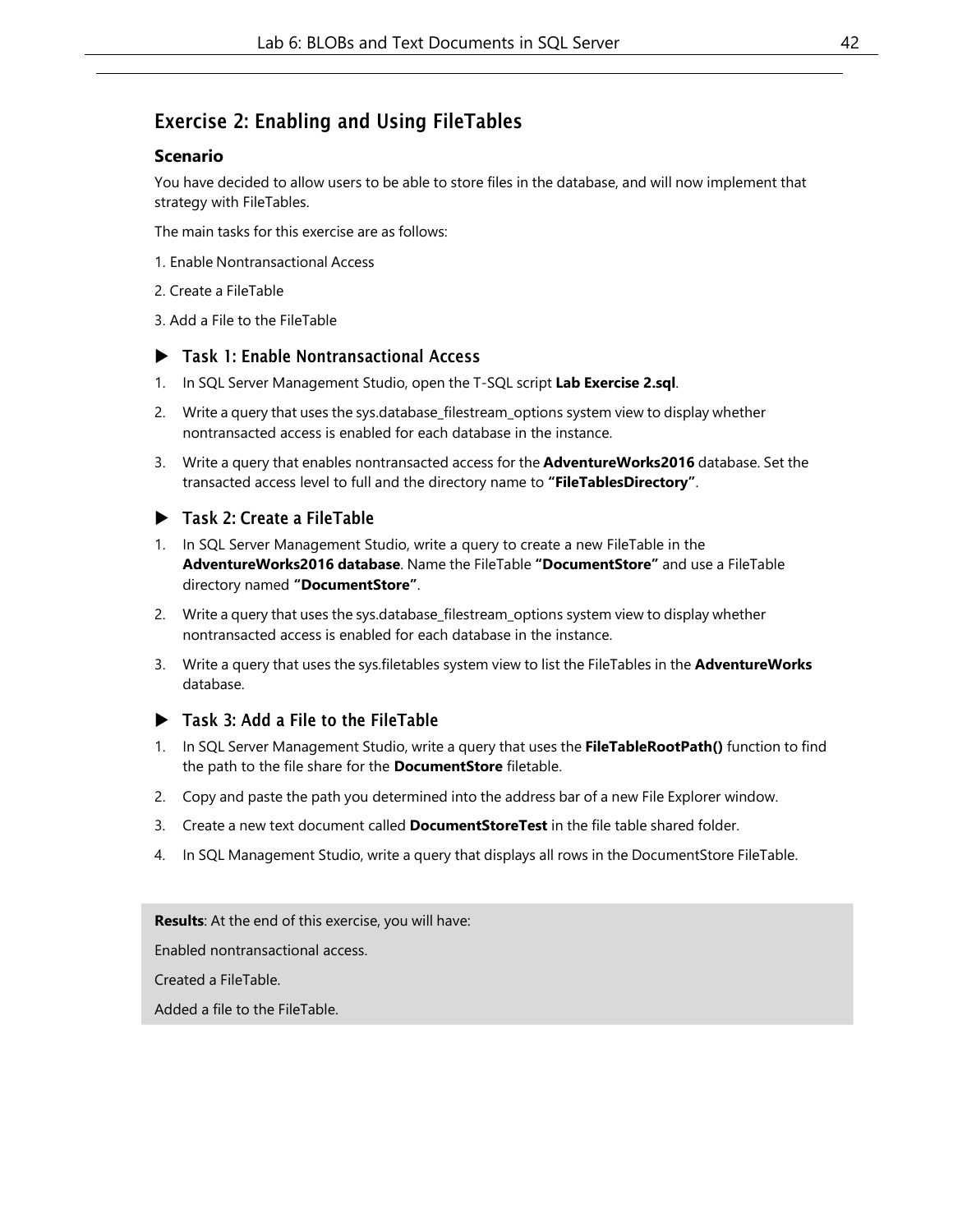## Exercise 3: Using a Full-Text Index

## **Scenario**

You will now create a full-text index on the **Description** column in the **Production.ProductDescriptions** table so that generation term queries and thesaurus queries can be used.

The main tasks for this exercise are as follows:

- 1. Create a Full-Text Index
- 2. Using a Full-Text Index

## Task 1: Create a Full-Text Index

- 1. In SQL Server Management Studio, open the T-SQL script **Lab Exercise 3.sql**.
- 2. Execute the first SELECT query in the Lab Exercise 2.sql script file, which lists the tables that have a full- text index in the **Adventure Works2016** database.
- 3. Write a query that creates a new full-text catalog in the **Adventure Works2016** database with the name **ProductFullTextCatalog**.
- 4. Write a query that creates a new unique index called **ui\_ProductDescriptionID** and indexes the **ProductDescriptionID** column in the **Production.ProductDescription** table.
- 5. Write a query that creates a new full-text index on the **Description** column of the **Production.ProductDescription** table. Use the ui\_ProductDescription unique index and the ProductFullTextCatalog.

## Task 2: Using a Full-Text Index

- 1. In SQL Server Management Studio, write a script that executes a simple term query against the Description column in the **Production.ProductDescription** table. Locate rows that contain the word "Bike". Make a note of the number of rows returned.
- 2. Write a script that executes a generation term query against the **Description** column in the **Production.ProductDescription** table. Locate rows that contain the word "Bike". Make a note of the number of rows returned.
- 3. Write a script that returns rows from the previous generation term query but not terms from the previous simple terms query. Examine the Description text for these results.
- 4. Close Microsoft SQL Server Management Studio, without saving any changes.

**Results**: At the end of this exercise, you will have created a full-text index.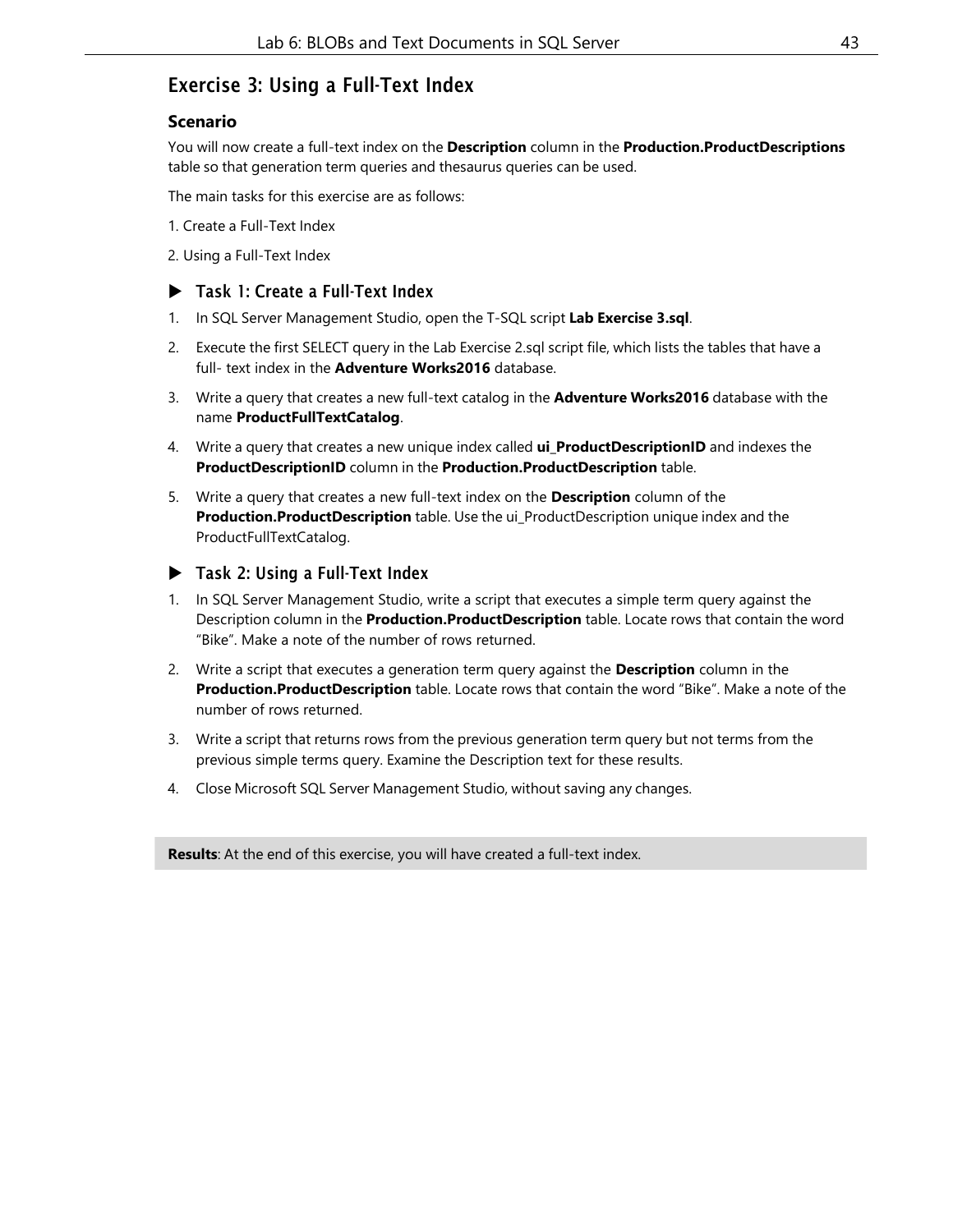## <span id="page-43-0"></span>Lab 6 Answer Key: BLOBs and TextDocuments in SQL Server

## Exercise 1: Enabling and Using FILESTREAM Columns

### ▶ Task 1: Prepare the Environment

Prepare the Lab Environment

- 1. Ensure that the **20762C-MIA-DC** and **20762C-MIA-SQL** virtual machines are both running, and then log on to **20762C-MIA-SQL** as **ADVENTUREWORKS\Student** with the password **Pa55w.rd**.
- 2. In the **D:\Labfiles\Lab16\Starter** folder, right-click **Setup.cmd**, and then click **Run as administrator**.
- 3. In the **User Account Control** dialog box, click **Yes**.
- 4. At the command prompt, if the **Do you want to continue this operation?** message appears, type **y**, and press Enter.
- 5. Wait for the script to finish, and then press Enter.
- ▶ Task 2: Enable FILESTREAM for the SQL Server Instance
- 1. On the Start menu, type **SQL Server 2017 Configuration Manager**, and then click **SQL Server 2017 Configuration Manager**.
- 2. In the **User Account Control** dialog box, click **Yes**.
- 3. In the hierarchy on the left, click **SQL Server Services**.
- 4. In the list of services, right-click **SQL Server (MSSQLSERVER)**, and then click **Properties**.
- 5. In the **SQL Server (MSSQLServer) Properties** dialog box, on the **FILESTREAM** tab, ensure the **Enable FILESTREAM for Transact-SQL access** check box is selected.
- 6. Ensure the **Enable FILESTREAM for file I/O access** check box is selected.
- 7. Ensure the **Allow remote clients access to FILESTREAM data** check box is selected, and then click **OK**.
- 8. In the list of services, right-click **SQL Server (MSSQLSERVER)**, and then click **Restart**.
- 9. When the service has restarted, close SQL Server Configuration Manager.
- 10. On the taskbar, click **Microsoft SQL Server Management Studio**.
- 11. In the **Connect to Server** dialog box, in the **Server name** box, type **MIA-SQL**, and then click **Options**.
- 12. On the **Connection Properties** tab, in the **Connect to database** list, click **<Browse server…>**.
- 13. In the **Browse for Databases** dialog box, click **Yes**.
- 14. In the **Browse Server for Databases** dialog box, under **User Databases**, click **AdventureWorks2016**, and then click **OK**.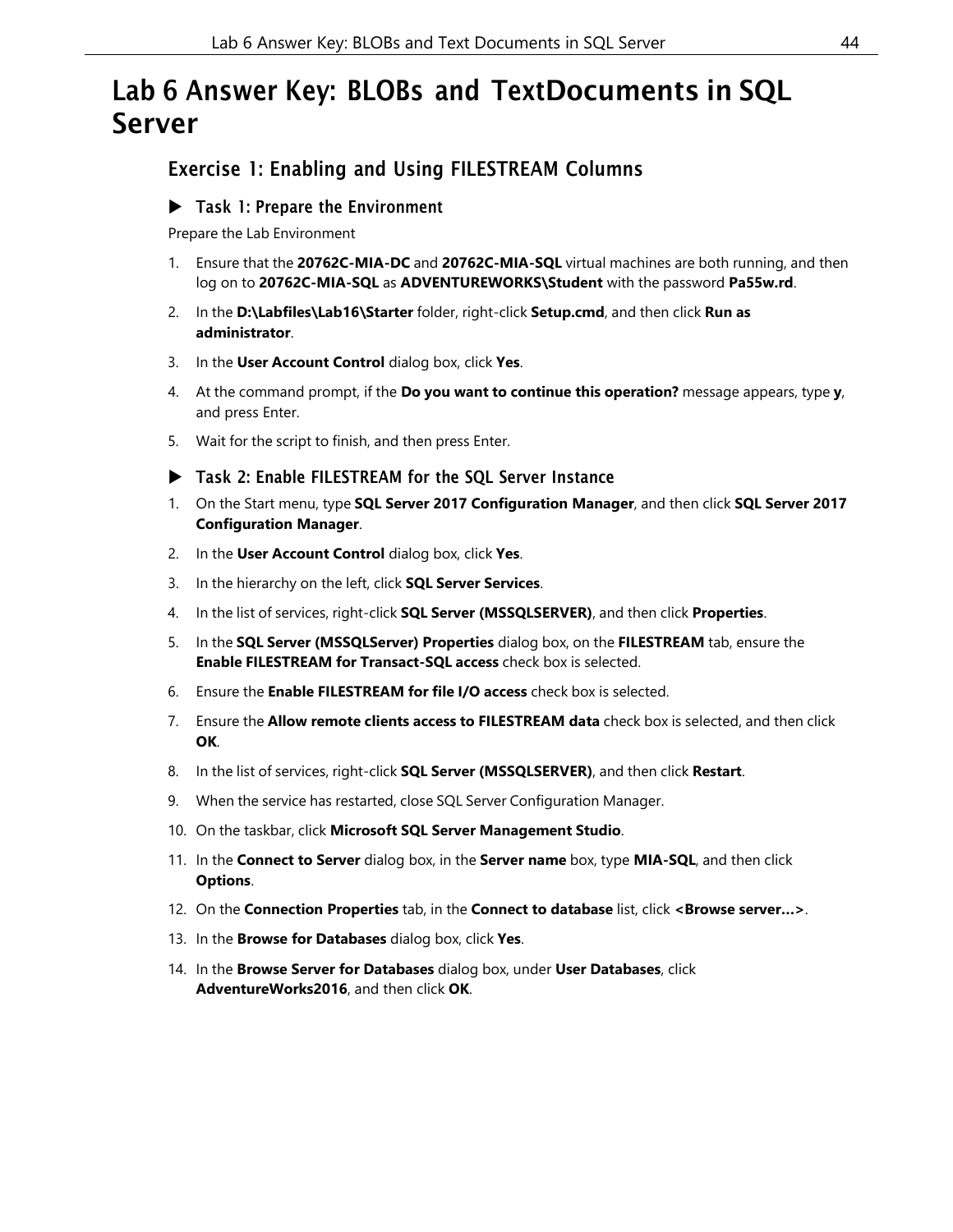- 15. In the **Connect to Server** dialog box, on the **Login** tab, in the **Authentication** list, click **Windows Authentication**, and then click **Connect**.
- 16. On the **File** menu, point to **Open** and click **Project/Solution**.
- 17. In the **Open Project** dialog box, navigate to **D:\Labfiles\Lab16\Starter\Project**, click **Project.ssmssln**, and then click **Open**.
- 18. In Solution Explorer, expand **Queries**, and double-click the **Lab Exercise 1.sql** query.
- 19. In the query pane, after the **Task 1** description, type the following script:

```
EXEC sp_configure
   filestream_access_level, 2;
RECONFIGURE;
GO
```
20. Select the script and click **Execute**.

#### ▶ Task 3: Enable FILESTREAM for the Database

1. In SQL Server Management Studio, in the query pane, after the **Task 2** description, type the following script:

```
ALTER DATABASE AdventureWorks2016
ADD FILEGROUP AdworksFilestreamGroup CONTAINS FILESTREAM;
GO
```
- 2. Select the query and click **Execute**.
- 3. Under the previously entered code, type the following script:

```
ALTER DATABASE AdventureWorks2016
ADD FILE (NAME='FilestreamData', FILENAME='D:\FilestreamData')
TO FILEGROUP AdworksFilestreamGroup;
GO
```
4. Select the query and click **Execute**.

#### ▶ Task 4: Create a FILESTREAM Column

1. In SQL Server Management Studio, in the query pane, after the **Task 3** description, type the following script:

```
USE AdventureWorks2016;
GO
ALTER TABLE Production.ProductPhoto
ADD PhotoGuid UNIQUEIDENTIFIER NOT NULL ROWGUIDCOL UNIQUE DEFAULT newid();
GO
```
- 2. Select the query and click **Execute**.
- 3. Under the previously entered code, type the following script:

```
ALTER TABLE Production.ProductPhoto
SET (filestream_on = AdworksFilestreamGroup);
GO
```
4. Select the query and click **Execute**.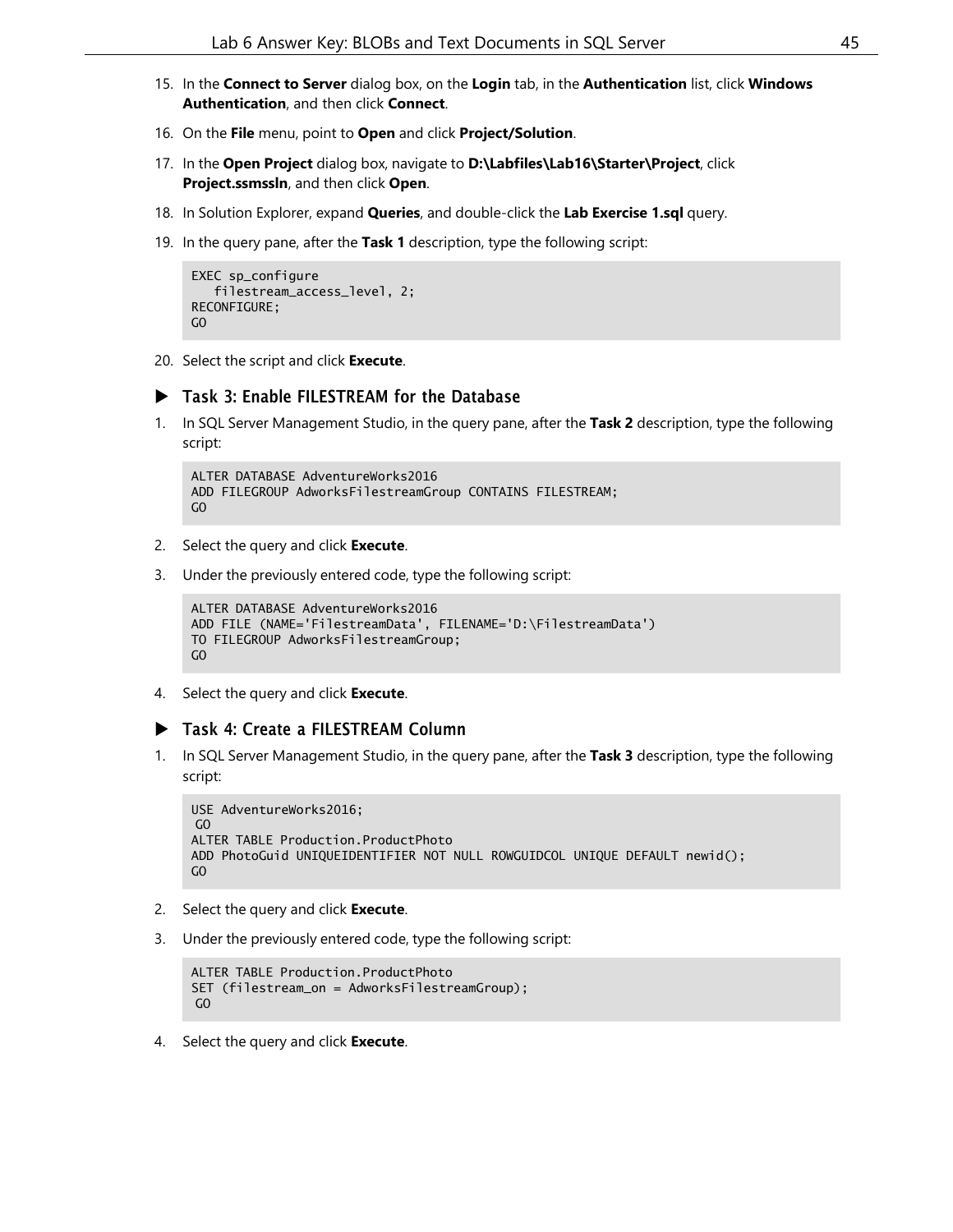5. Under the previously entered code, type the following script:

```
ALTER TABLE Production.ProductPhoto
ADD NewLargePhoto varbinary(max) FILESTREAM NULL;
GO
```
6. Select the query and click **Execute**.

#### $\blacktriangleright$  Task 5: Move Data into the FILESTREAM Column

1. In SQL Server Management Studio, in the query pane, after the **Task 4** description, type the following script:

```
UPDATE Production.ProductPhoto
SET NewLargePhoto = LargePhoto;
GO
```
- 2. Select the query and click **Execute**.
- 3. Under the previously entered code, type the following script:

```
ALTER TABLE Production.ProductPhoto
DROP COLUMN LargePhoto;
GO
```
- 4. Select the query and click **Execute**.
- 5. Under the previously entered code, type the following script:

```
EXEC sp_rename 'Production.ProductPhoto.NewLargePhoto', 'LargePhoto', 'COLUMN';
GO
```
- 6. Select the query and click **Execute**. Note the caution.
- 7. On the **File** menu, click **Close**.
- 8. In the **Microsoft SQL Server Management Studio** dialog box, click **Yes**.

**Results**: At the end of this exercise, you will have:

Enabled FILESTREAM on the SQL Server instance.

Enabled FILESTREAM on a database.

Moved data into the FILESTREAM column.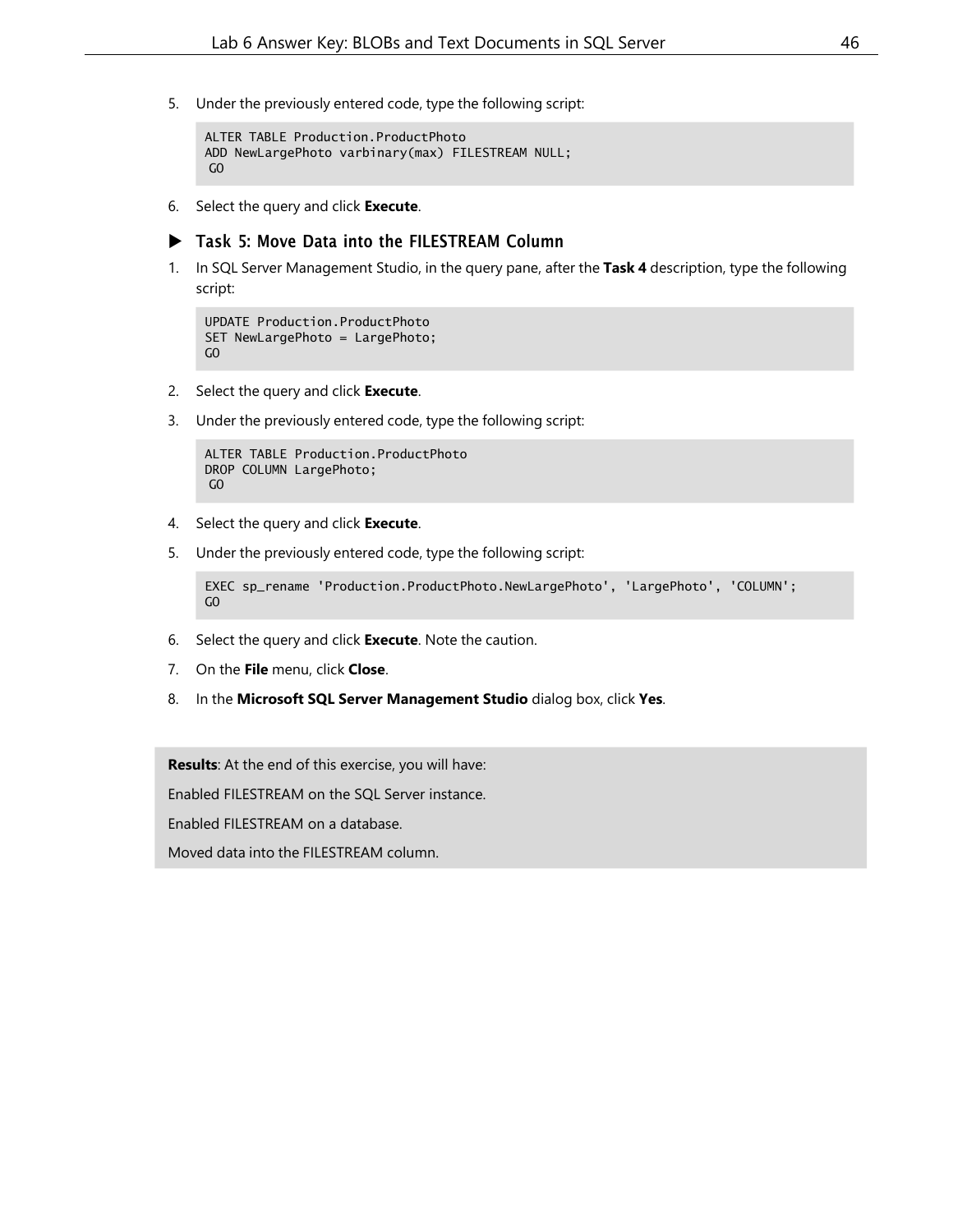## Exercise 2: Enabling and Using FileTables

### ▶ Task 1: Enable Nontransactional Access

- 1. In SQL Server Management Studio, in Solution Explorer, double-click **Lab Exercise 2.sql**.
- 2. In the query pane, after the **Task 1** description, type the following script:

```
SELECT DB_NAME(database_id) AS dbname, non_transacted_access,
non_transacted_access_desc
   FROM sys.database_filestream_options;
GO
```
- 3. Select the query and click **Execute**.
- 4. Under the previously entered code, type the following script:

```
ALTER DATABASE AdventureWorks2016
SET FILESTREAM ( NON_TRANSACTED_ACCESS = FULL, DIRECTORY_NAME =
N'FileTablesDirectory' );
GO
```
5. Select the query and click **Execute**.

#### ▶ Task 2: Create a FileTable

1. In SQL Server Management Studio, in the query pane, after the **Task 2** description, type the following script:

```
USE AdventureWorks2016;
GO
CREATE TABLE dbo.DocumentStore AS FileTable
WITH (FileTable_Directory = 'DocumentStore');
GO
```
- 2. Select the query and click **Execute**.
- 3. Under the previously entered code, type the following script:

```
SELECT DB_NAME(database_id) AS dbname, non_transacted_access,
non_transacted_access_desc
    FROM sys.database_filestream_options;
GO
```
- 4. Select the query and click **Execute**.
- 5. Under the previously entered code, type the following script:

```
SELECT * FROM AdventureWorks2016.sys.filetables;
```
6. Select the query and click **Execute**.

### ▶ Task 3: Add a File to the FileTable

1. In SQL Server Management Studio, in the query pane, after the **Task 3** description, type the following script:

```
SELECT
FileTableRootPath('dbo.DocumentStore');
GO
```
2. Select the query and click **Execute**.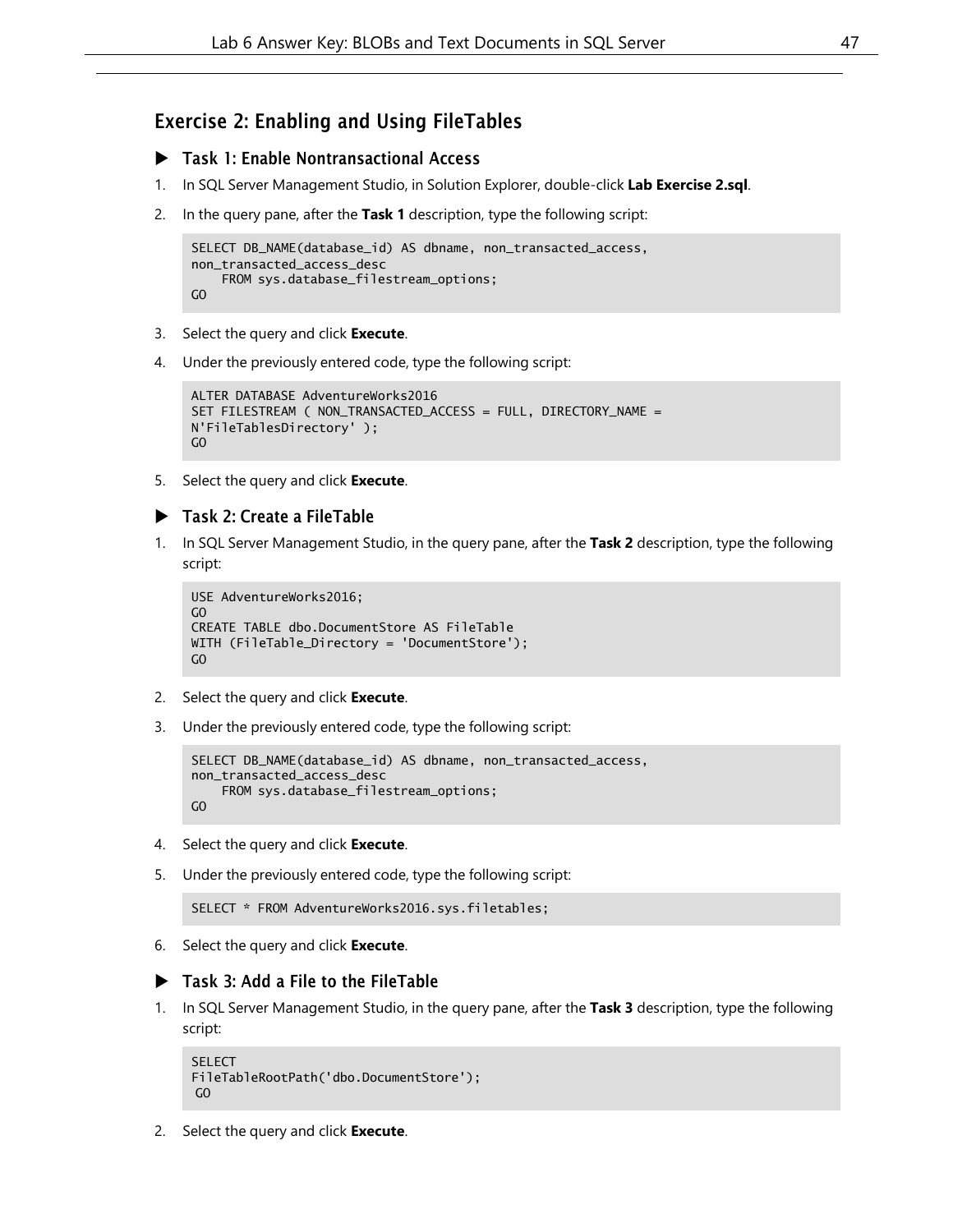- 3. In the **Results** pane, right-click the only result, and then click **Copy**.
- 4. On the taskbar, right-click **File Explorer**, and then click **File Explorer**.
- 5. Click the address bar, right-click the address bar, click **Paste**, and then press Enter.
- 6. In the **DocumentStore** folder, on the **Home** menu, click **New item**, and then click **Text Document**.
- 7. Type **DocumentStoreTest**, and then press Enter.
- 8. Switch to SQL Server Management Studio.
- 9. Under the previously entered code, type the following script:

SELECT \* FROM dbo.DocumentStore;

10. Select the query and click **Execute**.

**Results**: At the end of this exercise, you will have:

Enabled nontransactional access.

Created a FileTable.

Added a file to the FileTable.

## Exercise 3: Using a Full-Text Index

## Task 1: Create a Full-Text Index

- 1. In SQL Server Management Studio, in the Solution Explorer, double-click **Lab Exercise 3.sql**.
- 2. In the query pane, after the **Task 1** description, highlight and execute the script.
- 3. Under the previously entered code, type the following script:

```
CREATE FULLTEXT CATALOG ProductFullTextCatalog;
GO
```
- 4. Select the query and click **Execute**.
- 5. Under the previously entered code, type the following script:

```
CREATE UNIQUE INDEX ui_ProductDescriptionID ON
Production.ProductDescription(ProductDescriptionID);
GO
```
- 6. Select the query and click **Execute**.
- 7. Under the previously entered code, type the following script:

```
CREATE FULLTEXT INDEX ON Production.ProductDescription
  ( Description Language 1033 )
KEY INDEX ui_ProductDescriptionID
ON ProductFullTextCatalog;
GO
```
8. Select the query and click **Execute**.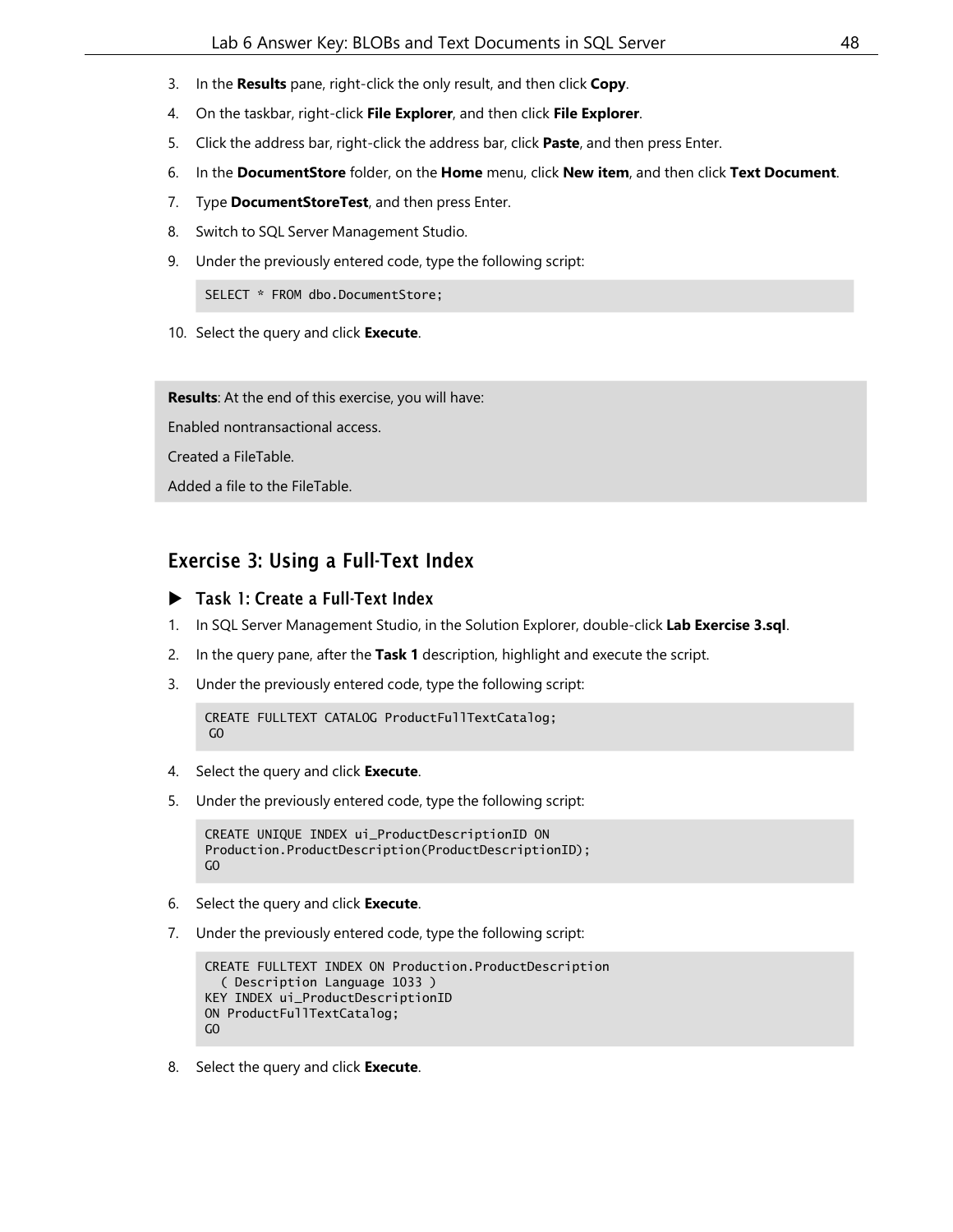### ▶ Task 2: Using a Full-Text Index

1. In SQL Server Management Studio, in the query pane, after the **Task 2** description, type the following script:

```
SELECT ProductDescriptionID, Description
FROM Production.ProductDescription
WHERE CONTAINS(Description, 'Bike');
```
- 2. Select the query and click **Execute**. Make a note of the number of rows returned.
- 3. Under the previously entered code, type the following script:

```
SELECT ProductDescriptionID, Description
FROM Production.ProductDescription
WHERE CONTAINS(Description, 'FORMSOF(INFLECTIONAL, Bike)');
```
- 4. Select the query and click **Execute**. Make a note of the number of rows returned.
- 5. Under the previously entered code, type the following script:

```
SELECT ProductDescriptionID, Description
FROM Production.ProductDescription
WHERE CONTAINS(Description, 'FORMSOF(INFLECTIONAL, Bike)') AND NOT
CONTAINS(Description, 'Bike');
```
- 6. Select the query and click **Execute**. Make a note of the number of rows returned.
- 7. Close Microsoft SQL Server Management Studio, without saving any changes.

**Results**: At the end of this exercise, you will have created a full-text index.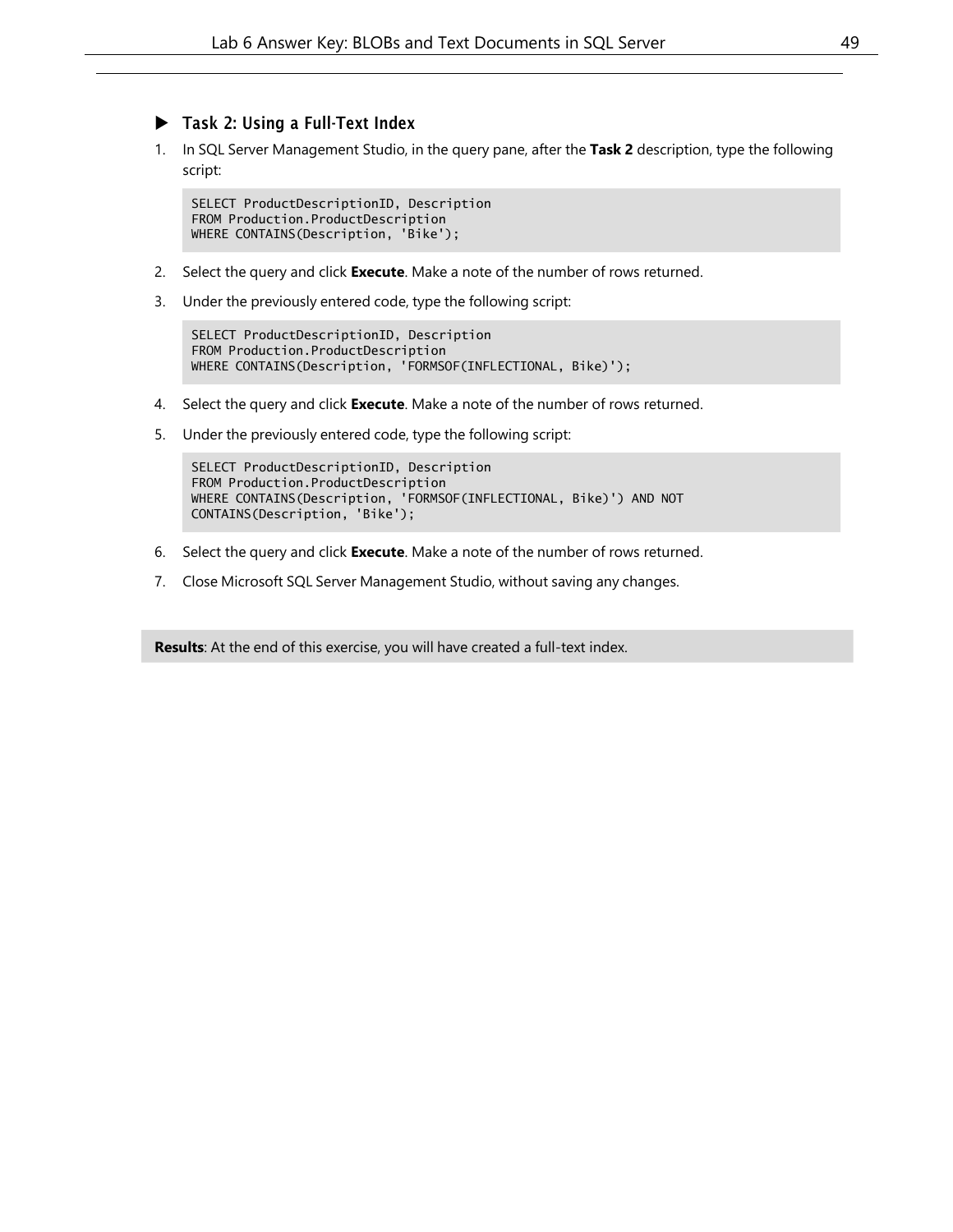## <span id="page-49-0"></span>Lab 7: Performance and monitoring

## **Scenario**

You are investigating why a new SQL Server instance is running slowly. Users are complaining that their workloads run particularly slowly during peak business hours. To troubleshoot these performance issues, and take informed corrective measures, you decide to establish a baseline for SQL Server performance.

In this lab exercise, you will set up data collection for analyzing workloads during peak business hours, and implement a baseline methodology to collect performance data at frequent intervals. This will enable comparisons to be made with the baseline.

## **Objectives**

After completing this lab, you will be able to:

- Collect and analyze performance data by using Extended Events.
- Implement a methodology to establish a baseline.

### Virtual machine: **20762C-MIA-SQL**

User name: **ADVENTUREWORKS\Student**

Password: **Pa55w.rd**

## Exercise 1: Collecting and Analyzing Data Using Extended Events

## **Scenario**

You have been asked to prepare a reusable Extended Events session to collect and analyze workload.

The main tasks for this exercise are as follows:

- 1. Prepare the Lab Environment
- 2. Set Up an Extended Event Session
- 3. Execute Workload
- 4. Analyze Collected Data

## ▶ Task 1: Prepare the Lab Environment

- 1. Ensure that the **20762C-MIA-DC** and **20762C-MIA-SQL** virtual machines are both running, and then log on to **20762C-MIA-SQL** as **ADVENTUREWORKS\Student** with the password **Pa55w.rd**.
- 2. Run **Setup.cmd** in the **D:\Labfiles\Lab18\Starter** folder as Administrator.
- Task 2: Set Up an Extended Event Session
- 1. Create an Extended Events session to capture the **sqlserver.error\_reported**, **sqlserver.module\_end**, **sqlserver.sp\_statement\_completed**, and **sqlserver.sql\_batch\_completed** events with a **ring\_buffer** target. In the **D:\Labfiles\Lab18\Starter\20762** folder, the **SetupExtendedEvent.sql** file has a possible solution script.
- 2. Use Watch Live Data for the Extended Events session.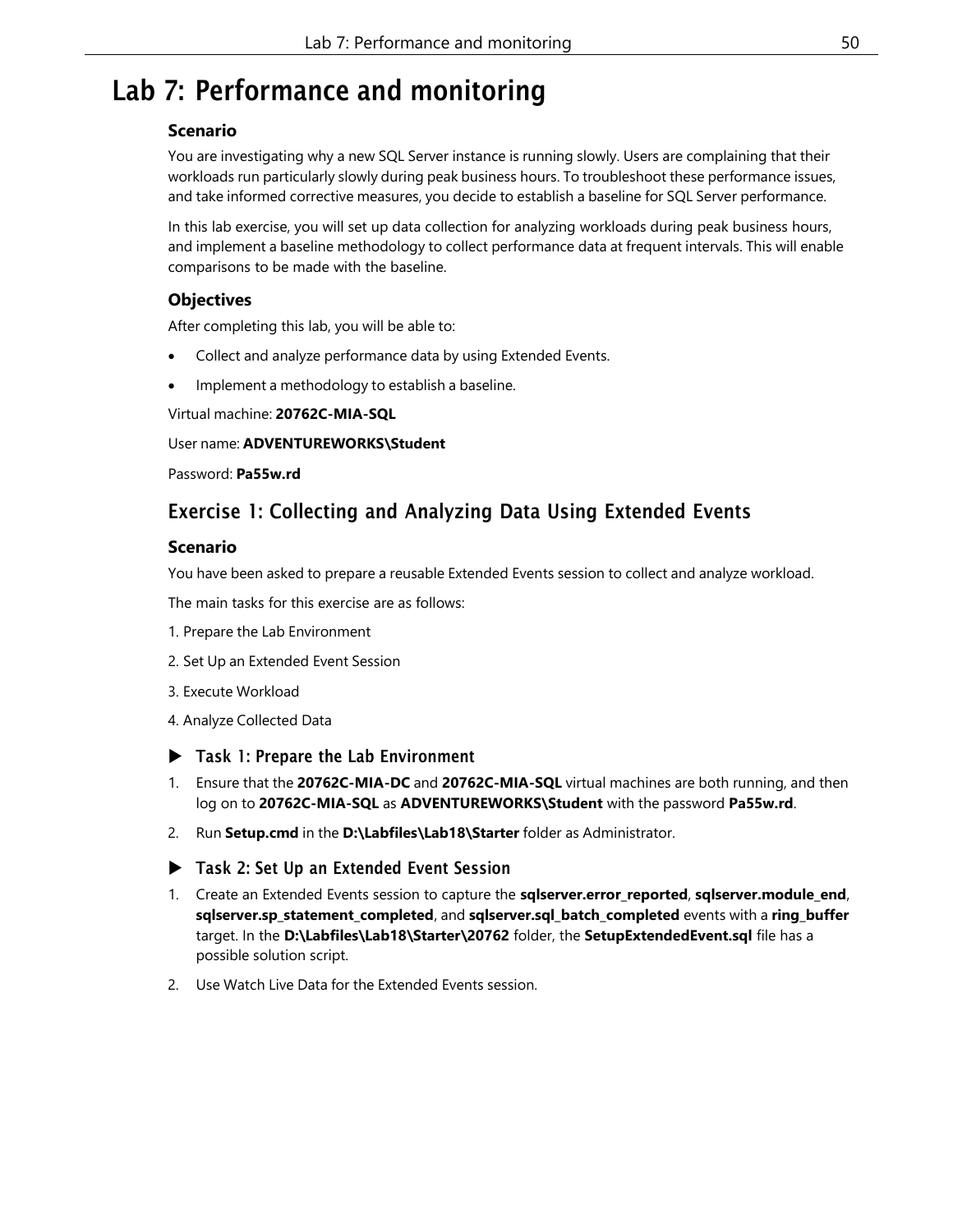## Task 3: Execute Workload

- 1. In the **D:\Labfiles\Lab18\Starter** folder, in the **RunWorkload.cmd** file, run the workload multiple times to generate event data for the **Extended Event** session.
- 2. In the **AnalyzeSQLEE** session live data window, stop the feed data, and then add the **duration**, **query\_hash**, and **statement** columns to the view.

## ▶ Task 4: Analyze Collected Data

- 1. In the AnalyzeSQLEE Extended Events live data window, group the data on **query\_hash** data, and then aggregate the data on **average of duration**. Sort the data in descending order of duration so that statements that take the highest average time are at the top.
- 2. Review the data in one of the query hash rows.

Drop the AnalyzeSQLEE Extended Events session.

**Results**: At the end of this lab, you will be able to:

Set up an Extended Events session that collects performance data for a workload.

Analyze the data.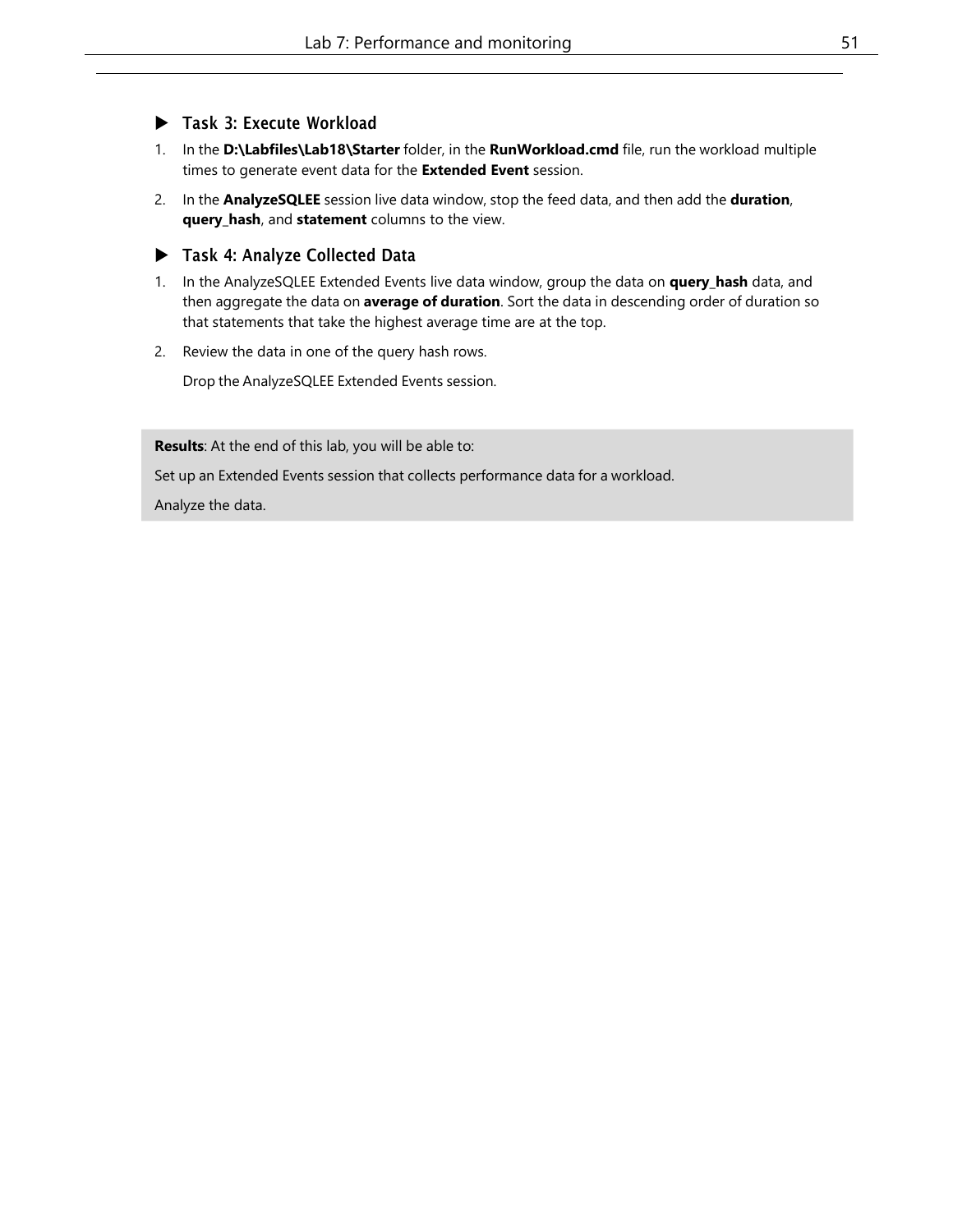## <span id="page-51-0"></span>Lab 7 Answer Key: Performance and monitoring

## Exercise 1: Collecting and Analyzing Data Using Extended Events

- Task 1: Prepare the Lab Environment
- 1. Ensure that the **20762C-MIA-DC** and **20762C-MIA-SQL** virtual machines are both running, and then log on to **20762C-MIA-SQL** as **ADVENTUREWORKS\Student** with the password **Pa55w.rd**.
- 2. In the **D:\Labfiles\Lab18\Starter** folder, right-click **Setup.cmd**, and then click **Run as administrator**.
- 3. In the **User Account Control** dialog box, click **Yes**.
- 4. If you are prompted with the question **Do you want to continue with this operation?**, type **y**, press Enter, and then wait for the script to finish.

## ▶ Task 2: Set Up an Extended Event Session

- 1. Start SQL Server Management Studio, and then connect to the **MIA-SQL** database engine instance by using Windows authentication.
- 2. On the **File** menu, point to **Open**, and then click **Project/Solution**.
- 3. In the **Open Project** dialog box, navigate to the **D:\Labfiles\Lab18\Starter\20762** folder, click **20762-18.ssmsslnproj**, and then click **Open**.
- 4. In Solution Explorer, under **Queries**, double-click **SetupExtendedEvent.sql**.
- 5. Examine the contents of the script, and then click **Execute**.
- 6. In Object Explorer, expand **Management**, expand **Extended Events**, and then expand **Sessions**.
- 7. Right-click **AnalyzeSQLEE**, and then click **Watch Live Data**.
- ▶ Task 3: Execute Workload
- 1. In File Explorer, in the **D:\Labfiles\Lab18\Starter** folder, right-click **RunWorkload.cmd**, and then click **Run as administrator**.
- 2. In the **User Account Control** dialog box, click **Yes**.
- 3. After execution of the workload completes, repeat steps 1 and 2.
- 4. In SQL Server Management Studio, on the **Extended Events** menu, click **Stop Data Feed**.
- 5. In the **MIA-SQL - AnalyzeSQLEE: Live Data** query pane, right-click the **name** column heading, and then click **Choose Columns**.
- 6. In the **Choose Columns** dialog box, under **Available columns**, click **duration**, click **>**, click **query\_hash**, click **>**, click **statement**, click **>**, and then click **OK**.

## ▶ Task 4: Analyze Collected Data

- 1. In the **MIA-SQL - AnalyzeSQLEE: Live Data** query, right-click the **query\_hash** column heading, and then click **Group by this Column**.
- 2. Right-click the **duration** column heading, point to **Calculate Aggregation,** and then click **AVG**.
- 3. Right-click the **duration** column heading, and then click **Sort Aggregation Descending**.